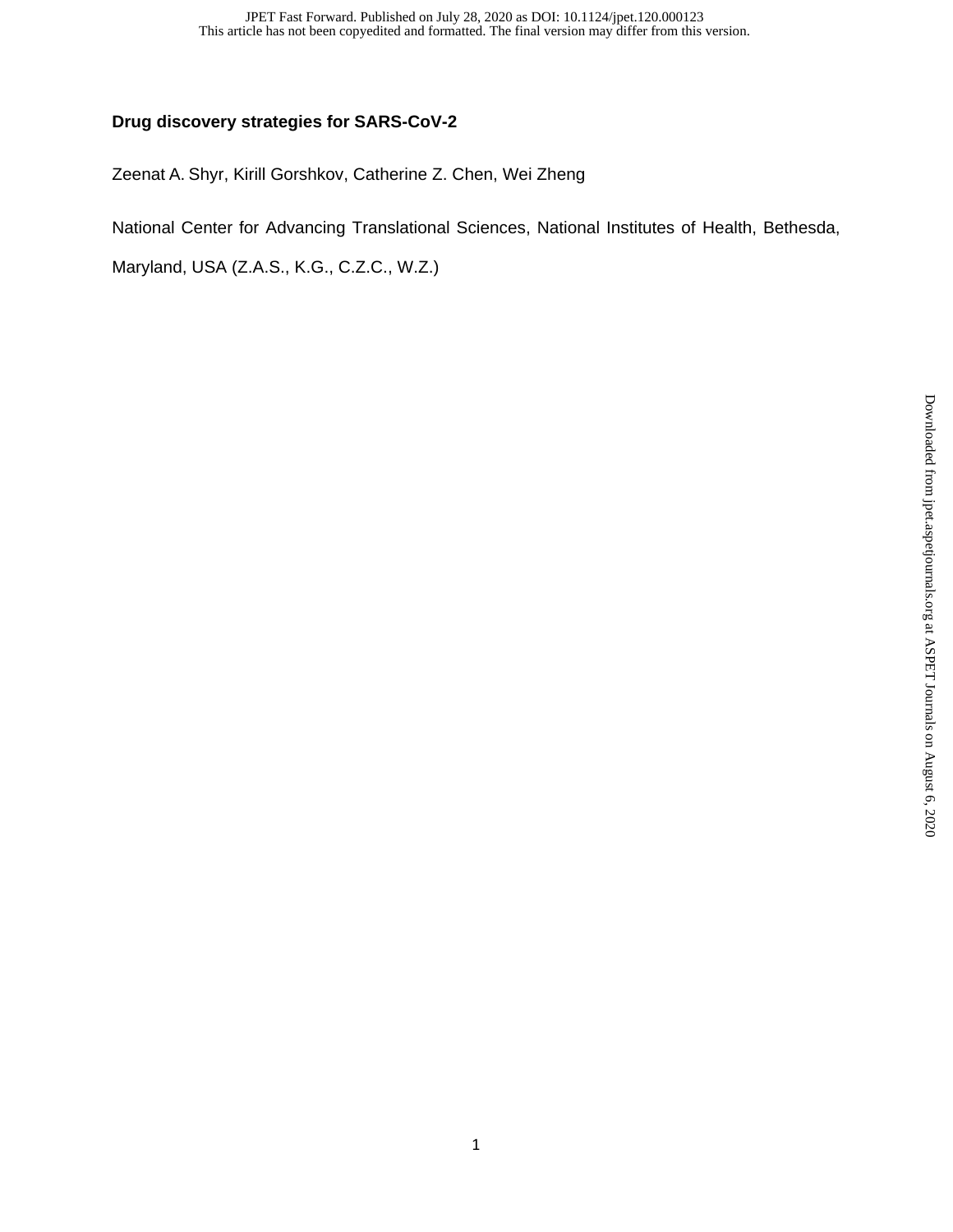**Running title**: SARS-CoV-2 drug discovery

**Corresponding author**: Wei Zheng, Ph.D., wzheng@mail.nih.gov. Tel.: (301) 827-5722. National Center for Advancing Translational Sciences, National Institutes of Health, Bethesda, MD, USA

**Key words**: SARS-CoV-2, COVID-19, coronavirus infection, drug discovery strategy, antiviral drug development

Number of text pages: 22

Number of tables: 3

Number of figures: 1

Number of references: 119

Number of words in the Abstract: 162

Number of words in the body: 6740

## **List of abbreviations:**

ACE *Angiotensin converting enzyme* 

ADE *Antibody-dependent enhancement* 

ARDS *Acute respiratory distress syndrome* 

**BSL** Biosafety level

3CLpro 3C-like serine protease

COVID-19 *Coronavirus disease 2019*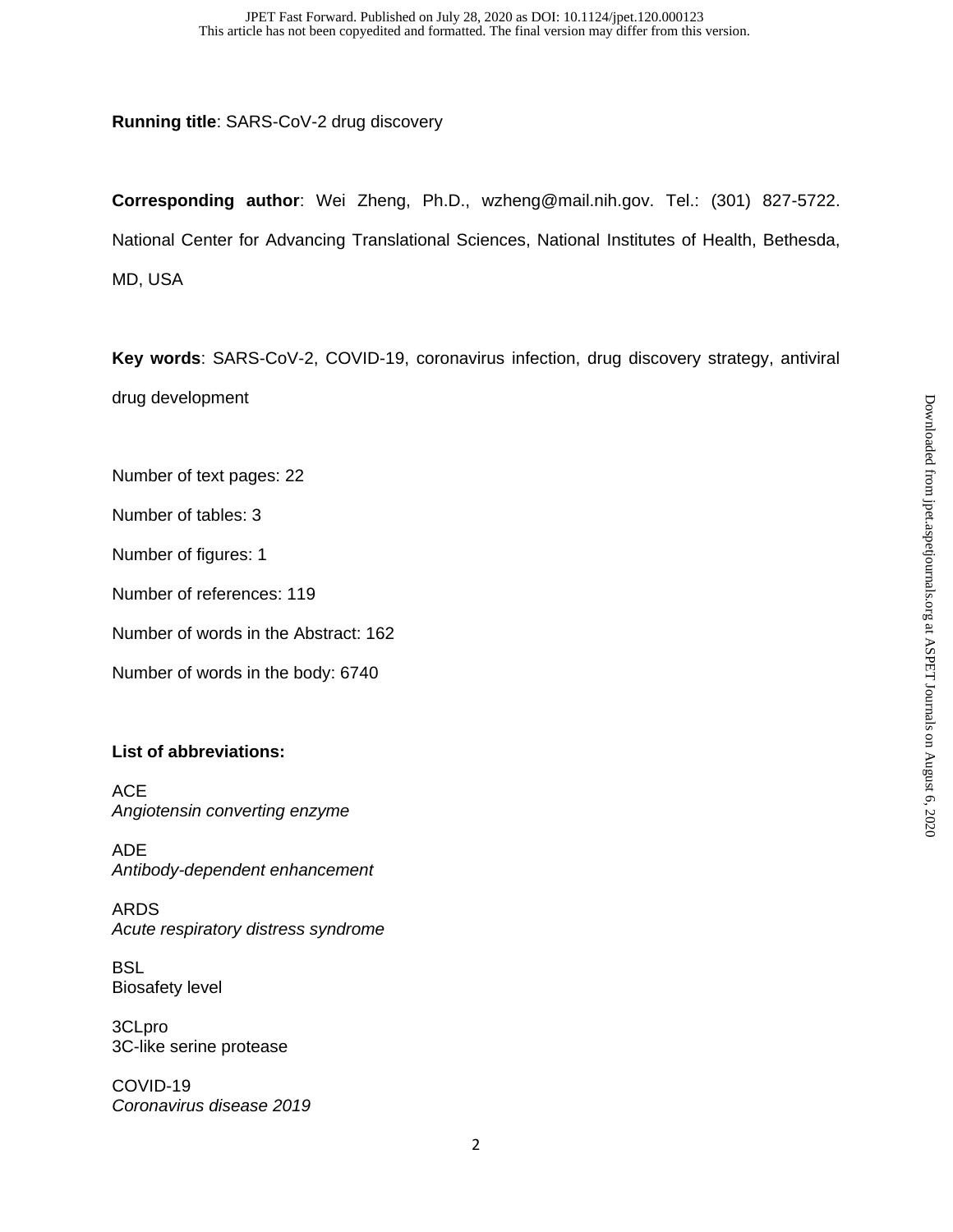EBOV *Ebola virus* 

EndoU Uridine-specific endoribonuclease

FDA *Food and Drug Administration*

HIV Human immunodeficient virus

MERS-CoV *Middle east respiratory syndrome coronavirus* 

**NSP** *Non-structural protein* 

RBD *Receptor binding domain* 

RdRp *RNA dependent RNA polymerase*

SARS-CoV *Sudden acute respiratory syndrome coronavirus* 

S protein *Spike protein*

TMPRSS2 Transmembrane protease serine type 2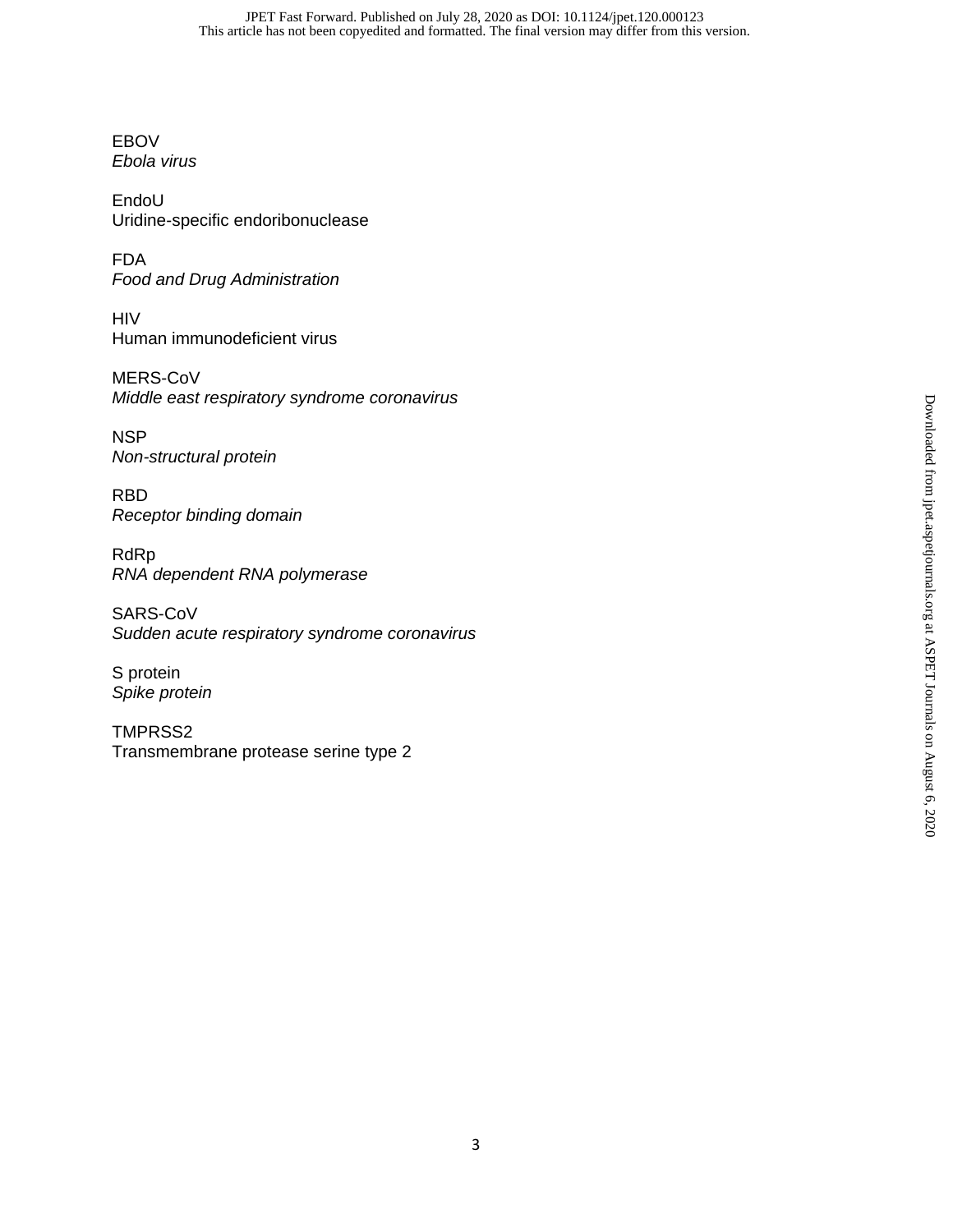## **Abstract**

COVID-19 is a novel disease caused by the SARS-CoV-2 virus that was first detected in December of 2019 in Wuhan, China and has rapidly spread worldwide. The search for a suitable vaccine as well as effective therapeutics for the treatment of COVID-19 is underway. Drug repurposing screens provide a useful and effective solution for identifying potential therapeutics against SARS-CoV-2. For example, the experimental drug remdesivir, originally developed for Ebola virus infections, has been approved by the FDA as an emergency use treatment for COVID-19. However, the efficacy and toxicity of this drug needs further improvements. In this review, we discuss recent findings on the pathology of coronaviruses and the drug targets for the treatment of COVID-19. Both SARS-CoV-2 specific inhibitors and broadspectrum anti-coronavirus drugs against SARS-CoV, MERS-CoV, and SARS-CoV-2 will be valuable additions to the anti-SARS-CoV-2 armament. A multi-target treatment approach with synergistic drug combinations containing different mechanisms of action may be a practical therapeutic strategy for the treatment of severe COVID-19.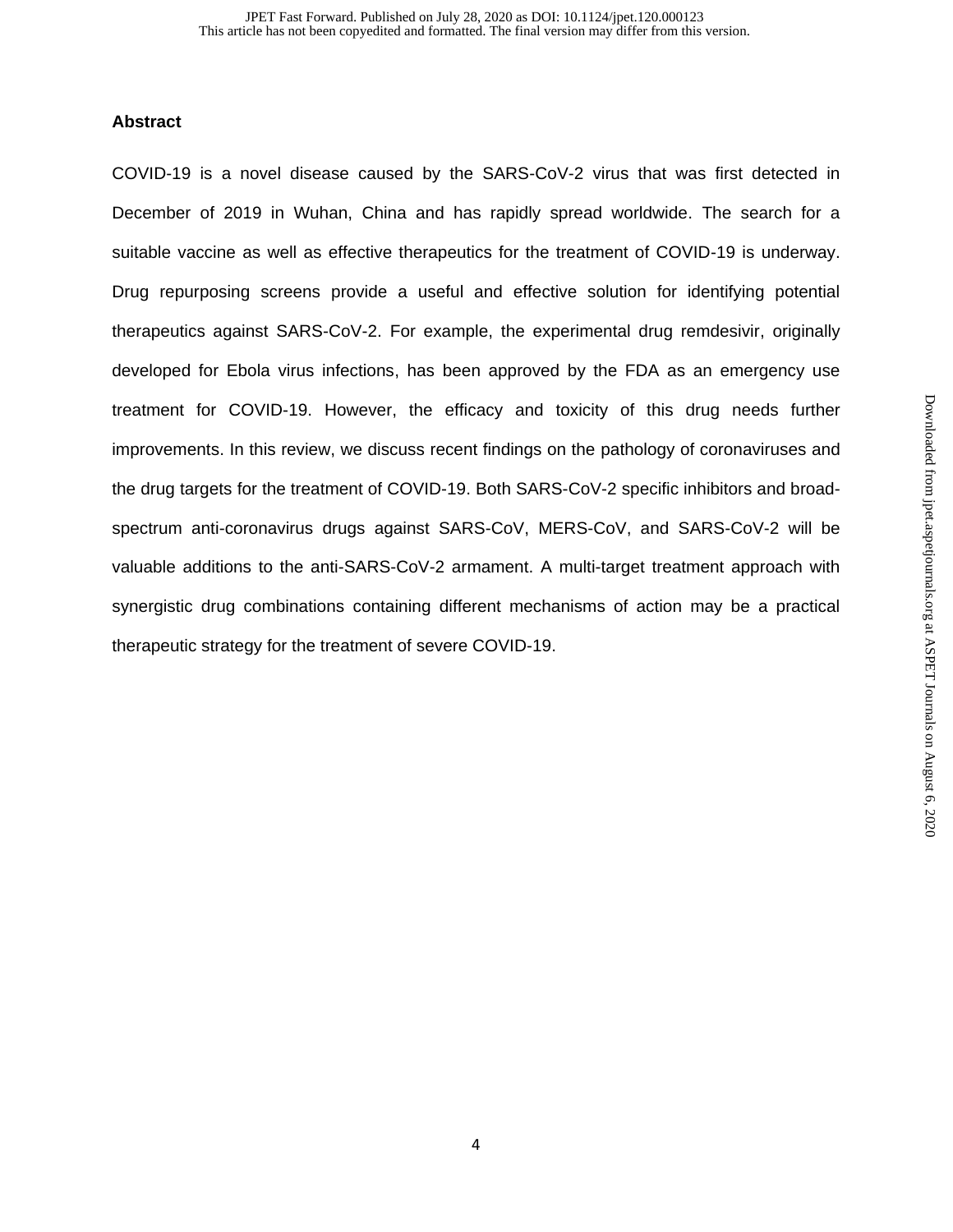## **Significance Statement**

Understanding the biology and pathology of RNA viruses is critical to accomplish the challenging task of developing vaccines and therapeutics against SARS-CoV-2. This review highlights the anti-SARS-CoV-2 drug targets and therapeutic development strategies for COVID-19 treatment.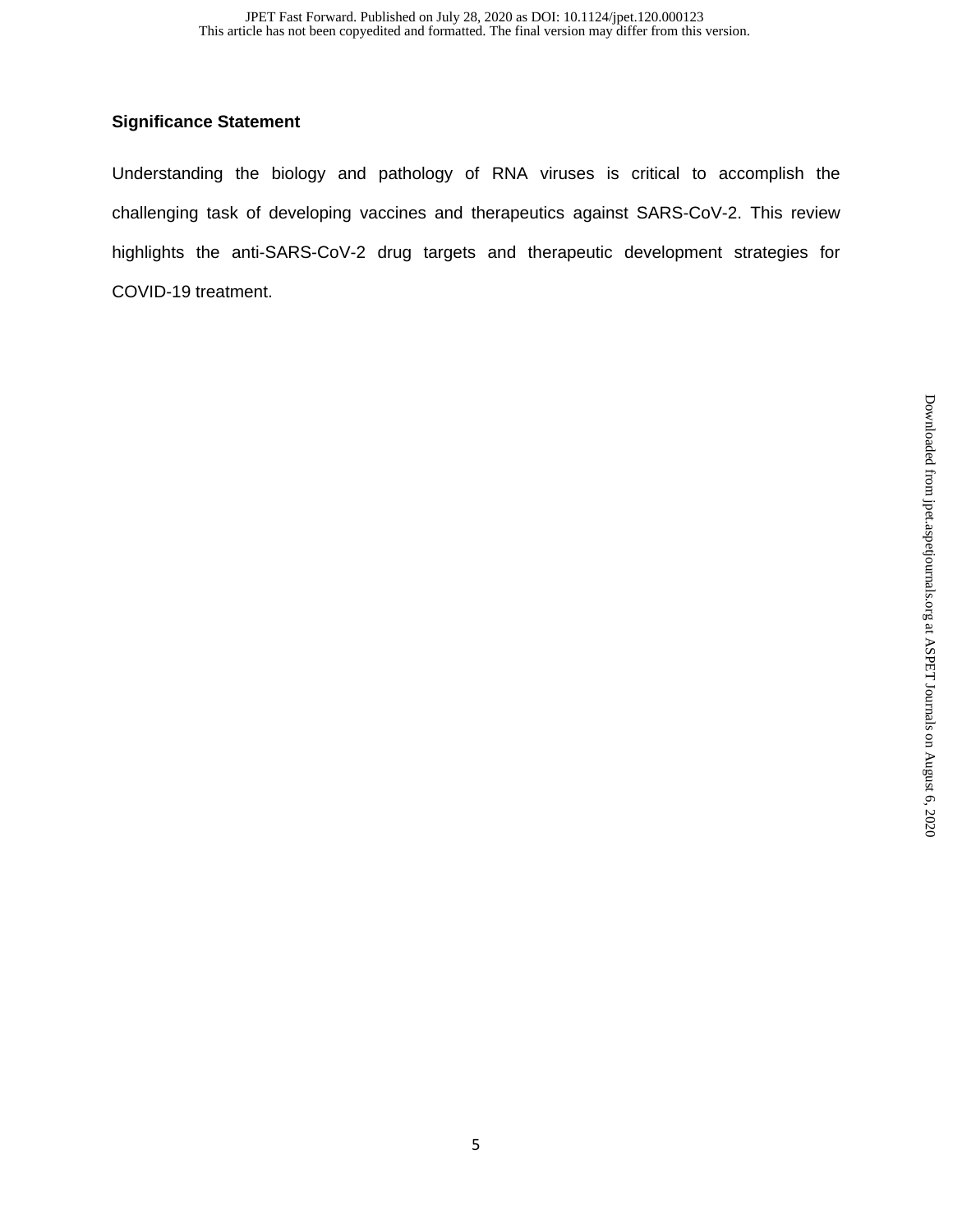## **Introduction**

Coronaviruses are enveloped, single-stranded, positive-sensed RNA viruses belonging to the family *Coronaviridae* with genomes ranging from 26 to 32 kilobases in length. Several known strains of coronaviruses such as OC43, HKU, 229E5, and NL63 are pathogenic to humans and associated with mild common cold symptoms (Gordon et al., 2020). However, in the past two decades, three notable coronaviruses of the pandemic scale have emerged and produced severe clinical symptoms including acute respiratory distress syndrome (ARDS). In 2002, the coronavirus strain SARS-CoV, named for causing severe acute respiratory syndrome (SARS), originated in the Guangdong province of China (Drosten et al., 2003). In 2012, another coronavirus with reported clinical similarity to SARS-CoV was first detected in Saudi Arabia, and later identified as Middle East respiratory syndrome coronavirus (MERS-CoV) (Zaki et al., 2012). SARS-CoV resulted in more than 8000 human infections and 774 deaths in 37 countries between 2002-2003 (Lu et al., 2020) before disappearing from the population due to stringent quarantine precautions. MERS-CoV infections, however, are a continued threat to global health. Since September 2012, there have been 2494 laboratory-confirmed cases and 858 fatalities, including 38 deaths following a single introduction into South Korea (Lu et al., 2020). Despite significant efforts, vaccines or effective drugs for the prevention or treatment of either SARS-CoV or MERS-CoV are still not available.

In December 2019, a new virus initially called the 2019 novel coronavirus (2019-nCoV) emerged in the city of Wuhan, China. It produced clinical symptoms that included fever, dry cough, dyspnea, headache, pneumonia with potentially progressive respiratory failure owing to alveolar damage, and even death (Zhou et al., 2020). Because sequence analysis of this novel coronavirus identified it as closely related to the SARS-CoV strain from 2002-2003, the World Health Organization (WHO) renamed the new virus as SARS-CoV-2 in February 2020. The disease caused by SARS-CoV-2 has been named coronavirus disease 2019 (COVID-19). Like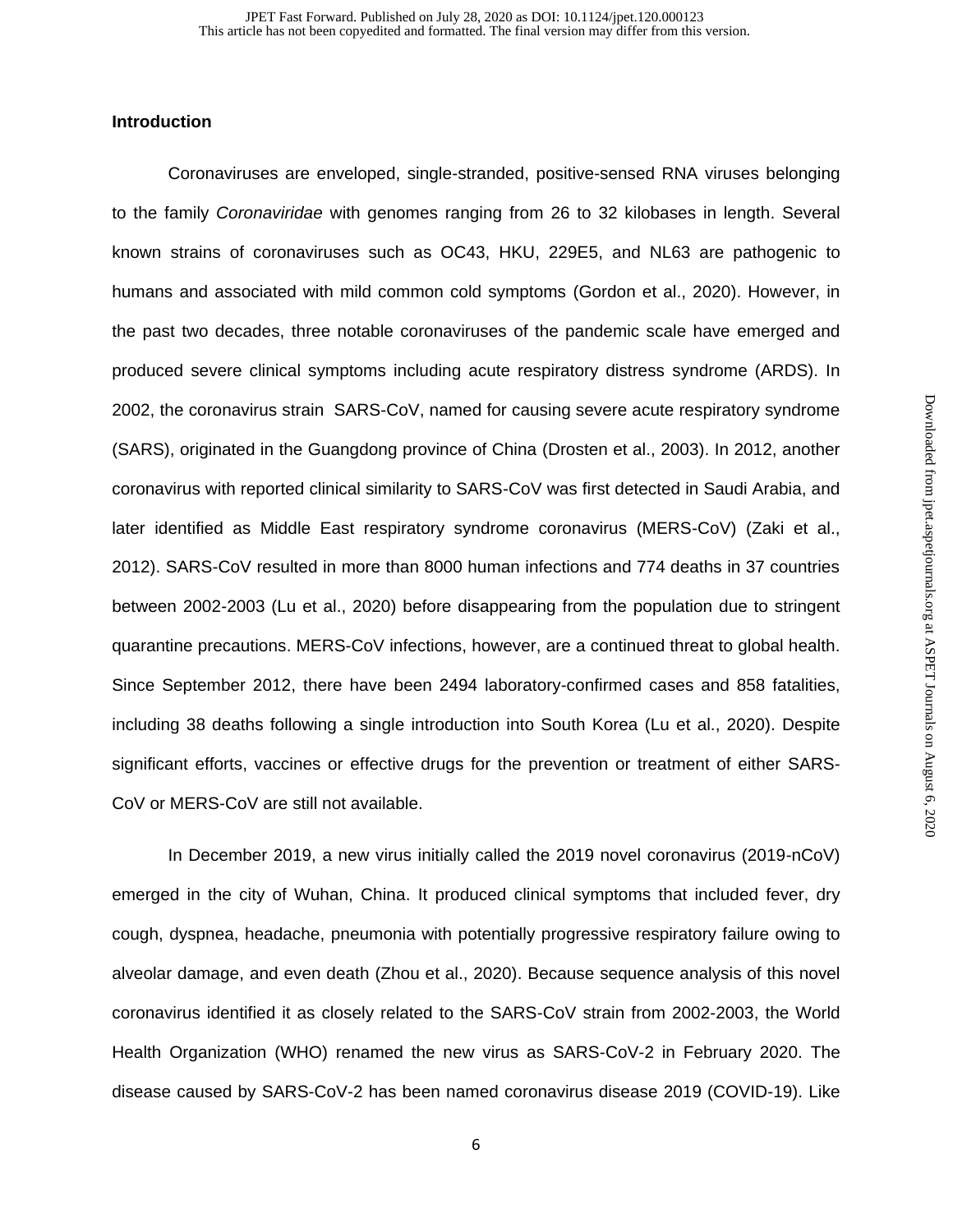SARS-CoV and MERS-CoV infections, ARDS can be induced in severe cases of COVID-19. ARDS is largely mediated through the significant release of pro-inflammatory cytokines that results in a cytokine storm, which likely triggers multi-organ failure and contributes to increased death rates (Li et al., 2020). Dependent on several factors such as pre-existing conditions and the immune response, severe disease can precipitate pathophysiological effects on the heart, kidney, liver and the central nervous system. Examples include myocardial injury, arrhythmias, increased risk of myocardial infarction, liver dysfunction, kidney failure, neurological complications such as ataxia, seizures, neuralgia, acute cerebrovascular disease and encephalopathy (See (Zaim et al., 2020) for an in depth review). In addition, SARS-CoV-2 may have tropism towards tissues other than the lungs, which could contribute to disease exacerbation (Puelles et al., 2020).

Genome sequencing and phylogenetic analyses have confirmed that SARS-CoV, MERS-CoV and SARS-CoV-2 are all zoonotic diseases that originated from bat coronaviruses leading to infections in humans either directly or indirectly through an intermediate host (Lu et al., 2020). Unfortunately, predicting the zoonotic potential of newly detected viruses has been severely hindered by a lack of functional data for viral sequences in these animals (Letko et al., 2020). Unlike SARS-CoV or MERS-CoV, where transmissions mainly occur in a nosocomial manner, SARS-CoV-2 appears to spread more efficiently as viral shedding may also occur in asymptomatic individuals prior to the onset of symptoms. Asymptomatic transmission increases its pandemic potential several-fold (Tu et al., 2020). Indeed, COVID-19, was declared a pandemic by the World Health Organization on March 11<sup>th</sup>, 2020 because there was a dramatic and exponential increase in the number of cases and deaths associated with the disease within several months. Currently, close to the end of June 2020, there are over 10 million cases worldwide with over 500,000 deaths. Treatment options for COVID-19 are limited while several vaccines against SARS-CoV-2 are in the works. On April 29, 2020, NIH announced that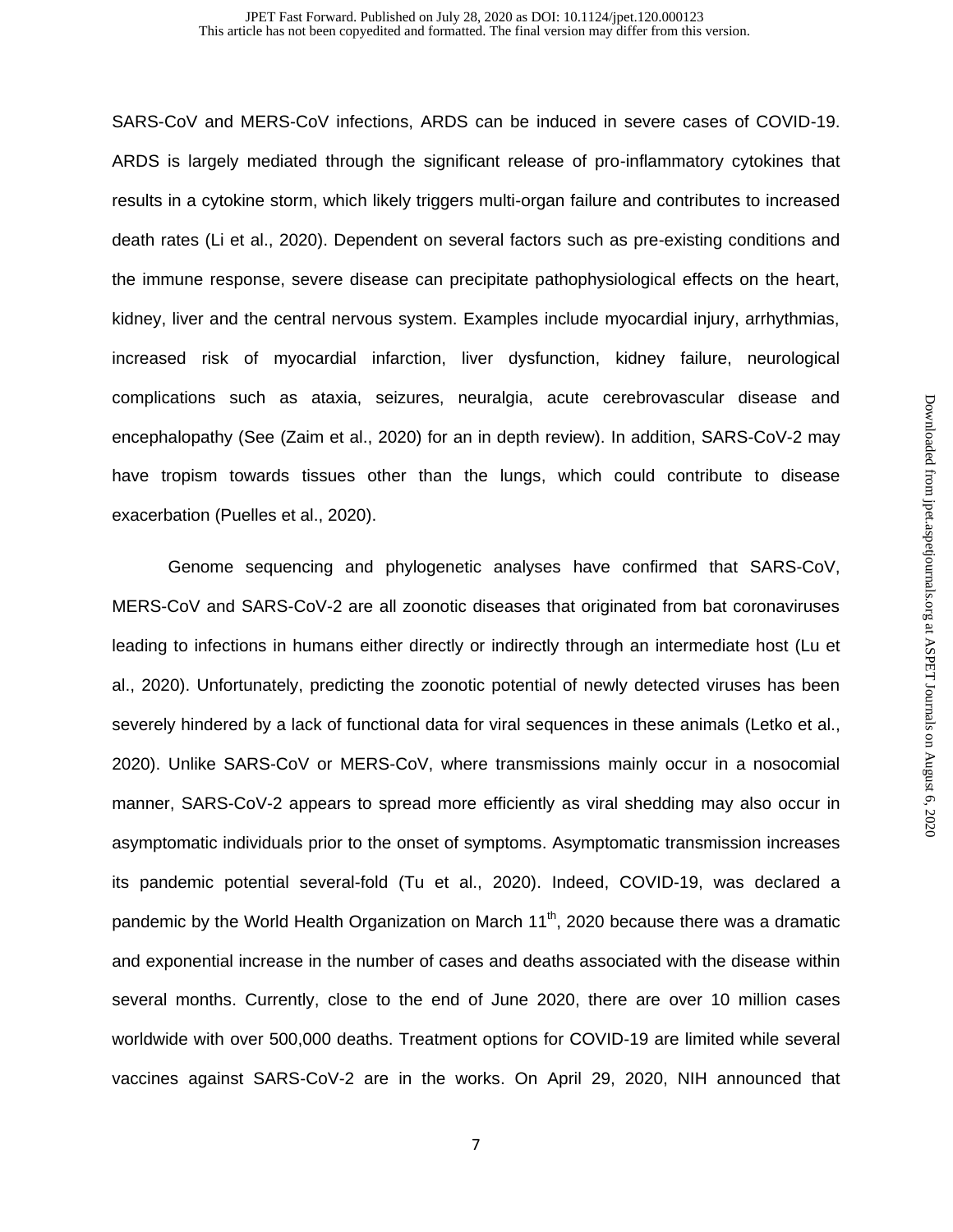remdesivir, an experimental drug originally developed as an RNA dependent RNA polymerase (RdRP) inhibitor against Ebola virus (EBOV), showed positive efficacy in a clinical phase 3 trial for COVID-19. Hospitalized COVID-19 patients treated with remdesivir shortened the time to recovery by 31% (from 15 days to 11 days). On May 1, 2020, the US Food and Drug Administration (FDA) granted emergency use authorization of remdesivir for treatment of COVID-19, while a formal approval is still pending.

### **Overview of SARS-CoV-2 genome and protein constituents**

SARS-CoV, MERS-CoV and SARS-CoV-2 belong to the Betacoronavirus genus, whose genomes typically contain 5′-methylated caps at the N-terminus and a 3′-poly-A tail at the Cterminus with a highly conserved order of genes related to replication/transcription and structural components. The replication and transcription related gene is translated into two large non-structural polyproteins by two distinct but overlapping open reading frames translated by ribosomal frameshifting (Tu et al., 2020). The overlapping open reading frame, comprising twothirds of the coronavirus genome, encodes the large replicase polyproteins 1a and 1b (pp1a and pp1b) which are cleaved by papain-like cysteine protease (PLpro) and 3C-like serine protease (3CLpro, also called Mpro). This cleavage produces 16 non-structural proteins (Nsp) including important enzymes involved in the transcription and replication of coronaviruses such as RNAdependent RNA polymerase (RdRP), helicase (Nsp13), and exonuclease (Nsp14) (Tang et al., 2020). The 3′ one-third of the coronavirus genome is translated from subgenomic RNAs, and encodes the structural proteins spike (S), envelope (E), and membrane (M) that constitute the viral coat, and the nucleocapsid (N) protein that packages the viral genome (Tu et al., 2020). These structural proteins are essential for virus–host cell binding and virus assembly. Upon translation, the S, E, and M structural proteins are inserted into the rough endoplasmic reticulum to travel along the secretory pathway to the endoplasmic reticulum-Golgi apparatus intermediate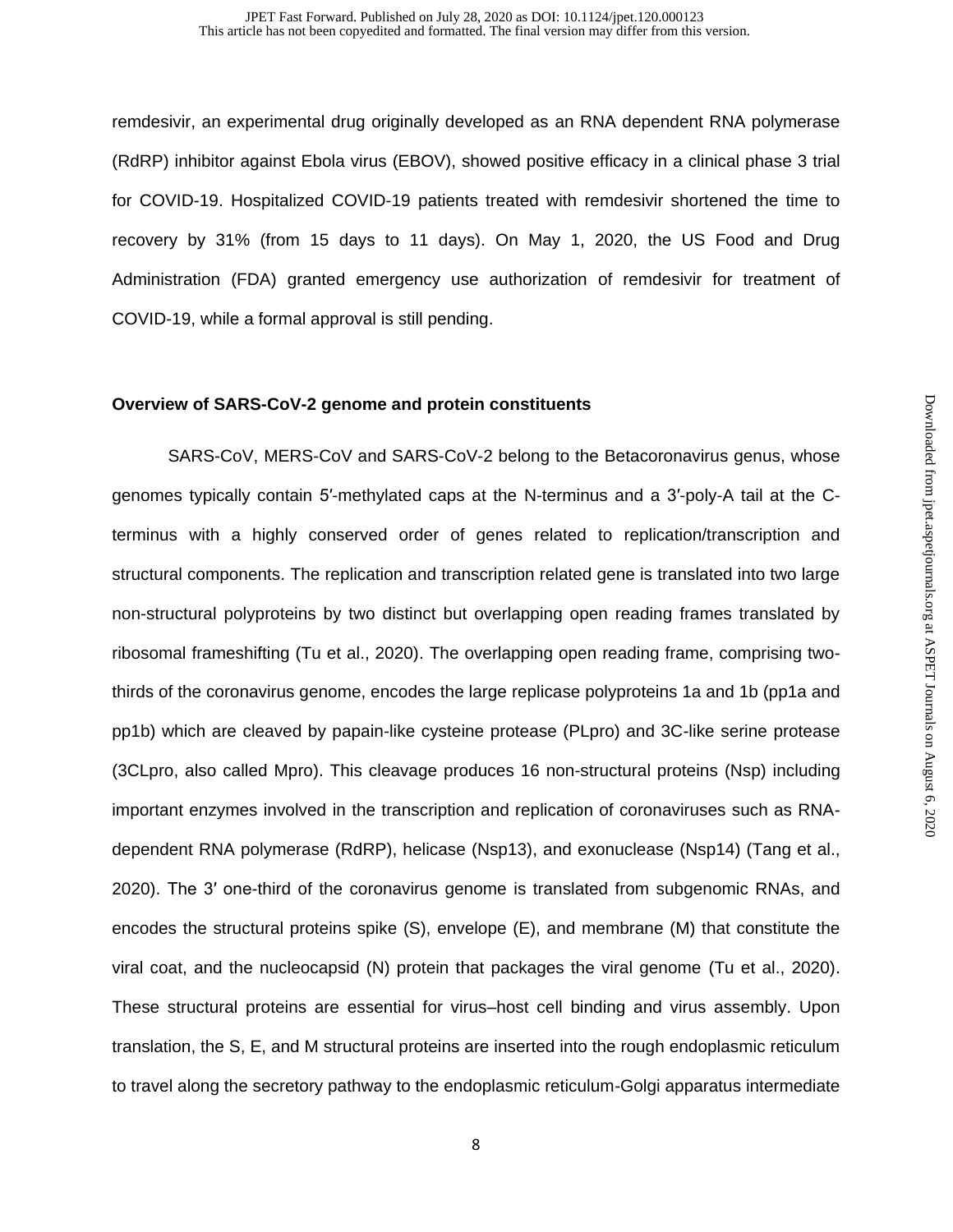compartment or coronavirus particle assembly and subsequent release from the cell via exocytosis (Tang et al., 2020).

### **Viral entry through the binding of SARS-CoV-2 spike proteins to ACE2 receptor**

The S proteins of SARS-CoV, required for viral entry into the host target cell, are synthesized as inactive precursors and become activated only upon proteolysis (Gierer et al., 2013). The S protein has two functional domains called S1 and S2. S1 contains an N-terminal domain (NTD) and a receptor binding domain (RBD). The receptor binding motif (RBM) is located within the carboxy-terminal half of the RBD and contains residues that enable attachment of the S protein to a host cell receptor (Letko et al., 2020). The S2 subunit drives the fusion of viral and host membrane subsequent to cleavage, or 'priming,' by cellular proteases. SARS-CoV is known to gain entry into permissive host cells through interactions of the SARS-S RBD with the cell surface receptor angiotensin converting enzyme 2 (ACE2) (Wang et al., 2008). ACE2 is a negative regulator of the renin-angiotensin system and counterbalances the function of angiotensin converting enzyme (ACE), thereby maintaining blood pressure homeostasis (Kuba et al., 2005). It was shown in animal models that ACE2 promotes antiinflammation, anti-fibrosis, and vasodilation, whereas ACE promotes pro-inflammation, fibrosis, vasoconstriction, and severe lung injury (Kuba et al., 2005). Further, through S protein binding, SARS-CoV downregulates ACE2 receptor and therefore this process not only leads to viral entry, but also potentially contributes to severe lung injury as the ACE2 pathway has protective functions in many organs. Since 83% of ACE2-expressing cells are alveolar epithelial type II cells, and these cells contain high levels of multiple viral process-related genes, including regulatory genes for viral processes, viral life cycle, viral assembly, and viral genome replication, they can facilitate coronaviral replication in the lung (Zhao et al., 2020). Sequence analysis showed that SARS-CoV-2 genome is very similar to SARS-CoV with a only a few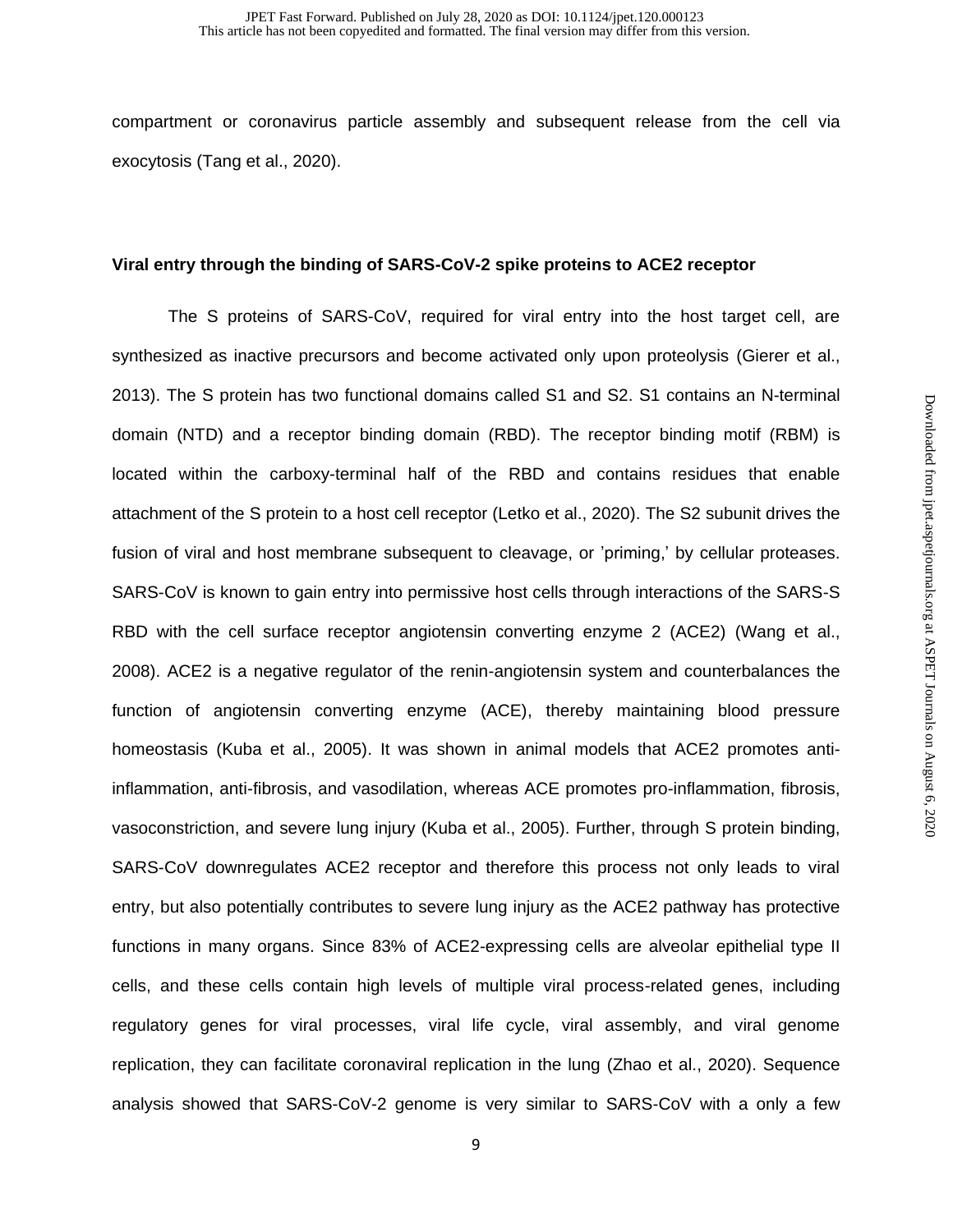differences in their complement of 3' open reading frames that do not encode structural proteins (Gordon et al., 2020). Specifically, the S proteins of SARS-CoV-2 and SARS-CoV share 76.5% identity in amino acid sequences and have a high degree of homology (Xu et al., 2020b). SARS-CoV-2 also uses ACE2 as a cellular entry receptor as, in otherwise non-susceptible cells to SARS-CoV-2 infection, overexpressing human or bat ACE2 mediates SARS-CoV-2 infection and replication (Hoffmann et al., 2020a; Zhou et al., 2020). In addition, SARS-CoV-2 does not utilize other receptors such as dipeptidyl peptidase 4 (DPP4), used by MERS-CoV, or the human aminopeptidase N (hAPN) used by human CoV 229E (Zhou et al., 2020) (Ou et al., 2020). Several groups have now identified the RBD in SARS-CoV-2 and have confirmed by biochemical analyses as well as crystal structure prediction analyses that this domain binds strongly to both human and bat ACE2 receptor with a binding affinity significantly higher than that of SARS-CoV to the ACE2 receptor (Tai et al., 2020; Wan et al., 2020; Wrapp et al., 2020; Xu et al., 2020b). There has been much speculation that the high affinity binding of SARS-CoV-2 to ACE2 could mediate the increased potential for transmissibility and severity of infection. For instance, the coronavirus NL63 also uses the same ACE2 receptor for entry into the host cell as SARS-CoV, but the virus entry and outcome are vastly different, with SARS resulting in severe respiratory distress and NL63 resulting in only a mild respiratory infection (Mathewson et al., 2008). This led the authors to suggest that a lower-affinity interaction with NL63 for ACE-2 may partially explain the different pathological consequences of infection. It has been speculated that in addition to the ACE2 receptor, SARS-CoV-2 could employ other receptors for host cell entry. For example, the S protein of SARS-CoV-2 has a conserved RGD motif known to bind integrins, which is not found in other coronaviruses (Sigrist et al., 2020). This motif lies within the RBD of the S proteins of SARS-CoV-2, close to the ACE2 receptor-binding region (Sigrist et al., 2020). SARS-CoV-2 S protein can also interact with sialic acid receptors of the cells in the upper airways similar to MERS-CoV (Milanetti et al., 2020). Although the functional importance of integrins or sialic acid receptors in mediating SARS-CoV-2 S entry remains to be determined,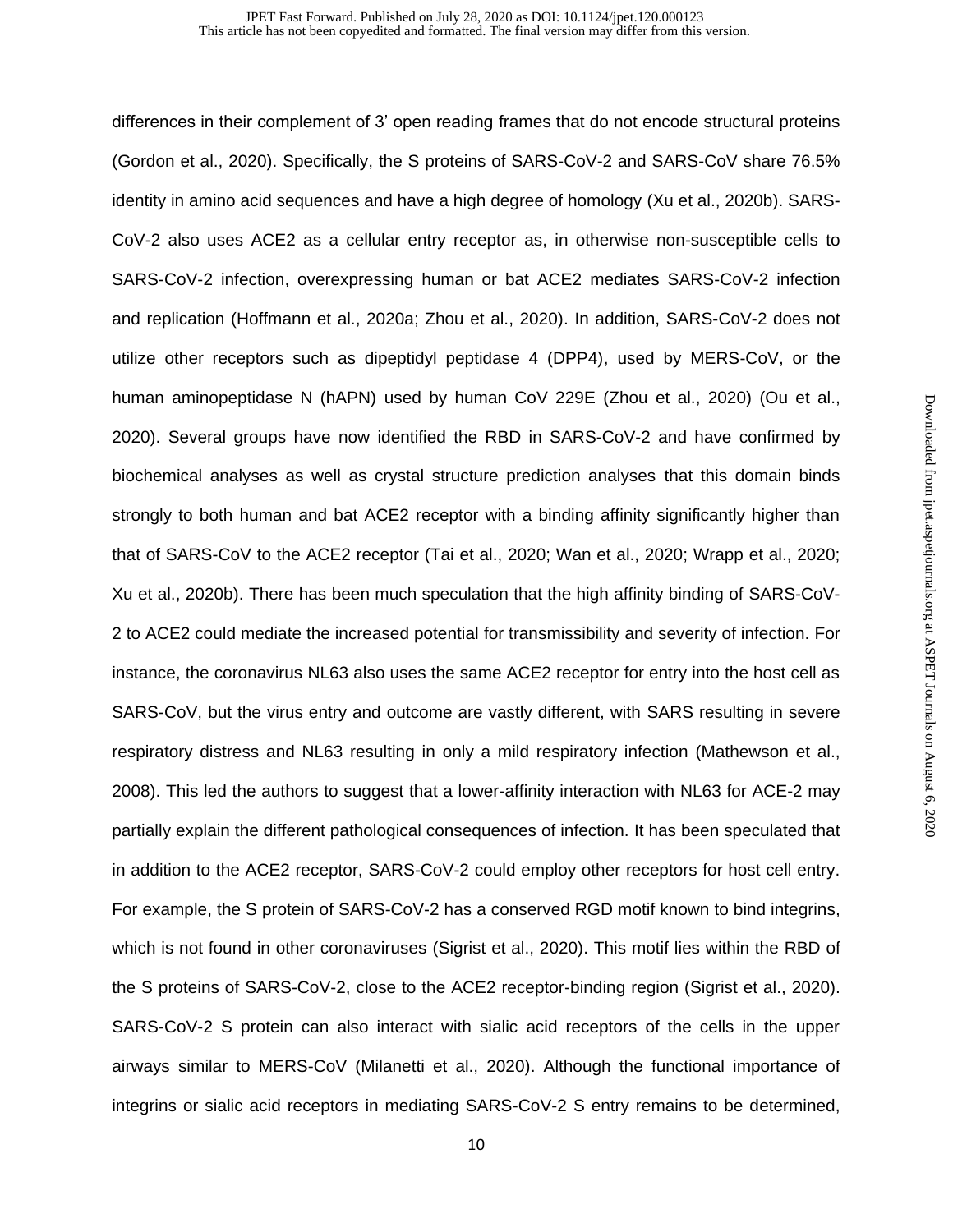these may potentially increase cell tropism, viral pathogenicity, and transmission of SARS-CoV-2.

## **SARS-CoV-2 has multiple viral entry mechanisms**

 In general, coronaviruses deliver their genomes to the host cytosol by two known methods: directly fusing with the plasma membrane at the cell surface in a pH-independent manner, or utilizing the host cell's endocytic machinery in which the endocytosed virions are subjected to an activation step in the endosome. Endocytic activation is typically mediated by the acidic endosomal pH, resulting in the fusion of the viral and endosomal membranes and release of the viral genome into the cytosol (Wang et al., 2008). Fusion with the cell membrane requires that the S2 domain of the S protein be primed by cellular proteases at the S' site. SARS-CoV is known to be able to enter host cells by both directly fusing with the host membrane as well as through the endosomal pathway via cathepsin B and L (CatB/L) (Matsuyama et al., 2010). SARS-CoV can also utilize the cell surface protease transmembrane protease serine type 2 (TMPRSS2) that belongs to the type II transmembrane serine protease family. Although SARS-CoV utilizes both host cell entry pathways, it appears that the TMPRSS2 pathway is the major route of infection of SARS-CoV in the lungs. However, in the absence of TMPRSS2, SARS-CoV can also employ the endosomal late entry route for infection, as SARS-CoV viral spread is still detected in the alveoli of TMPRSS2 knockout mice (Iwata-Yoshikawa et al., 2019). Unlike other soluble serine proteases, TMPRSS2 is anchored on the plasma membrane and localized with ACE2 receptors on the surface of airway epithelial cells (Shulla et al., 2011). This colocalization makes the lungs particularly susceptible to infection. TMPRSS2 cleavage of S protein might also promote viral spread and pathogenesis by diminishing viral recognition by neutralizing antibodies. The cleavage of S protein can result in shedding of SARS S fragments that could act as antibody decoys (Glowacka et al., 2011). Although TMPRSS2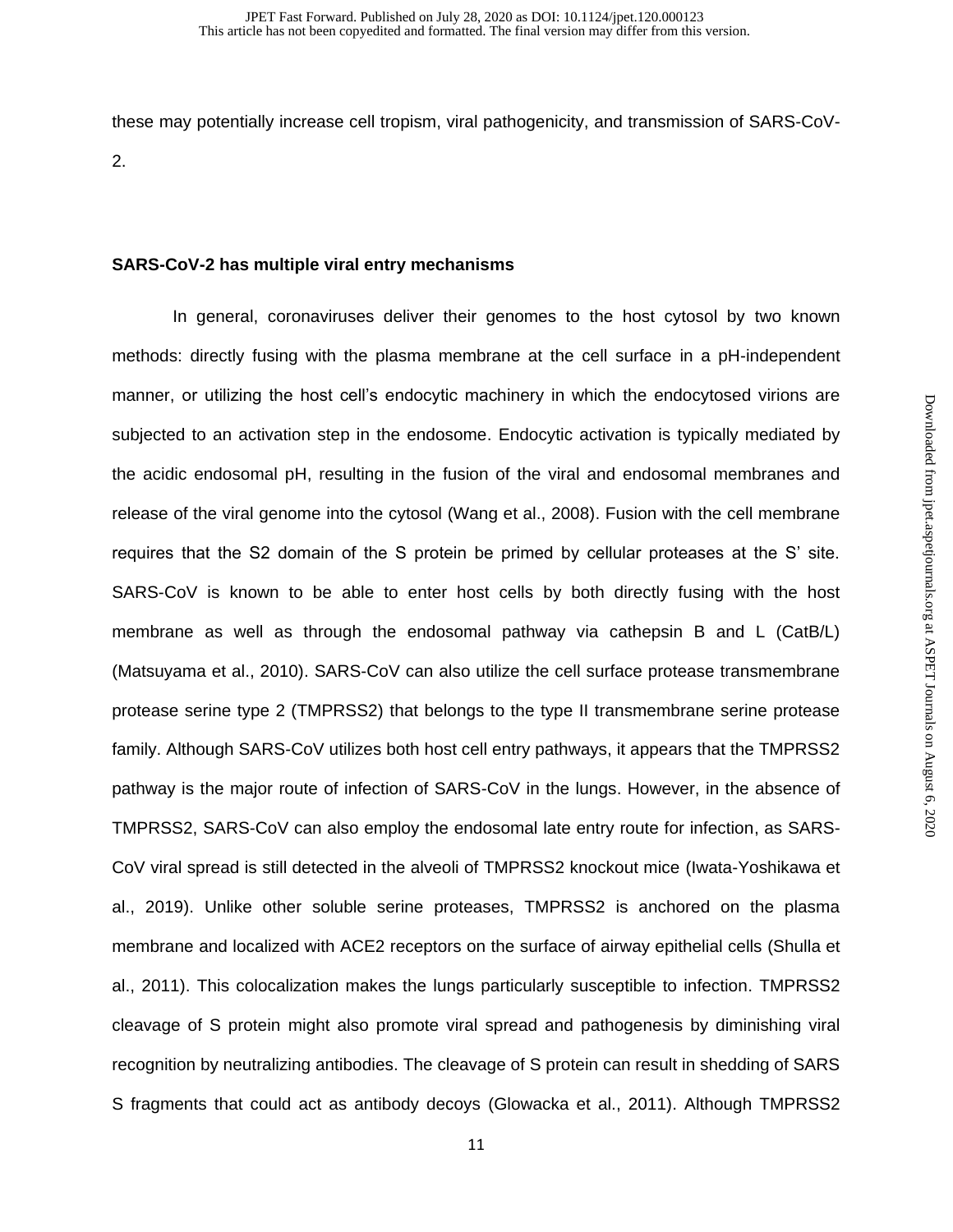affects the entry of virus but not the other phases of virus replication, only a small amount of S protein needs to be cleaved to enable viral or cell-cell membrane fusion, even when minute or undetectable amounts of ACE2 is available (Shulla et al., 2011). In keeping with this, the expression and distribution of TMPRSS2, but not ACE2, correlates with SARS-CoV infection in the lungs. SARS-CoV studies have shown that TMPRSS2 cleaves the S protein following receptor binding, which causes conformational changes that expose the S' cleavage site (Glowacka et al., 2011). This confers a great advantage to the viral protein by protecting the activating cleavage site from premature proteolysis and yet, ensuring that efficient cleavage occurs upon binding to the receptor on target cells (Shulla et al., 2011). Similarly, in the case of SARS-CoV-2, the host cell TMPRSS2 primes the S protein, and enhances entry and infection (Hoffmann et al., 2020a; Matsuyama et al., 2020b). SARS-CoV-2 may also utilize other host proteases such as trypsin for S protein activation (Ou et al., 2020). Similar to SARS-CoV, SARS-CoV-2 can also enter host cells through the endosomal pathway via cathepsins (Hoffmann et al., 2020a; Ou et al., 2020). Unlike SARS-CoV, the S protein of SARS-CoV-2 has a furin cleavage site at the S1/S2 boundary similar to MERS-CoV (Walls et al., 2020) (Hoffmann et al., 2020a), which likely sensitizes S proteins to the subsequent activating proteolysis occurring on susceptible target cells, facilitates virus entry and infection, and potentially increases viral transmissibility (Qing and Gallagher, 2020). Since SARS-CoV-2 can be activated by an extensive range of proteases, and given that a varied number of proteases exist on the cell surface of different cell types, SARS-CoV-2 has the capacity to infect a wide range of cells (Tang et al., 2020). Thus, it is an opportunistic virus that can utilize multiple pathways of host cell entry and infection. It is conceivable that successful treatment of COVID-19 may require a cocktail of drugs that target multiple mechanisms of action as historically seen for the treatment of HIV infection; see review (Maeda et al., 2019).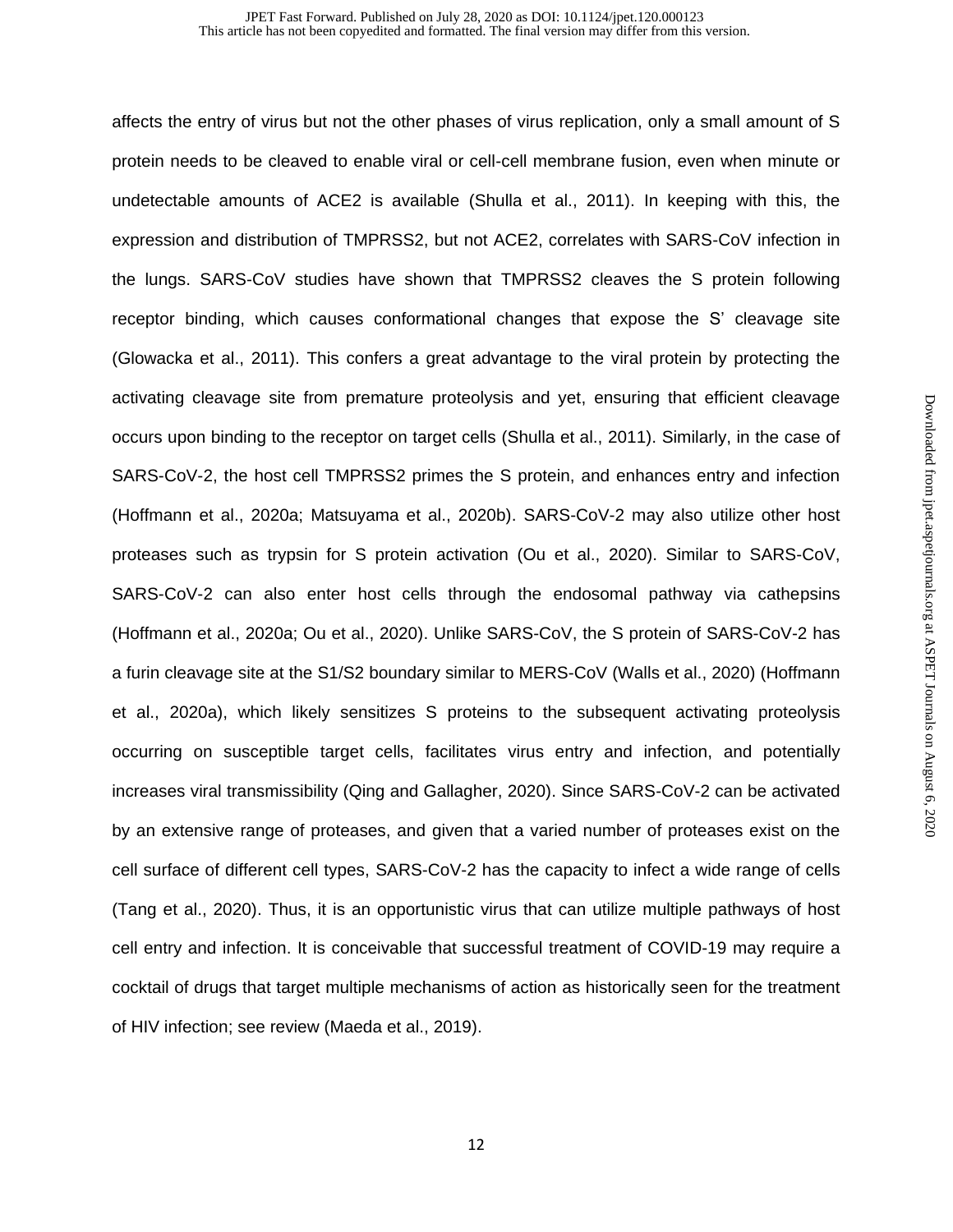## **Drug development strategies**

For negative-sense RNA viruses, approved therapies are currently available only for rabies virus, respiratory syncytial virus, and influenza virus (Hoenen et al., 2019). Since there are many functional similarities between SARS-CoV, SARS-CoV-2, and MERS-CoV, it is reasonable to screen drugs that were even moderately effective against SARS-CoV and MERS-CoV for SARS-CoV-2. These broad-spectrum anti-coronavirus drugs could also be used against future emerging coronavirus infections. In particular, any such drugs that have an  $IC_{50}$  in the low nanomolar range, (preferably less than 100 nM) with high efficacy in inhibiting viral infection *in vitro* would be most advantageous. Drug repurposing has been used in response to emerging infectious diseases to rapidly identify potential therapeutics. If FDA-approved drugs currently on the market for other diseases demonstrate anti-SARS-CoV-2 activity, they could be repurposed for COVID-19 treatment. Several groups have identified compounds with anti-SARS-CoV-2 activity by repurposing select FDA-approved drugs (Choy et al., 2020; Jeon et al., 2020; Wang et al., 2020b). In addition, high-throughput drug repurposing screens have also been successfully used to identify such compounds (Table 1). The National Center for Advancing Translational Sciences also provides an online open science data portal for COVID-19 drug repurposing [\(https://ncats.nih.gov/expertise/covid19-open-data-portal\)](https://ncats.nih.gov/expertise/covid19-open-data-portal) (Brimacombe et al., 2020).

For compound screening with large scale libraries and molecular target-based assays, BSL-2 laboratories are commonly used. These assays take longer to develop but are usually without risk of infectivity to humans and are capable of higher throughput than live SARS-CoV-2 virus assays requiring BSL-3 facilities. However, the efficacy of active compounds identified from such high throughput screening (HTS) needs to be confirmed with live SARS-CoV-2 virus assays done in the BSL-3 environment. For example, virus pseudoparticles that contain viral structural proteins without the viral genome can be used to assay viral entry mechanisms. Cell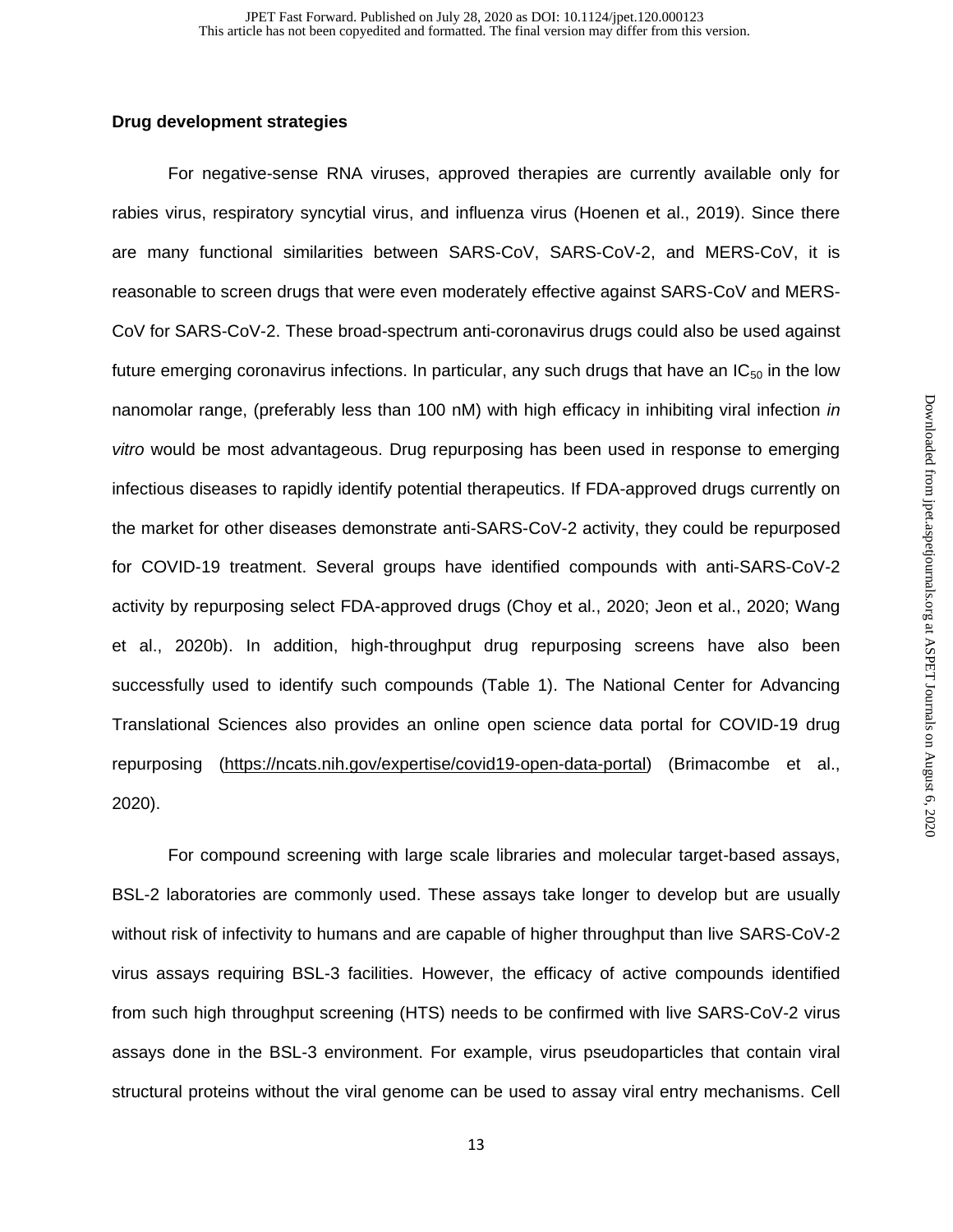lines expressing viral replicons that contain portions of the viral genome with reporter genes but without viral structure genes can also be used to assay viral replication mechanisms. These non-viral assays used for viral entry or replication are not infectious and can be used in a BSL-2 facility for screening large compound collections. This strategy has been used to screen compounds for BSL-3/4 viruses such as EBOV (Kouznetsova et al., 2014; Tscherne et al., 2010), Lassa virus (Cubitt et al., 2020), SARS and MERS-CoV (de Wilde et al., 2014; Dyall et al., 2014). Recently, Letko et. al. showed chimeric S proteins containing RBD of SARS-CoV-2 can confer receptor specificity to the full S protein sequence (Letko et al., 2020). This approach of non-conventional pseudotyping method is cost effective and can provide a faster way to screen viral-host interactions.

Therapeutic targets for COVID-19 can be directed towards the SARS-CoV-2 virus and its proteins or the host cell targets. Prevention of virus-host associations can fall in either of the two categories. Drugs targeting viral proteins have a major advantage as they could potentially have higher specificity against the virus while having minimal adverse effects on humans. However, drug resistance may develop rapidly after treatment, particularly in RNA viruses where mutations occur frequently. Conversely, therapeutics targeting host cells may slow the development of drug resistance as mutations in host cells are relatively rare (Hoenen et al., 2019). Importantly, drugs targeting host cells have greater potential for adverse effects. Possible treatment options under investigation for the prevention and control of SARS-CoV-2 infections in both categories are discussed below.

## **SARS-CoV-2 viral entry inhibitors**

## *Antibodies*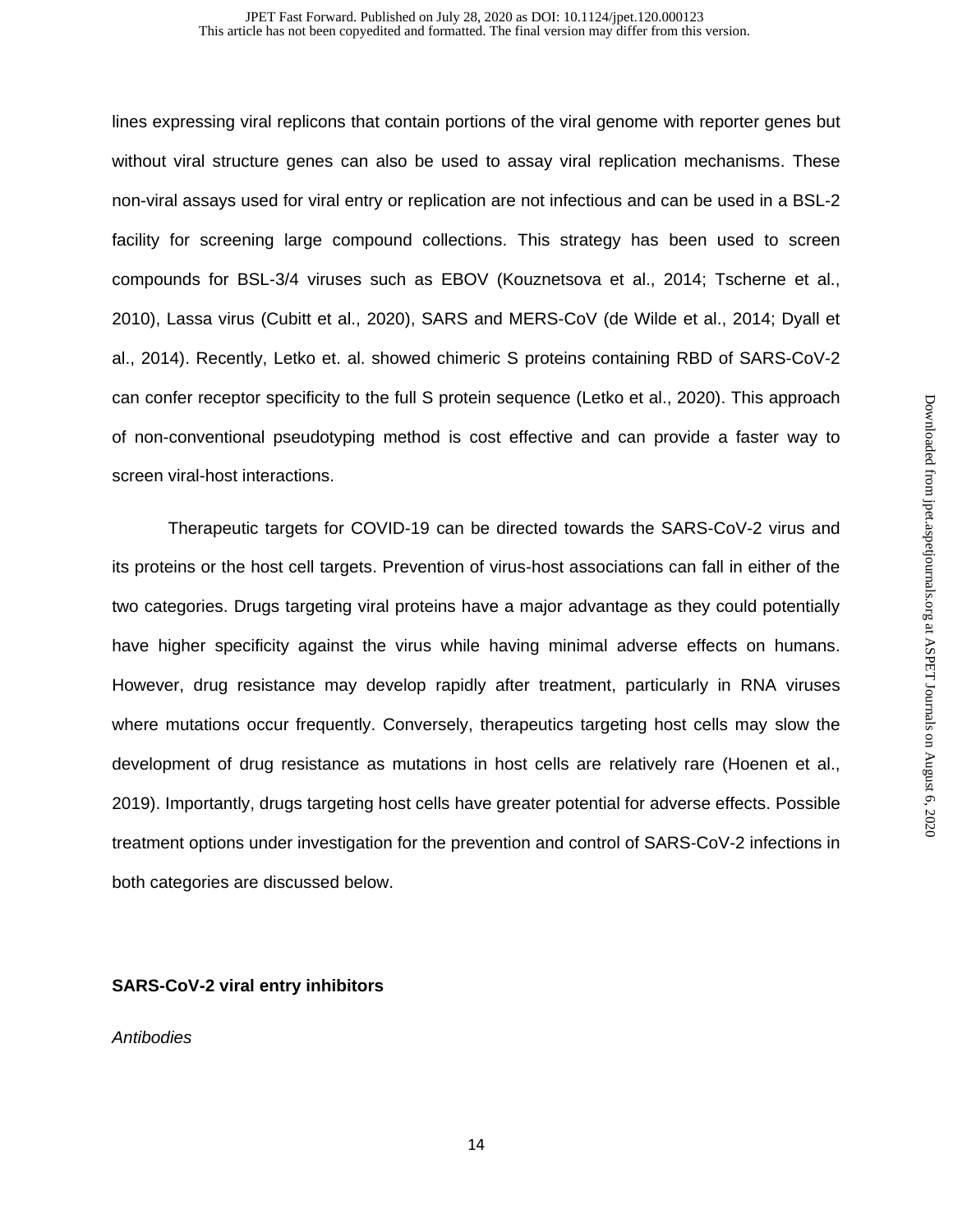Neutralizing antibodies can be used to prevent viral cell surface receptor binding to block viral entry. After viral entry, the viral replication cycle concludes in the assembly and budding of new viral progeny at the host-cell surface (Murin et al., 2019). These processes can be disrupted by neutralizing antibodies which bind to the viral glycoprotein to block viral egress (Murin et al., 2019). Thus, neutralizing antibodies can prevent viral entry as well as viral release, thereby blocking the infection of neighboring cells. *In vitro* neutralization assays followed by *in vivo* protection in an animal model was the standard workflow for choosing neutralizing antibodies against filoviruses such as the EBOV, which emerged as an outbreak in 2014 in West Africa (Saphire et al., 2018). A glycoprotein-targeting cocktail of antibodies rather than a single antibody design against EBOV was shown to be superior and is currently being used in areas of outbreaks (Hoenen et al., 2019). Similarly, several anti-influenza monoclonal antibodies are currently in various stages of clinical development, and most are directed towards the viral Hemagglutinin (HA) glycoprotein (Corti et al., 2017). For both EBOV and influenza, some broadly reactive antibodies lacking *in vitro* neutralizing activity have shown *in vivo* efficacy under prophylactic settings and thus, there is not a precise correlation between *in vitro* activities and *in vivo* protection (Corti et al., 2017; Tian et al., 2020). Neutralizing antibodies designed against SARS-CoV and MERS-CoV could potentially be effective against SARS-CoV-2. Several monoclonal antibodies targeting S protein of SARS-CoV and MERS-CoV have shown promising results in neutralizing infection both *in vitro* and in rodent models (Shanmugaraj et al., 2020). Since the structure of SARS-CoV-2, SARS-CoV, and MERS-CoV S protein and monoclonal antibody interaction sites have been determined, neutralizing antibodies against S protein of SARS-CoV-2 promises to be a viable therapeutic option.

Convalescent plasma therapy using plasma from recovered COVID-19 patients to treat severe cases of COVID-19 has shown positive results. Convalescent plasma contains neutralizing antibodies specifically against the SARS-CoV-2 virus, and confers passive immunity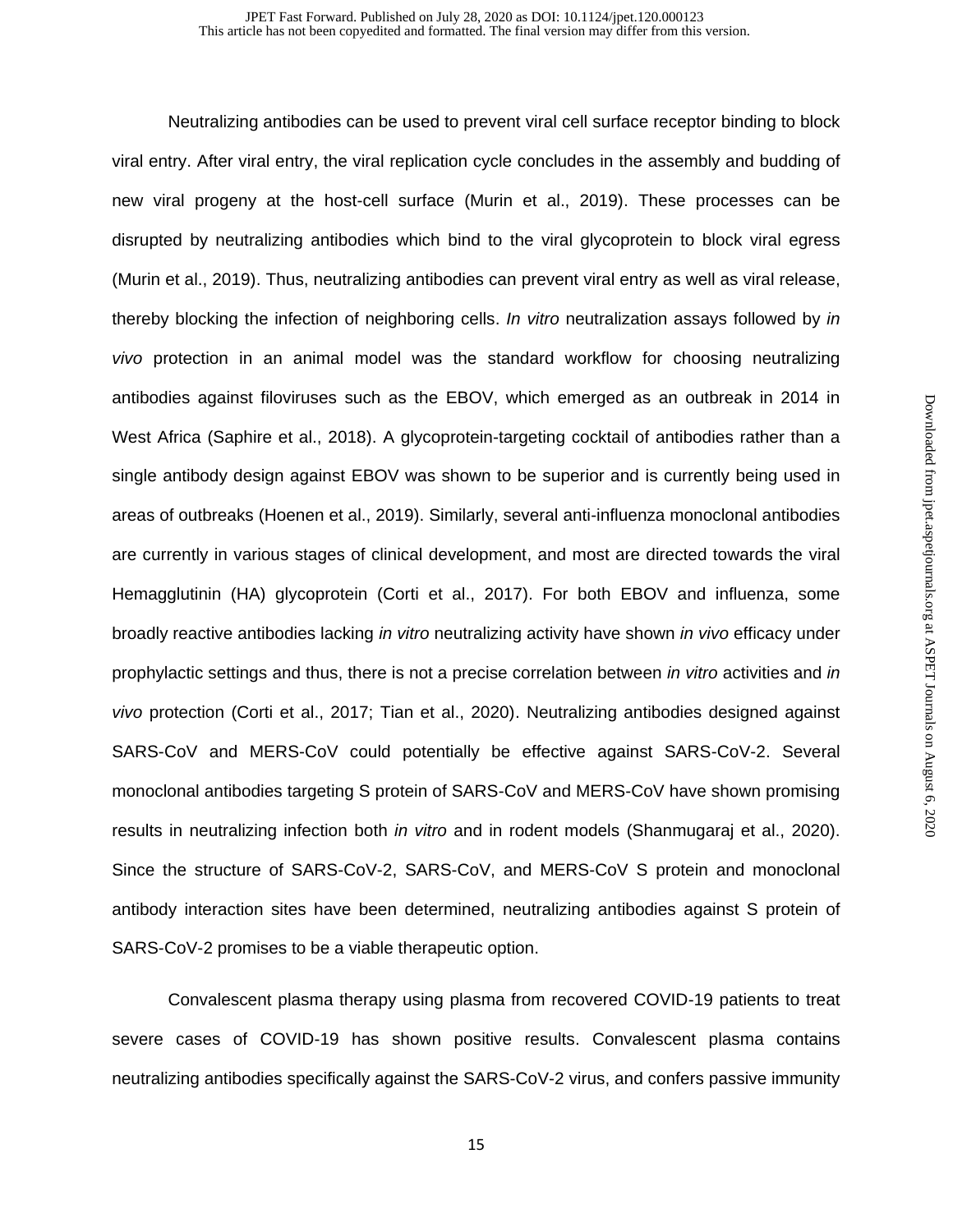to the recipient, thereby improving clinical outcomes when used prophylactically and in infected patients (Casadevall and Pirofski, 2020). RBD-specific monoclonal antibodies derived from SARS-CoV-2 infected individuals was shown to have neutralizing activities against both pseudoviruses bearing the S protein as well as live SARS-CoV-2 viruses (Ju et al., 2020). Treatment with convalescent plasma was shown to be successful in a small cohort of patients (Duan et al., 2020; Shen et al., 2020). Clinical trials are currently underway to determine whether COVID-19 convalescent plasma or 'hyperimmune plasma' might be an effective treatment therapy for COVID-19. The Takeda Pharmaceutical Company has announced investigation into a new plasma derived therapy coined TAK-888 that involves removing plasma from COVID-19 survivors and extracting coronavirus-specific antibodies to stimulate a potent immune response against SARS-CoV-2 in infected patients (Barlow et al., 2020).

### *Proteins, peptides, small molecule compounds and drugs*

Viral entry can also be blocked by proteins, peptides, or small molecule compounds that bind to the viral S protein, thereby preventing the interaction of virus and host membrane. Recombinant soluble ACE2, which lacks the membrane anchor and can circulate in small amounts in the blood, can act as a decoy to bind SARS-CoV-2 S proteins, and thus prevent viral entry (Lei et al., 2020). Clinical grade human recombinant soluble ACE2 was shown to successfully inhibit SARS-CoV-2 infection in engineered human blood vessel organoids and human kidney organoids (Monteil et al., 2020). Studies also show that soluble human ACE2 can significantly decrease SARS-CoV-2 viral entry (Ou et al., 2020) and recombinant proteins designed against the RBD of S protein of SARS-CoV-2 can successfully block entry of virus into cells (Tai et al., 2020) (Zhang et al., 2020). Another class of proteins that may be useful in blocking viral entry into cells are lectins, which bind specific carbohydrate structures but lack intrinsic enzymatic activity (Mitchell et al., 2017). Lectins may inhibit viral entry and subsequent replication by interacting with coronavirus S proteins that are heavily glycosylated (Mitchell et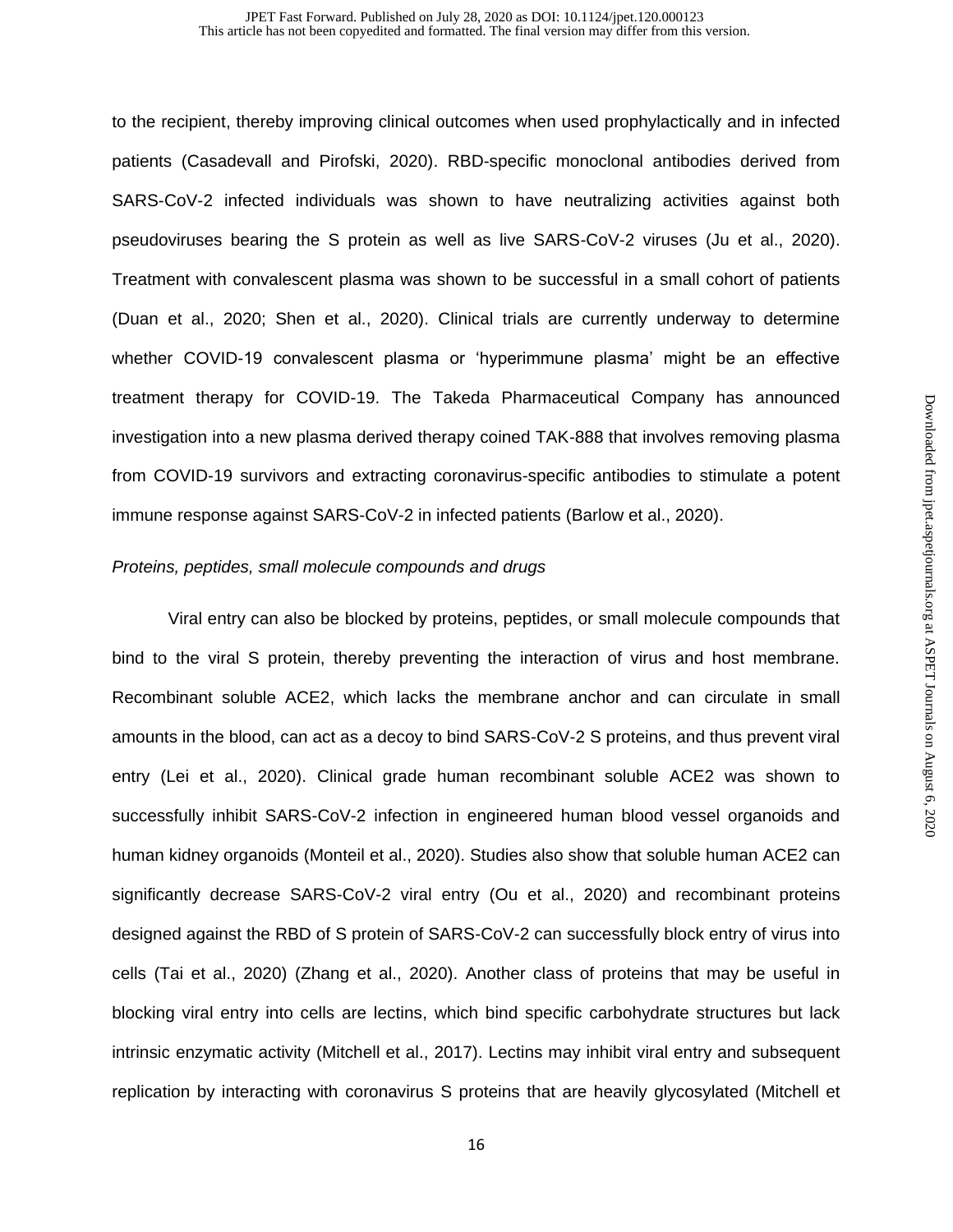#### This article has not been copyedited and formatted. The final version may differ from this version. JPET Fast Forward. Published on July 28, 2020 as DOI: 10.1124/jpet.120.000123

al., 2017). Griffithsin is a lectin protein isolated from marine red algae, and has proven antiviral properties (Mori et al., 2005). Griffithsin can potently inhibit viral entry by binding to the S glycoprotein and prevent SARS-CoV infection both *in vitro* and *in vivo* with minimal cytotoxic effects (O'Keefe et al., 2010). Similarly, griffithsin was shown to inhibit MERS-CoV infectivity and production *in vitro* with no significant cytotoxicity (Millet et al., 2016). Another lectin protein known as UDA was shown to significantly decrease mortality rates in a mouse model of SARS-CoV infection and was able to impede viral entry and replication (Day et al., 2009) (Kumaki et al., 2011). However, UDA requires higher concentrations than griffithsin to achieve similar inhibitions of viral infections (O'Keefe et al., 2010) and high doses of UDA has toxic effects in mice (Kumaki et al., 2011). Based on these *in vitro* as well as preclinical results, griffithsin may well prove to be an effective SARS-CoV-2 entry inhibitor.

Peptides can also be designed against the highly conserved heptad repeat region located in the S2 subunit of the S protein, which can interfere with viral and host cellular membrane fusion. A lipopeptide, EK1C4, exhibited highly potent inhibitory activity against SARS-CoV-2 S-mediated membrane fusion *in vitro* and *in vivo* (Xia et al., 2020). Small molecules that block the binding of S protein to ACE2 can also be investigated as therapeutics for COVID-19 treatment. For example, the CCR5 antagonist maraviroc, which was approved in 2007 for the treatment of HIV infections, blocks HIV from binding to its co-receptor CCR5. Thus, a specific ACE2 inhibitor may be developed that blocks the binding of SARS-CoV-2 S protein to ACE2.

Additionally, the inhibitors of host cell proteases such as TMPRSS2, furin, and cathepsin that prime viral structure proteins for membrane fusion may also prevent SARS-CoV-2 entry. Developing these types of inhibitors as therapeutics may present challenges due to differentially expressed proteases in different tissues. Therefore, developing a broad-spectrum protease inhibitor against SARS-CoV-2 might be beneficial. For example, the TMPRSS2 inhibitor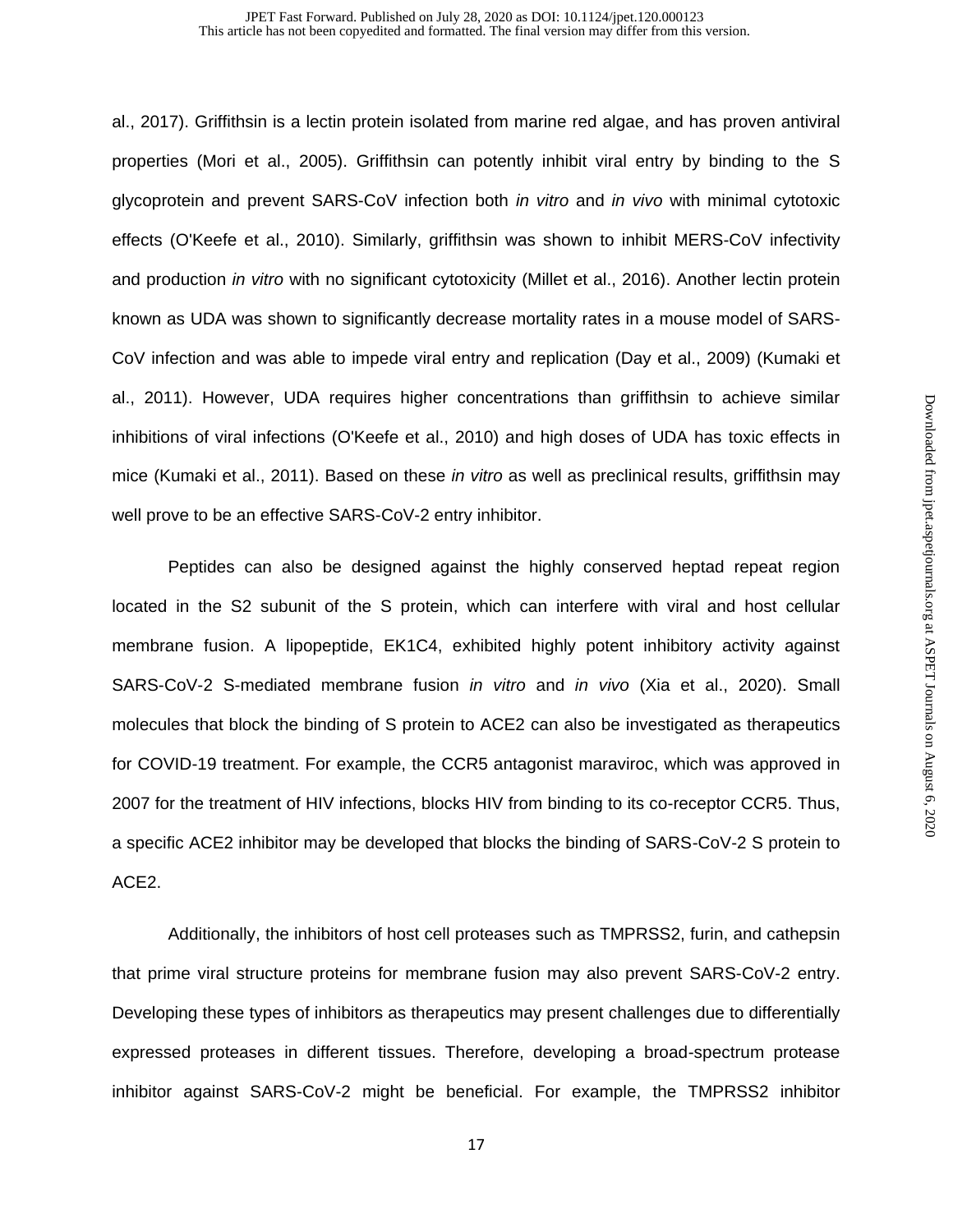camostat mesylate can block the entry of SARS-CoV-2 into Calu-3 human lung epithelial cells (Hoffmann et al., 2020a), but a combination of camostat mesylate and Cathepsin B/L inhibitor E-64-d is required to completely block viral entry into Caco-2 cells (Hoffmann et al., 2020a). Nafamostat is another example of a serine protease inhibitor that can inhibit SARS-CoV-2 entry and infection (Hoffmann et al., 2020b; Wang et al., 2020a). However, compared to camostat mesylate, nafamostat blocks viral entry and replication with significantly greater efficacy (Hoffmann et al., 2020b; Shrimp et al., 2020). Nafamostat, approved as a treatment for pancreatitis in Japan and Germany with no major adverse effects, may also have antiinflammatory properties that could aid COVID-19 patients (Hoffmann et al., 2020b); clinical trials will determine its suitability as a COVID-19 therapeutic (Table 2).

Viral entry may also be inhibited by Umifenovir (also known as arbidol), which is approved for the treatment of influenza in Russia and China. Arbidol potently blocks SARS-CoV-2 entry into cells as well as inhibits post-entry stages of infection (Wang et al., 2020b). The lower  $EC_{50}$  value of 4.11 µM against SARS-CoV-2 compared to influenza viruses gives arbidol the potential to be a clinically effective therapeutic against SARS-CoV-2 (Wang et al., 2020b). One clinical trial is set to determine the effectiveness of arbidol for the treatment of COVID-19 induced pneumonia (Table 2) and several others as a combination therapy. In addition, chlorpromazine, a FDA-approved antipsychotic and clathrin-dependent endocytosis inhibitor, also has anti-SARS-CoV-2 activity *in vitro* (Plaze et al., 2020) and is currently under investigation as a potential therapeutic for COVID-19 (Table 2).

### **Viral replication inhibitors**

Inhibitors of viral nucleic acid synthesis are the best represented class of antiviral drugs that suppress viral replication in host cells (Hoenen et al., 2019). The most successful 3CLpro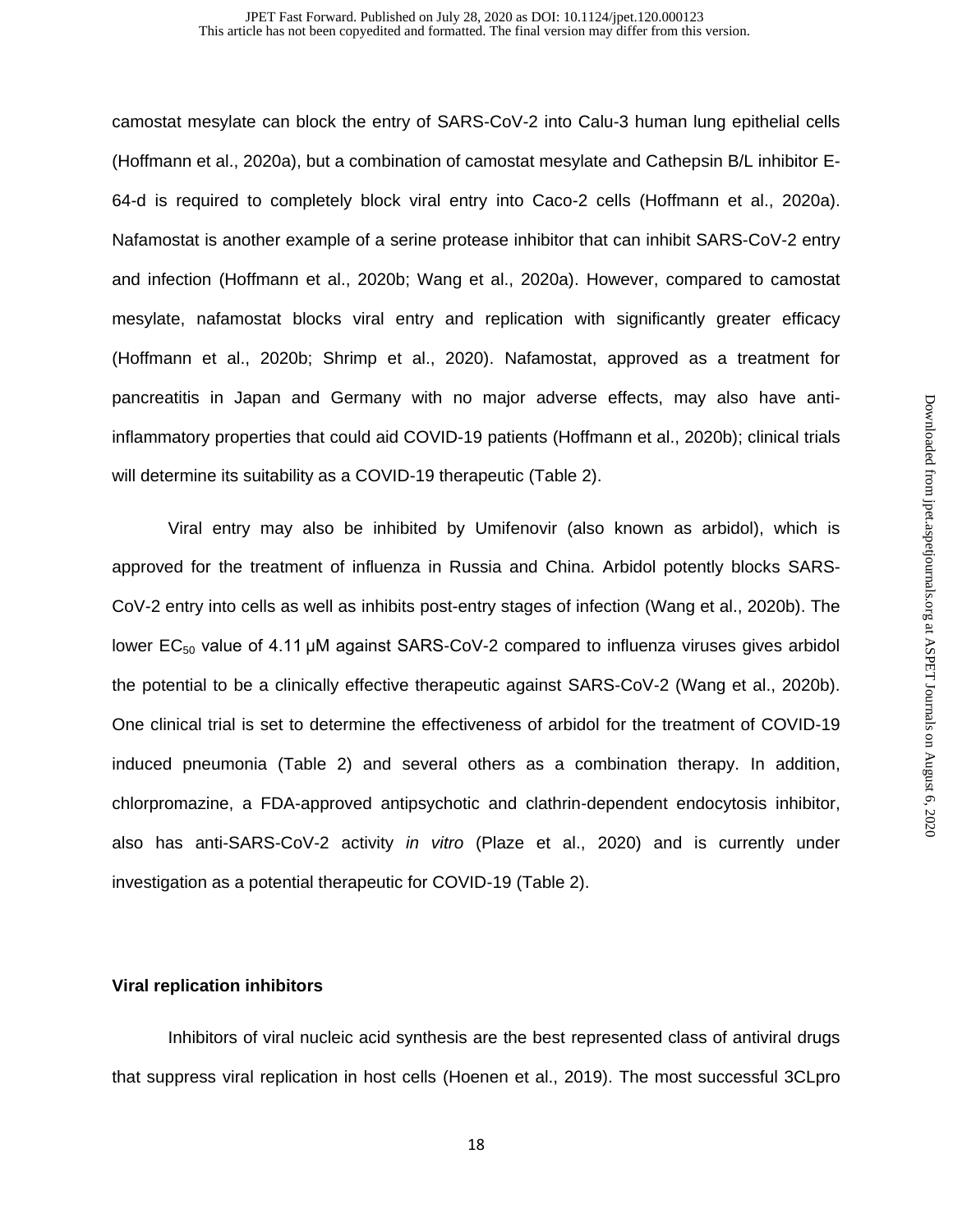inhibitor is lopinavir, a protease inhibitor used to treat HIV infections that is usually marketed as a ritonavir-boosted form (lopinavir–ritonavir) (Zumla et al., 2016). Preliminary *in vitro* studies with ritonavir on SARS-CoV-2 infection have not shown much promise (Choy et al., 2020). However, there are clinical trials underway to test the efficacy of this drug in humans (Table 2). Specifically repurposing any inhibitors designed against SARS-CoV or MERS-CoV 3CLpro for SARS-CoV-2 may prove challenging. Although there is a high degree of sequence conservation in the active sites of SARS-CoV and MERS-CoV 3CLpro enzymes, most SARS-CoV 3CLpro inhibitors are inactive against MERS-CoV, indicating other important structural differences (Needle et al., 2015).

RdRP is another target for SARS-CoV-2 drug development. The sequence encoding the structure of RdRP in SARS‐CoV, MERS, and SARS‐CoV2 was found to be remarkably similar (Morse et al., 2020). Several RdRP inhibitors originally developed for other viruses are in active clinical trials to treat COVID-19 infections (Table 2). Remdesivir, a prodrug of an adenosine analog, was originally developed for the treatment of EBOV and has broad-spectrum antiviral activities against RNA viruses. Remdesivir successfully improved outcomes when used prophylactically and therapeutically in animals models of MERS (de Wit et al., 2020) as well as SARS (Sheahan et al., 2017). Treatment with remdesivir during early infection also showed significant clinical benefits in non-human primates infected with SARS-CoV-2 (Williamson et al., 2020). In COVID-19 patients, clinical improvements without adverse effects were noted when treated with remdesivir on a compassionate-use basis (Grein et al., 2020). In a randomized, controlled trial known as the Adaptive COVID-19 Treatment Trial (ACTT), COVID-19 patients that received remdesivir had significantly shorter recovery and mortality rates with no serious adverse events (Beigel et al., 2020). Due to these promising preliminary reports, remdesivir was recently granted emergency use authorization for the treatment of COVID-19 by FDA.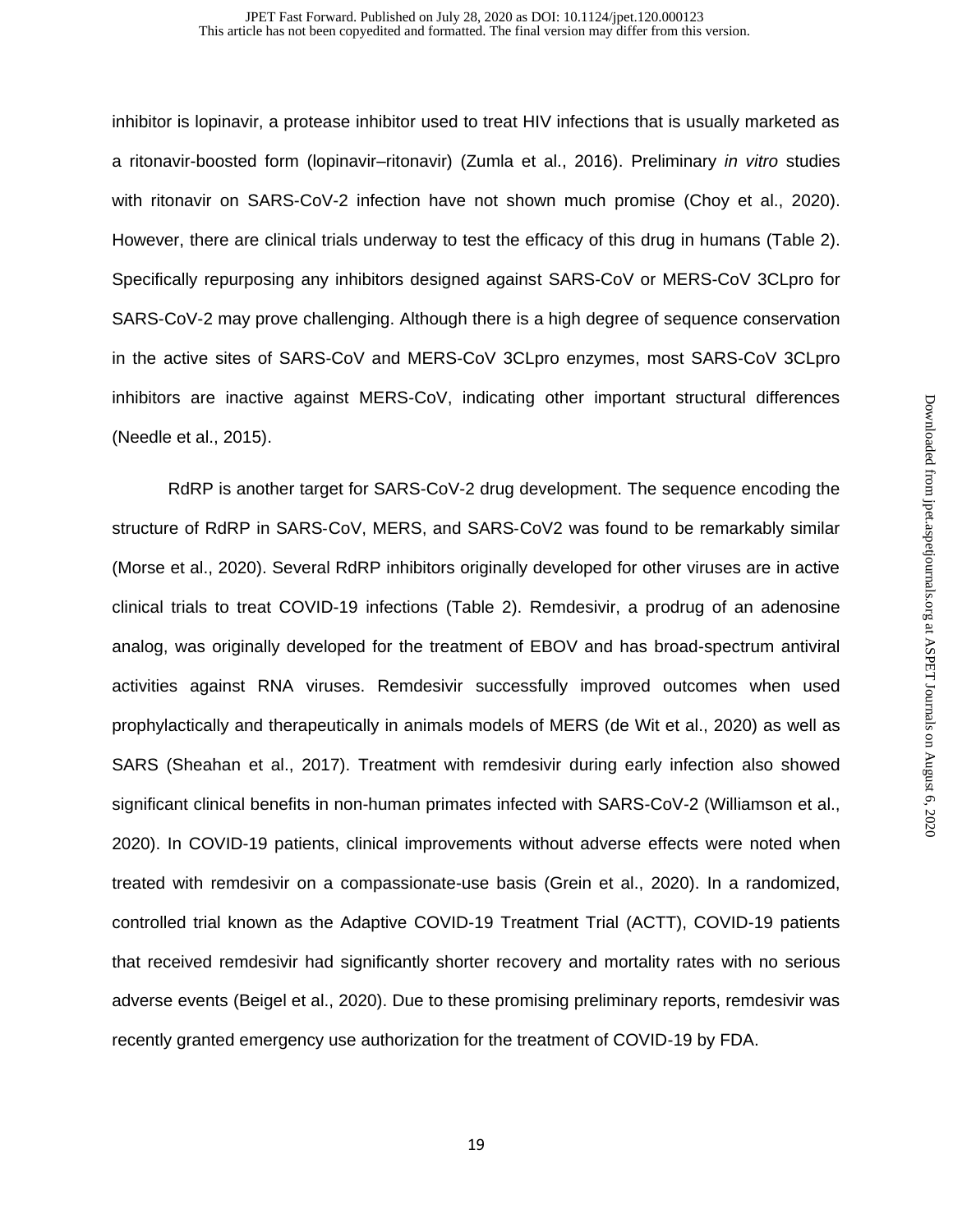Other RdRP inhibitors include favipiravir and ribavirin. Favipiravir, a prodrug guanosine analog, is approved for the treatment of influenza in Japan and China. Favipiravir is not reported to have significant adverse effects, however it may increase the risk for teratogenicity and embryotoxicity (Furuta et al., 2017). Ribavirin, another guanosine analog prodrug, is used for the treatment of severe respiratory syncytial virus infection, hepatitis C viral infection, and viral hemorrhagic fevers (Tu et al., 2020; Zumla et al., 2016). However, when used as a treatment for SARS-CoV in both preclinical (Day et al., 2009) and clinical settings (Stockman et al., 2006), ribavirin did not improve outcomes but instead had adverse effects. In addition, of these three drugs, only remdesivir has shown potent inhibition of SARS-CoV-2 infection *in vitro* (Wang et al., 2020a) (Choy et al., 2020). Therefore, pursuing specific SARS-CoV-2 RdRP inhibitors is a valid approach for COVID-19 drug development, but the efficacy and toxicities of these drugs will need to be closely scrutinized.

Recently, ivermectin was shown to potently inhibit SARS-CoV-2 *in vitro* with a single treatment (Caly et al., 2020). Ivermectin is an FDA-approved drug for the treatment of parasitic infections. However, its suitability as a COVID-19 treatment is currently being examined in several clinical trials, including one that will test asymptomatic patients (ClinicalTrials.gov Identifier: NCT04407507).

Four additional enzymes specific to SARS-CoV-2 - helicase (Nsp-13), 3'-5' exonuclease (Nsp-14), Uridine-specific endoribonuclease (Nsp-15), and RNA-cap methyltransferase (Nsp-16) - may be considered as key targets for drug discovery (Gordon et al., 2020). In single stranded positive sense RNA viruses such as SARS-CoV-2, RNA helicases are essential for viral genome transcription and protein translation. Thus, inhibitors of viral helicases are attractive as therapeutic agents. At least one molecule inhibitor of SARS-CoV helicase without cell toxicity has been previously identified (Cho et al., 2015). However, despite significant efforts being made towards their development, helicase inhibitors are currently not available for clinical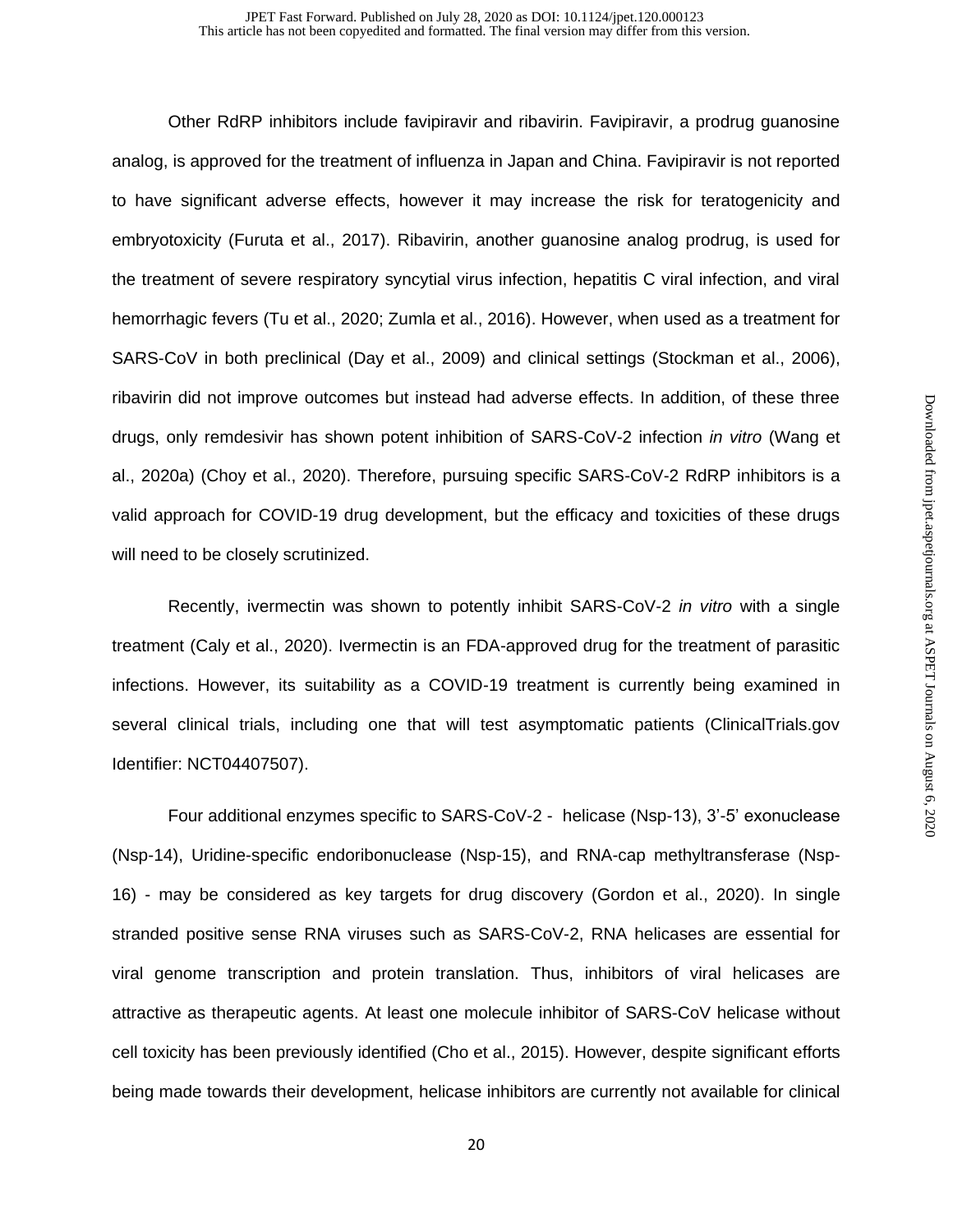use (Briguglio et al., 2011). The SARS-CoV-2 exonuclease (Nsp-14) cleaves nucleotides at 3' end of RNA strand and is required for RNA replication (Romano et al., 2020). Uridine-specific endoribonuclease (Nsp-15, EndoU) is an endoribonuclease that hydrolyzes single-stranded as well as double-stranded RNA at uridine residues. EndoU is highly conserved in all coronaviruses, which alludes to its functional importance (Hackbart et al., 2020). Although its precise role in viral pathogenesis is not well established, it likely plays a role in evading host recognition (Deng and Baker, 2018). A recent study confirmed that EndoU contributes to delayed type I interferon response by cleaving 5′-polyuridines from negative-sense viral RNAs, which otherwise activate host immune sensors (Hackbart et al., 2020). There are currently no approved inhibitors for viral specific 3'-5' exonuclease or EndoU. In coronaviruses, RNA-cap methyltransferase (Nsp-16) forms a complex with its cofactor nsp-10 (a 2-O-methyltransferase) for the addition of a cap to the 5'-end of viral RNA. This addition enables the virus to escape innate immune recognition in host cells as well as enhance viral RNA translation (Wang et al., 2015). Unfortunately, there are currently no effective inhibitors or approved drugs for these enzymes that may be used as targets for antiviral drug development.

### **Host cell and viral targets for antiviral drug development**

Viral replication requires a number of cellular proteins and machinery. Inhibiting host cell protein function may effectively combat viral infection. These host targets include the host cell proteases TMPRSS2, furin, and cathepsin and ACE2 receptor discussed above. Additionally, the host cell autophagy pathway is used by some coronaviruses for viral replication and viral assembly. Since coronaviruses may hijack autophagy mechanisms for viral double membrane vesicle formation and replication, the inhibition of cellular autophagy may be a useful antiviral strategy (Abdoli et al., 2018; Yang and Shen, 2020). Although the drugs targeting host cell proteins are more likely to cause adverse effects, patients might tolerate a short 7- to 14-day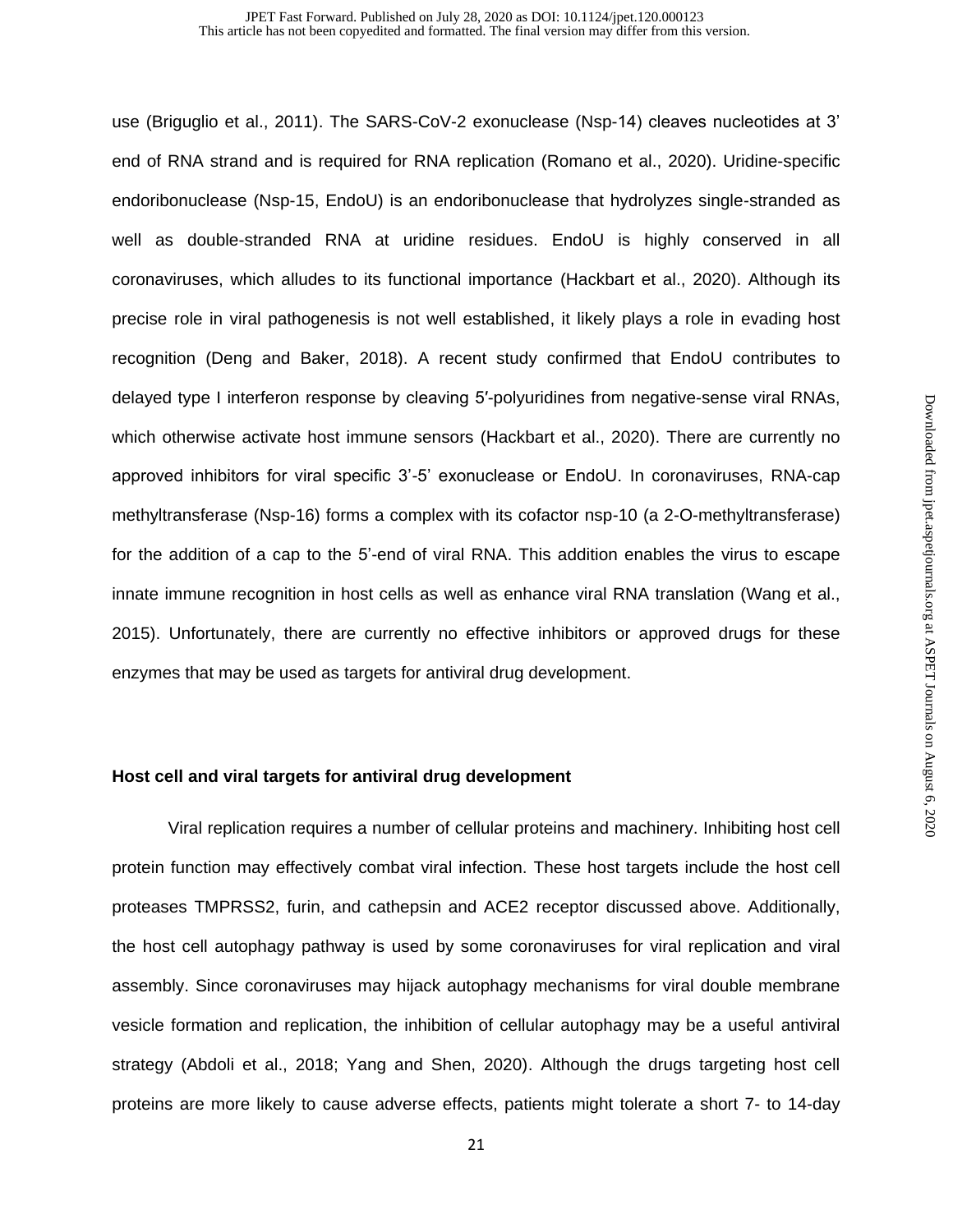treatment regimen. Other complicating factors for targeting host proteins is the redundancy of human cellular function pathways and variations in different cells or tissues, which may reduce correlations between *in vitro* and *in vivo* efficacy studies. This issue could be overcome by utilizing a drug combination therapy with different mechanisms of action such as that seen with the successful treatment of HIV; see review (Maeda et al., 2019). Alternatively, a single drug with multiple activities against both viral targets and host viral replication machineries may be more effective in treating SARS-CoV-2 infection than drugs acting on one viral target. These drugs with polypharmacology against SARS-CoV-2 infection are discussed below:

*Chloroquine/hydroxychloroquine* (CQ/HCQ) is a well-known FDA-approved antimalarial drug that can inhibit viral infections via multiple mechanisms. The mechanism of inhibition likely involves the prevention of endocytosis or rapid elevation of the endosomal pH and abrogation of virus–endosome fusion (Devaux et al., 2020). CQ/HCQ also has anti-inflammatory properties, which has led to its clinical use in conditions such as rheumatoid arthritis, lupus, and sarcoidosis (Savarino et al., 2003). After the advent of SARS in 2003, Savarino et. al postulated that the antiviral as well as anti-inflammatory properties of CQ/HCQ might be beneficial for SARS treatment. In addition, viruses may engage host autophagic processes to enhance replication (Yang and Shen, 2020). Since CQ is a known inhibitor of autophagic flux, it may be beneficial in inhibiting viral replication. CQ was shown to be highly effective in the control of SARS-CoV-2 infection *in vitro* (Wang et al., 2020a). It can also potentially interfere with the terminal glycosylation of ACE2 receptor expression, thereby preventing SARS-CoV-2 receptor binding and subsequent spread of infection (Barlow et al., 2020). Andreani et al. found that HCQ significantly suppresses virus replication, and a combination of HCQ and azithromycin exhibits synergistic effects (Andreani et al., 2020). However, the FDA has warned that the use of CQ/HCQ, particularly when used in conjunction with azithromycin, can cause abnormal heart rhythms such as QT interval prolongation and ventricular tachycardia. As of June  $15<sup>th</sup>$ , 2020,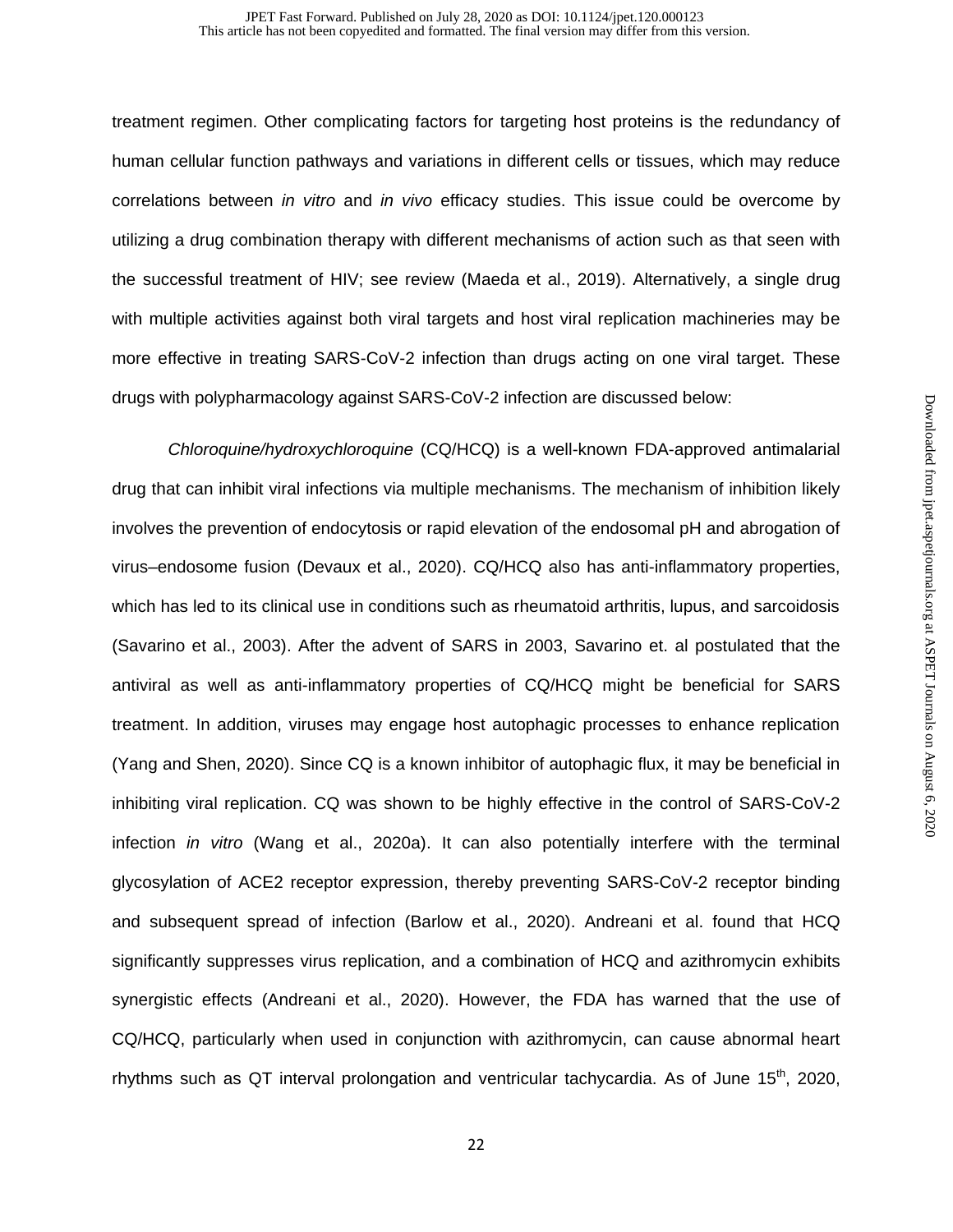#### This article has not been copyedited and formatted. The final version may differ from this version. JPET Fast Forward. Published on July 28, 2020 as DOI: 10.1124/jpet.120.000123

FDA has revoked the emergency use authorization of these drugs for the treatment of COVID-19. Several clinical trials are underway to test the efficacy of CQ/HCQ in different settings, although a few have been withdrawn. In addition, a drug repurposing screen performed in different cell lines indicates that viral entry in lung epithelial Calu-3 cells is pH-independent (Dittmar et al., 2020). Therefore, CQ may not be effective as a treatment against SARS-CoV-2.

*Emetine*, approved for amoebiasis, has broad antiviral activity against Zika virus, EBOV virus, Dengue virus, human cytomegalovirus, and HIV *in vitro* and *in vivo*. Emetine may elicit cardiotoxic and myotoxic effects with high doses; however, its potency as antiviral is significantly lower than doses that cause toxicity (Yang et al., 2018). Emetine can act on multiple mechanisms such as viral RdRp inhibition, host cell lysosomal function, and blocking viral protein synthesis via inhibition of host cell 40S ribosomal protein S14 (Yang et al., 2018). A combination of 6.25 μM remdesivir and 0.195 μM emetine showed synergistic effects *in vitro* against SARS-CoV-2 infection, but some of the compounds currently undergoing clinical trials such as ribavirin and favipiravir did not show clear antiviral effects (Choy et al., 2020). This suggests that combination therapy may be a superior therapeutic option for the treatment of COVID-19 due to synergistic effects.

*Niclosamide*, an antiparasitic drug approved by FDA, has shown great potential for repurposing to treat a variety of viral infections including SARS-CoV and MERS-CoV by targeting both host and viral components (Xu et al., 2020a). Preliminary studies showed that niclosamide has potent antiviral activity against SARS-CoV-2 *in vitro* with and IC<sub>50</sub> of 0.28 μM (Jeon et al., 2020). In addition, niclosasmide exhibits very low toxicities *in vitro* and *in vivo* (Chen et al., 2018), making it an attractive candidate.

*Nitazoxanide* is another antiparasitic prodrug approved by FDA with antiviral properties and is reportedly well tolerated in patients. Although the mechanisms of viral inhibition are not well understood, it is thought to target host-regulated pathways and not viral machinery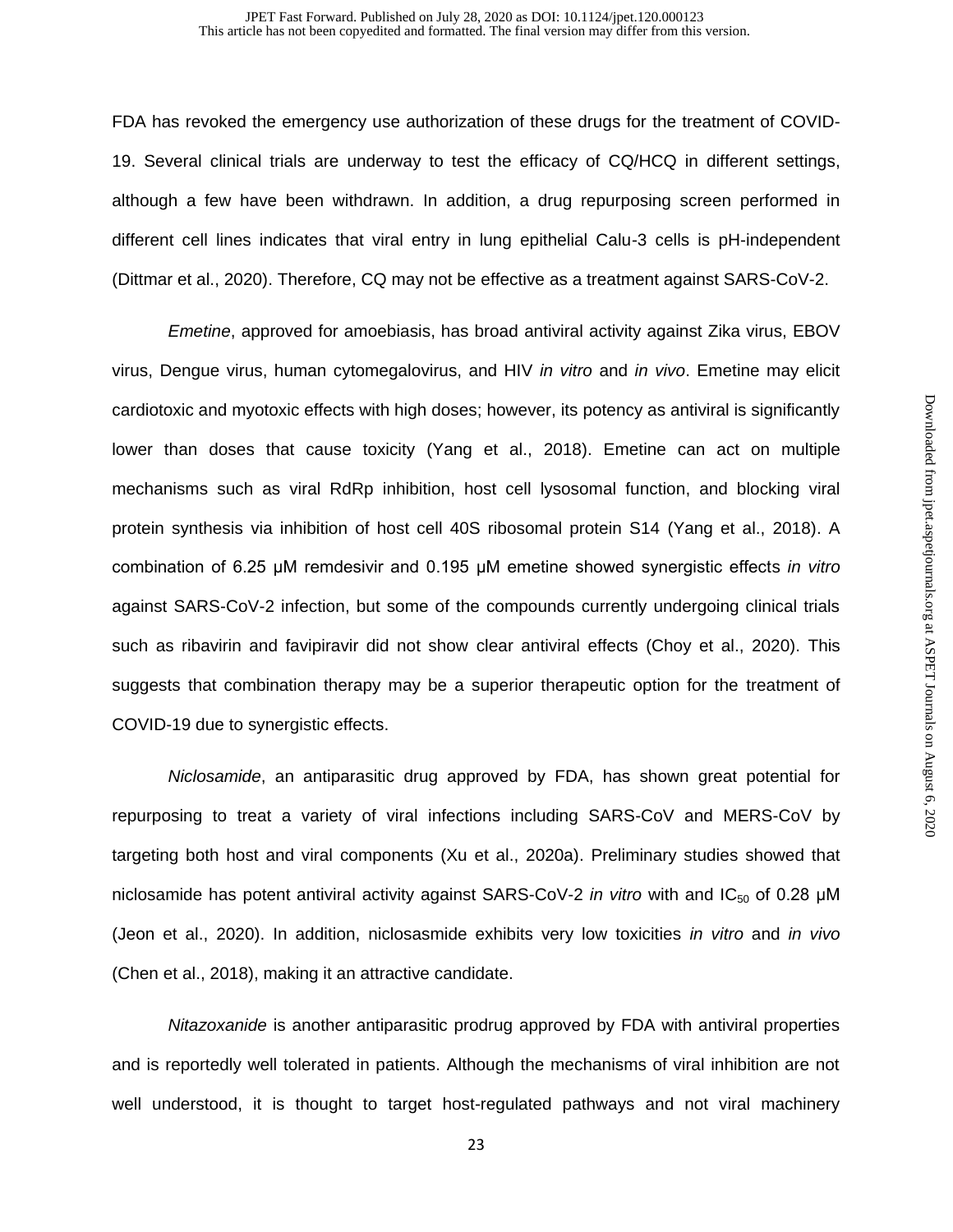(Rossignol, 2016). In keeping with this, it was shown that nitazoxanide significantly inhibits EBOV *in vitro* by enhancing host antiviral responses (Jasenosky et al., 2019). An *in vitro* study determined that nitazoxanide can inhibit SARS-CoV-2 at low-micromolar concentrations with a  $EC_{50}$  value of 2.12 µM (Wang et al., 2020a). Several trials are currently ongoing to determine its clinical efficacy as a treatment for COVID-19 patients or as a post exposure prophylaxis therapy.

## **Prophylactic treatment for SARS-CoV-2 infection**

SARS-CoV-2 infects humans mainly through inhalation of virally contaminated aerosol droplets from infected subjects. Thus, nasal sprays containing agents that can neutralize the virus or block viral entry into host cells is one approach to prevent SARS-CoV-2 infection. There are preliminary reports that an antihistamine nasal spray can inhibit SARS-CoV-2 infection *in vitro* (Ferrer and Westover, 2020). In rhesus monkeys, a nasal spray formulation of IFN-alpha2b was successful in decreasing the severity of SARS-CoV viral infection (Gao et al., 2005). Meng and colleagues also reported that a nasal drop formula of recombinant human interferon alpha1b (rhIFN-α) prevented SARS-CoV-2 infection in an open label clinical trial (Meng et al., 2020). Additionally, it might be possible to achieve high local drug concentrations for drugs with low systemic distribution and/or dose limiting toxicity when delivered systemically. Therefore, nasal administration of drugs merit further studies as a useful strategy in preventing or reducing SARS-CoV-2 infection. Phytochemicals from naturally occurring plants, particularly lectins and polyphenols, might also prove to be valuable candidates as prophylactic or therapeutic treatment against SARS-CoV-2 (recently reviewed in (Mani et al., 2020)).

## **Other treatments in clinical trials for COVID-19**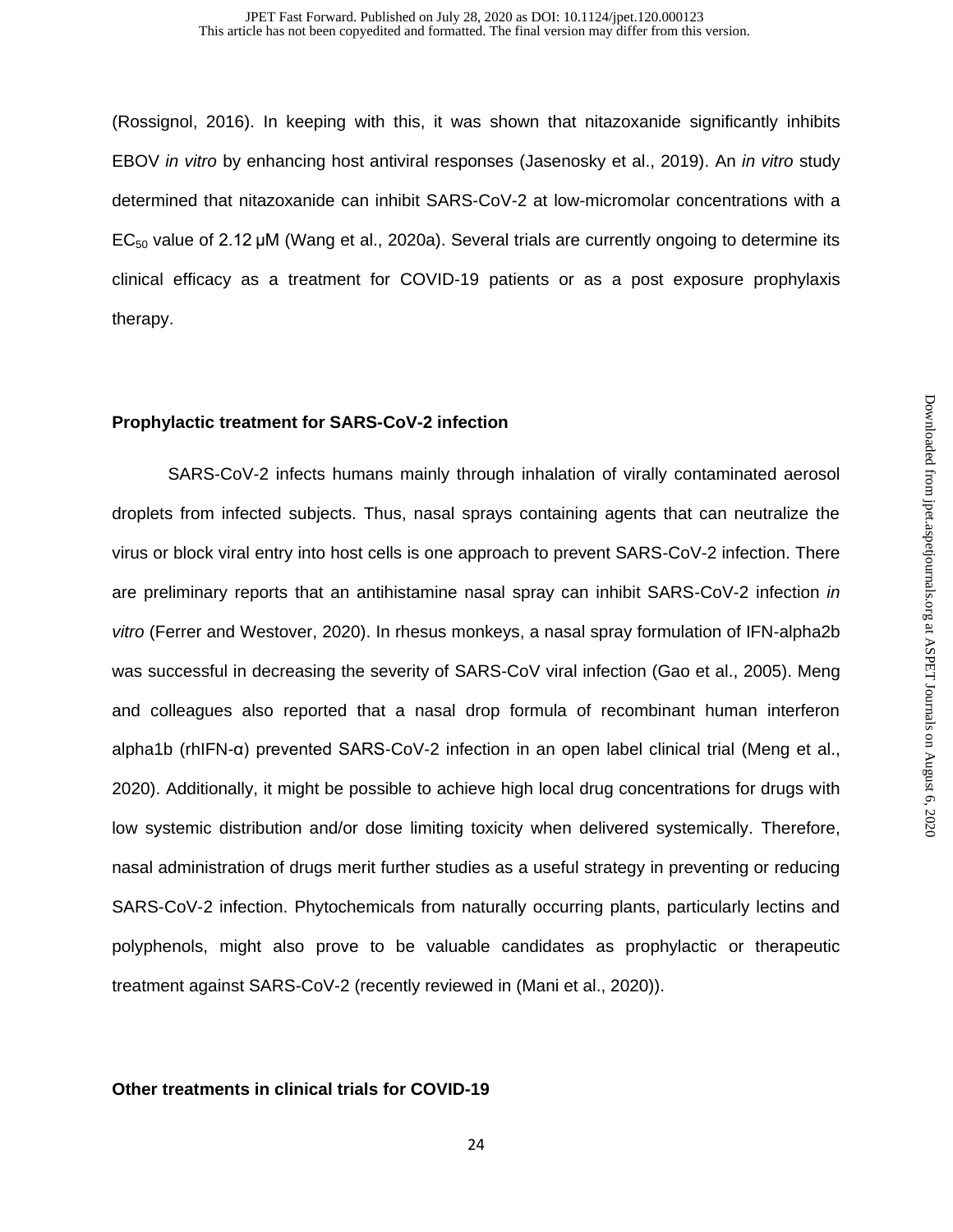Several drugs that target viral life cycles directly as well as host biology are currently being investigated for COVID-19 and are summarized in Table 2 and depicted in Figure 1. As previously discussed, in patients with severe cases of COVID-19, excessive inflammatory responses and cytokine release likely contributes to the severity of disease stimulating lung and other systemic injuries. The early modulation of these responses may help reduce the risk of acute respiratory distress (Barlow et al., 2020). To this end, therapies such as inhibitory human monoclonal antibodies against cytokines such as interleukin-6 (IL6) are also being considered to help diminish the severity of excessive physiologic response to SARS-CoV-2. The efficacy of glucocorticoids, such as methylprednisolone or dexamethasone for the treatment of COVID-19 is yet to be determined. However, preliminary reports indicate that dexamethasone may be beneficial in critically ill COVID-19 patients (Horby et al., 2020). In addition, ciclesonide, an inhaled corticosteroid might also prove an effective therapy as it has low cytotoxicity and can potently suppress SARS-CoV-2 growth *in vitro* (Jeon et al., 2020; Matsuyama et al., 2020a).

## **Vaccines for SARS-CoV-2**

Treating COVID-19 with drugs or convalescent plasma does not confer immunity, hence there remains an unmet need for immediate and long-term disease prevention in the form of a vaccine. According to WHO, there are over 100 SARS-CoV-2 vaccine candidates under preclinical development comprising of: 1) DNA-based, which contains DNA encoding immunogen in plasmids 2) inactivated-whole virus, which are heat or chemically inactivated 3) live-attenuated, which contain viable but weakened virus 4) RNA-based, where an RNA encoding the immunogen is directly introduced into the host 5) Replicating and non-replicating viral vector-based, where viral vectors are used to introduce DNA-encoding immunogenic into the host 6) protein subunits, which contains portions of a pathogen 7) virus-like particle-based vaccines, which contain non-pathogenic virus-like nano particles similar in composition to the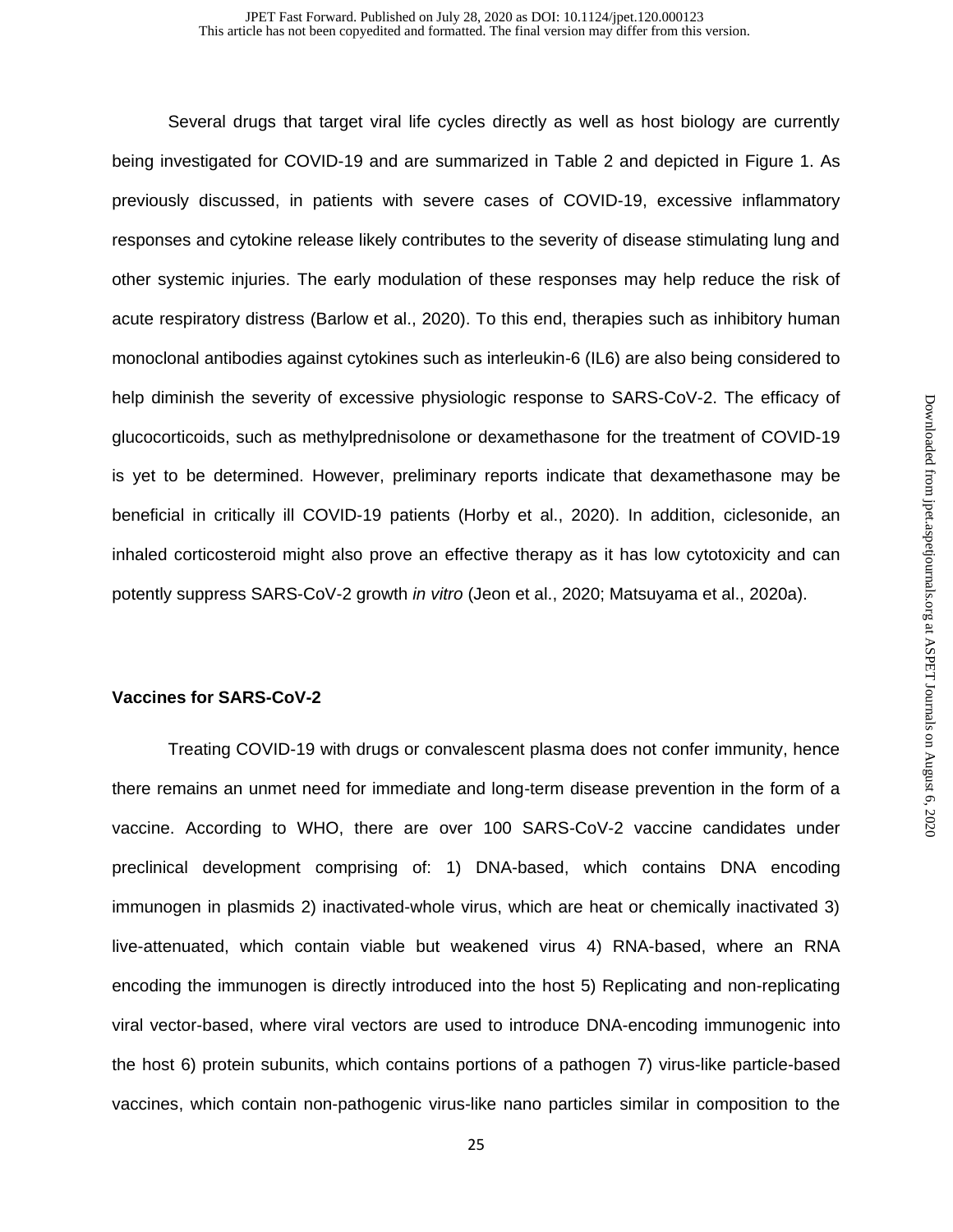virus of interest [\(https://www.who.int/publications/m/item/draft-landscape-of-covid-19-candidate](https://www.who.int/publications/m/item/draft-landscape-of-covid-19-candidate-vaccines)[vaccines\)](https://www.who.int/publications/m/item/draft-landscape-of-covid-19-candidate-vaccines). Several vaccines from these categories are also under clinical investigation. The types of vaccines and their platforms used are summarized in Table 3. The advantages and disadvantages of using different platforms of vaccines vary, and are reviewed elsewhere (Amanat and Krammer, 2020).

There are high expectations for these vaccines to be available for distribution within a year. Currently, there is published data from only one study led by. Undoubtedly, an effective vaccine is the ultimate tool for COVID-19 disease prevention, but there are some important aspects to consider. SARS-CoV and MERS-CoV emerged almost 20 and 10 years ago, respectively. To this date, there are no approved vaccinations to prevent either of these diseases, although there are several candidates in the unlicensed preclinical stage. Effective vaccines are still not available for many infectious diseases such as malaria, HIV, EBOV and Zika virus. Vaccine development typically takes 10 to 15 years and is associated with high costs (Zheng et al., 2018). In addition, rapid mutations arising in viral RNA could potentially render these vaccines ineffective. RNA viruses are known to mutate with high frequency, but thus far there does not seem to be many differences in the S protein amino acid residue sequences in emergent SARS-CoV-2 variants from different countries (Robson, 2020). Antibodies induced by vaccination could also potentially increase the risk and severity of disease in subsequent host– pathogen encounters (Kulkarni, 2020). The production of these antibodies may sometimes prove beneficial to the virus instead of the host by facilitating viral entry and replication in the target cell in a phenomenon known as antibody-dependent enhancement (ADE) of infection (Kulkarni, 2020). ADE has been noted in cases of dengue virus, HIV, respiratory syncytial virus and influenza virus, but has not been confirmed for SARS or EBOV (Kulkarni, 2020). However, preliminary results in animal models of SARS-CoV-2 infection are promising. In both rodents (Corbett et al., 2020) as well as non-human primates (Gao et al., 2020), vaccinations against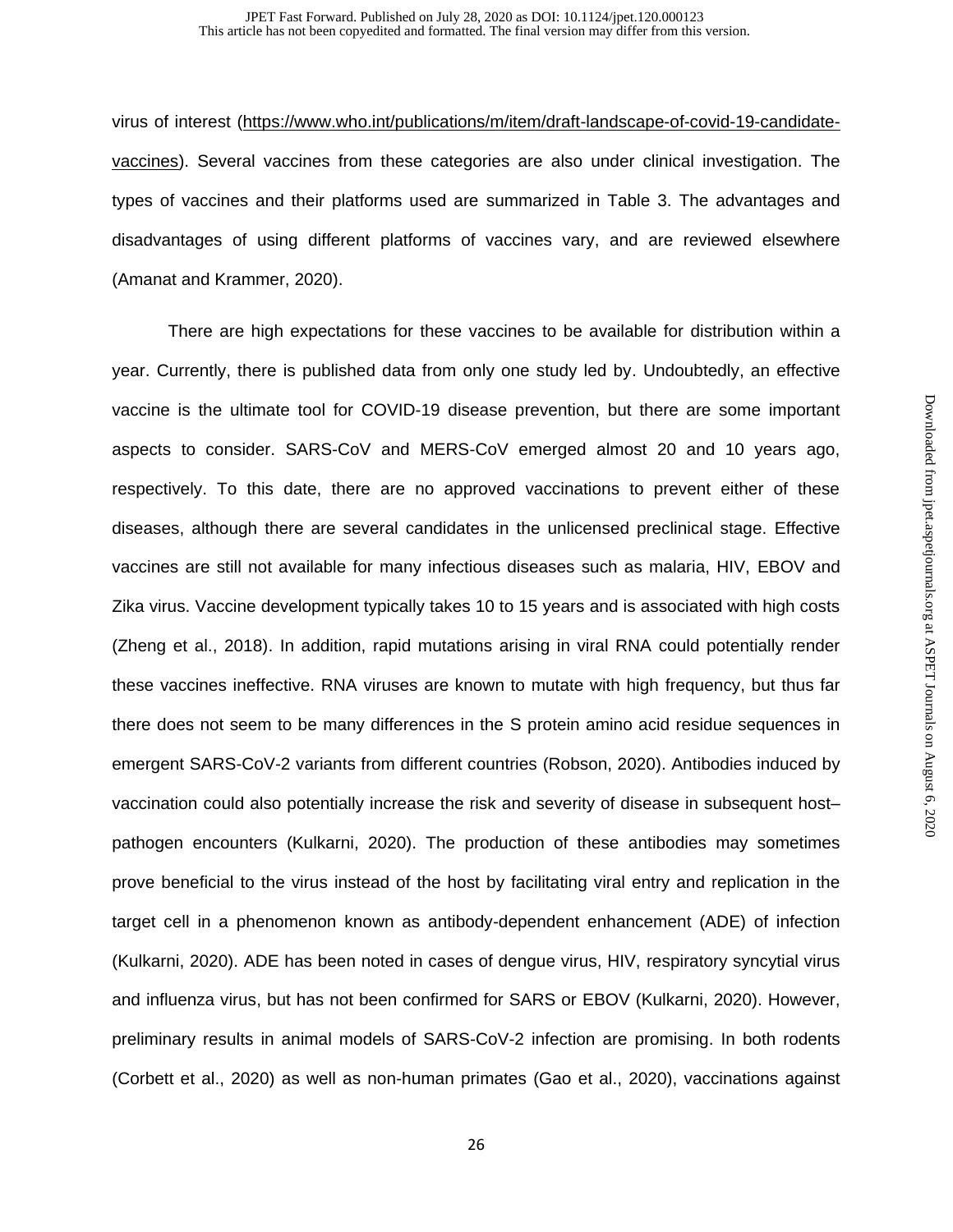SARS-CoV-2 have shown protection without any observable ADE. In addition, positive outcomes have been noted in participants of small study in terms of tolerability and immunogenicity (Zhu et al., 2020).

## **Perspectives and Conclusion**

For safe and effective viral therapeutics or vaccine development, it necessitates that data initially be obtained from preclinical *in vitro* or animal models. However, translation of preclinically developed drug candidates are often not reproducible in human clinical trials (Seyhan, 2019). For example, remdesivir efficiently suppressed EBOV replication *in vitro* with nanomolar activity and also protected 100% of infected animals from mortality (Warren et al., 2016). However, these results were not recapitulated in humans for the treatment of EBOV infections and the remdesivir treatment group was terminated due to low efficacy and increased toxicities (Mulangu et al., 2019). In general, viral infections are highly dependent on host cells. Therefore, successful clinical translation of SARS-CoV-2 drugs would require careful considerations of the testing platform. These might include suitable cell models for *in vitro* viral infection assays as well as human induced pluripotent stem cell derived airway and gut organoids.

SARS-CoV infection was curtailed by rigorous isolation, but MERS-CoV infection is still a concern, albeit at lower infectious rate than SARS-CoV-2. SARS-CoV-2 infections present a clinical challenge as it is highly transmissible in part due to asymptomatic transmission. Therefore, the approach taken with SARS-CoV would certainly help curtail the spread of SARS-CoV-2, but with the current spread of disease, such large-scale isolation and quarantine efforts have proven difficult. Therefore, better therapeutic options are essential. Multi-target treatment approaches of drug combination therapy have been successful with HIV treatment and will likely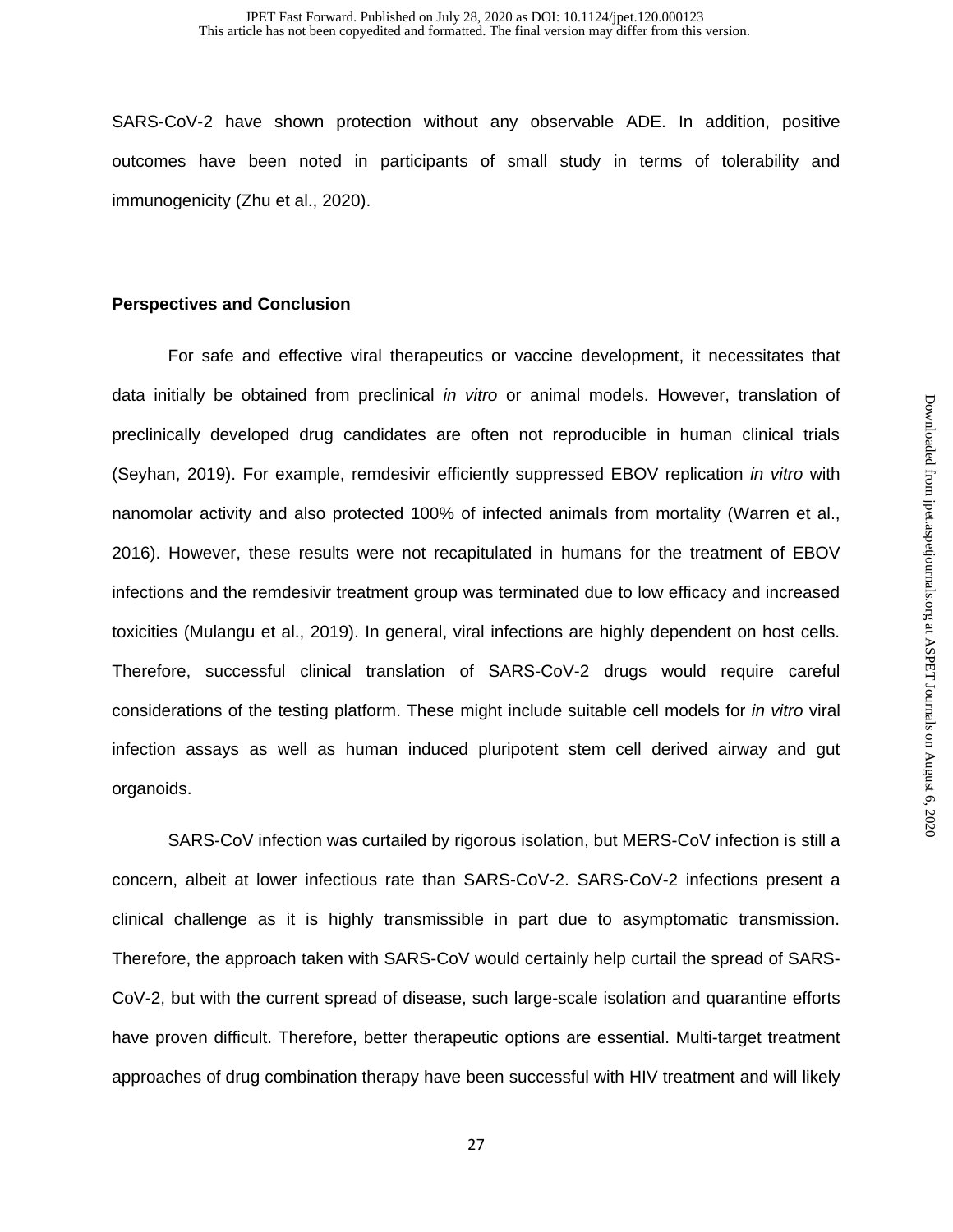be a viable therapeutic strategy for the treatment of COVID-19. Combination drug therapy has been extensively used for the treatment of HIV, cancer, as well as severe bacterial and fungal infections. Recently, COVID-19 patients treated with the triple antiviral drug cocktail lopinavirritonavir-ribavirin with interferon beta-1b compared to lopinavir-ritonavir alone showed significant improvements in clinical outcomes (Hung et al., Lancet 2020). In addition, the combination drugs elicited no further side effects compared to the two-drug controls. Combination drug therapy may increase toxicity compared to single drug treatment. A meta-analysis of published trials evaluated the efficacy and toxicity of two-drug full dose combination therapy versus a single full dose drug for the treatment of rheumatoid arthritis (Felson et al., 1994). The study concluded that combination therapy led to a 9% patient withdrawal rate due to significant increases in adverse effects. Therefore, with combination therapy approaches, drugs with dose limiting toxicity as monotherapies can be utilized with lower individual drug doses, thereby reducing toxicity and synergistically enhancing therapeutic efficacy (Hoenen et al., 2019; Sun et al., 2016). As an example, several FDA-approved drugs found in a drug repurposing screen showed activity against EBOV, but were not clinically useful as their plasma concentrations were not high enough to inhibit infection in humans (Kouznetsova et al., 2014). However, drug combination therapy using three of these drugs at low concentrations were able to effectively block EBOV infection *in vitro* (Sun et al., 2017). Thus, synergistic drug combinations can be particularly useful for drug repurposing (Zheng et al., 2018). For COVID-19, drug combination therapies with multiple agents that have different mechanisms of action including inhibition of viral entry and replication, as well as inhibition of host immune responses would be a practical and useful approach for disease intervention.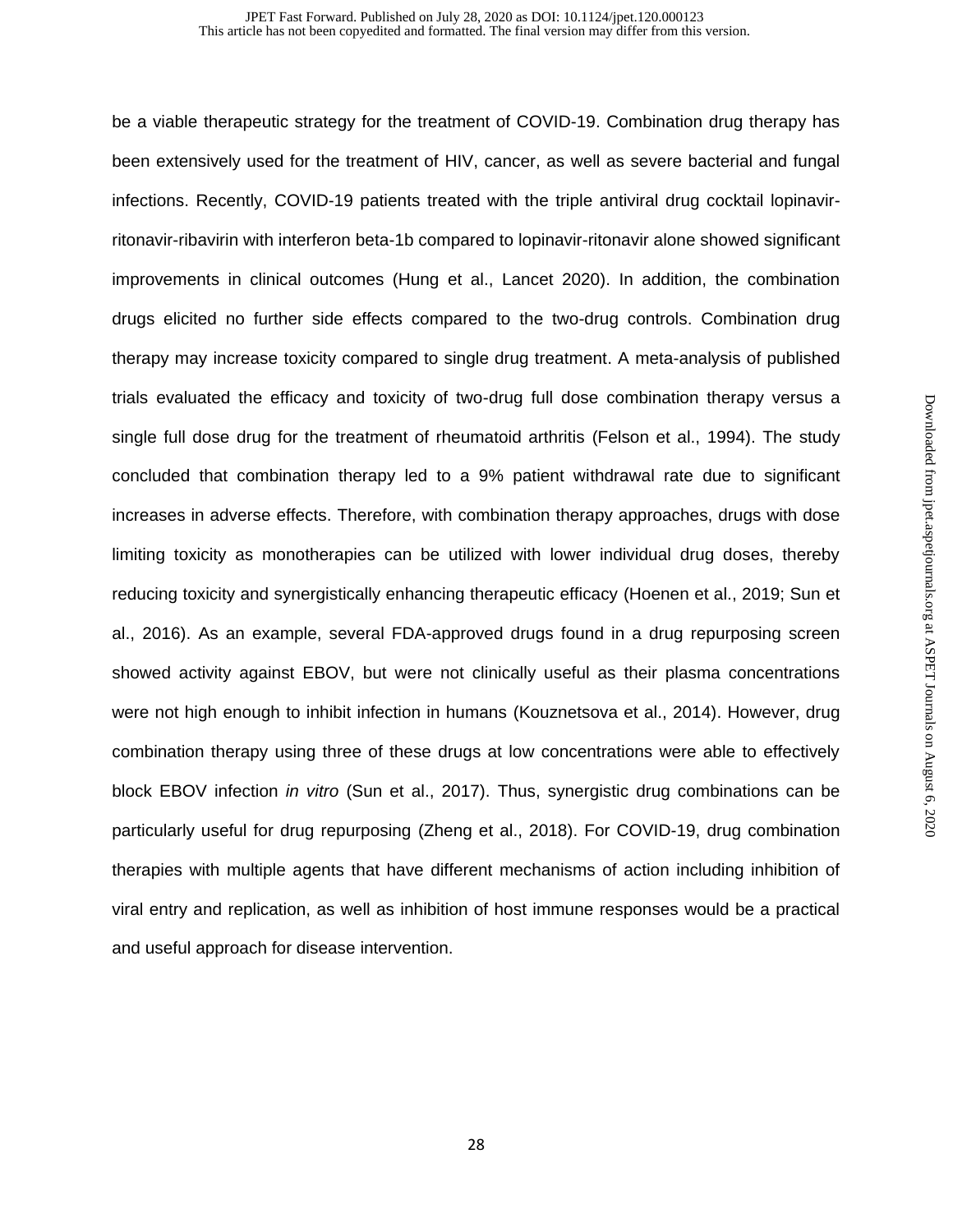## **Authorship Contributions**

*Wrote or contributed to the writing of the manuscript:* Shyr, Gorshkov, Chen, Zheng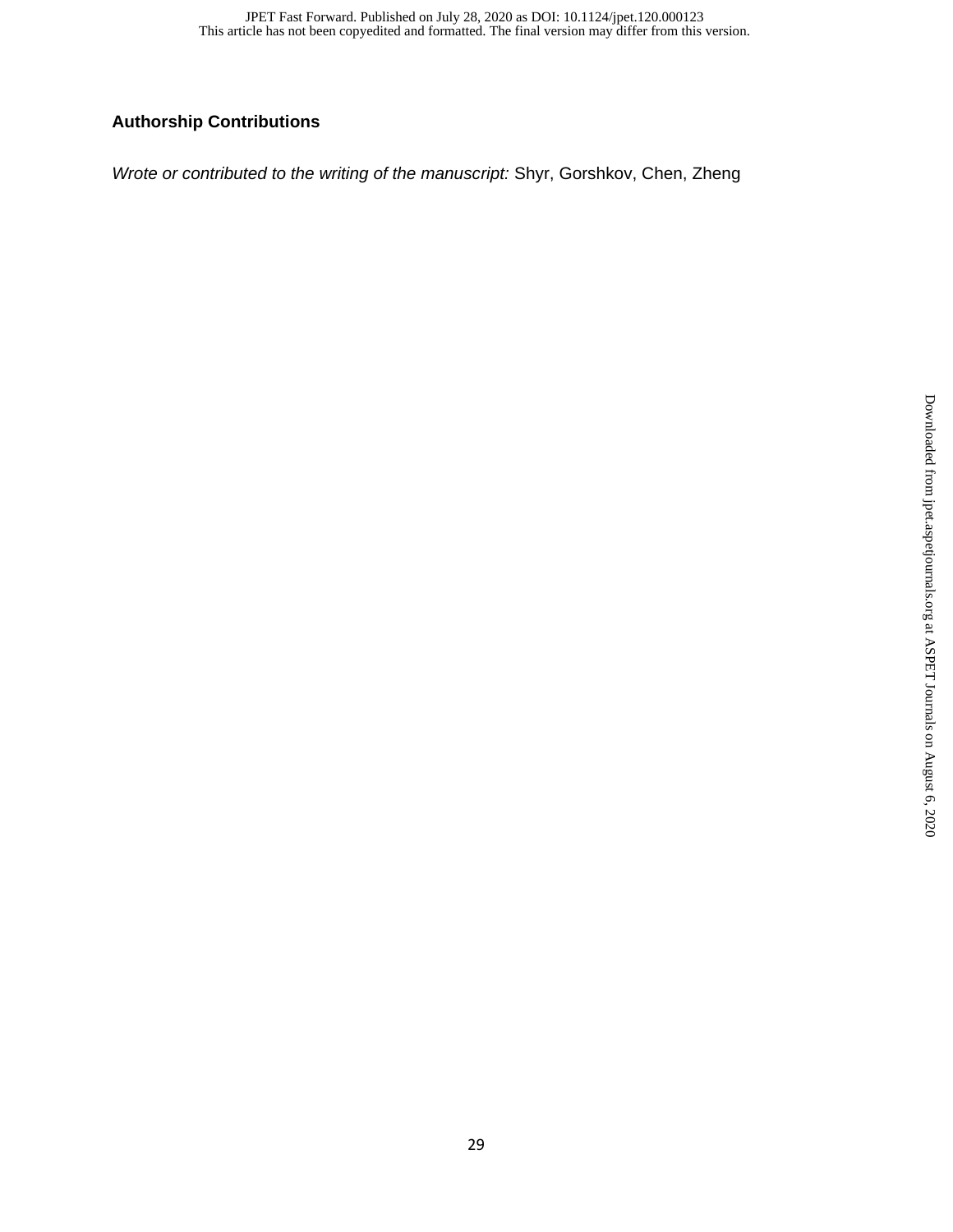## **References**

- Abdoli A, Alirezaei M, Mehrbod P and Forouzanfar F (2018) Autophagy: The multipurpose bridge in viral infections and host cells. *Rev Med Virol* **28**:e1973.
- Amanat F and Krammer F (2020) SARS-CoV-2 Vaccines: Status Report. *Immunity* **52**:583-589.
- Andreani J, Le Bideau M, Duflot I, Jardot P, Rolland C, Boxberger M, Wurtz N, Rolain JM, Colson P, La Scola B and Raoult D (2020) In vitro testing of combined hydroxychloroquine and azithromycin on SARS-CoV-2 shows synergistic effect. *Microb Pathog* **145**:104228.
- Baden LR and Rubin EJ (2020) Covid-19 The Search for Effective Therapy. *N Engl J Med*.
- Barlow A, Landolf KM, Barlow B, Yeung SYA, Heavner JJ, Claassen CW and Heavner MS (2020) Review of Emerging Pharmacotherapy for the Treatment of Coronavirus Disease 2019. *Pharmacotherapy*.
- Beigel JH, Tomashek KM, Dodd LE, Mehta AK, Zingman BS, Kalil AC, Hohmann E, Chu HY, Luetkemeyer A, Kline S, Lopez de Castilla D, Finberg RW, Dierberg K, Tapson V, Hsieh L, Patterson TF, Paredes R, Sweeney DA, Short WR, Touloumi G, Lye DC, Ohmagari N, Oh MD, Ruiz-Palacios GM, Benfield T, Fatkenheuer G, Kortepeter MG, Atmar RL, Creech CB, Lundgren J, Babiker AG, Pett S, Neaton JD, Burgess TH, Bonnett T, Green M, Makowski M, Osinusi A, Nayak S, Lane HC and Members A-SG (2020) Remdesivir for the Treatment of Covid-19 - Preliminary Report. *N Engl J Med*.
- Briguglio I, Piras S, Corona P and Carta A (2011) Inhibition of RNA Helicases of ssRNA<sup>+</sup> Virus Belonging to Flaviviridae, Coronaviridae and Picornaviridae Families. *International Journal of Medicinal Chemistry* **2011**:213135.
- Brimacombe KR, Zhao T, Eastman RT, Hu X, Wang K, Backus M, Baljinnyam B, Chen CZ, Chen L, Eicher T, Ferrer M, Fu Y, Gorshkov K, Guo H, Hanson QM, Itkin Z, Kales SC, Klumpp-Thomas C, Lee EM, Michael S, Mierzwa T, Patt A, Pradhan M, Renn A, Shinn P, Shrimp JH, Viraktamath A, Wilson KM, Xu M, Zakharov AV, Zhu W, Zheng W, Simeonov A, Mathé EA, Lo DC, Hall MD and Shen M (2020) An OpenData portal to share COVID-19 drug repurposing data in real time. *bioRxiv*:2020.2006.2004.135046.
- Caly L, Druce JD, Catton MG, Jans DA and Wagstaff KM (2020) The FDA-approved drug ivermectin inhibits the replication of SARS-CoV-2 in vitro. *Antiviral Res* **178**:104787.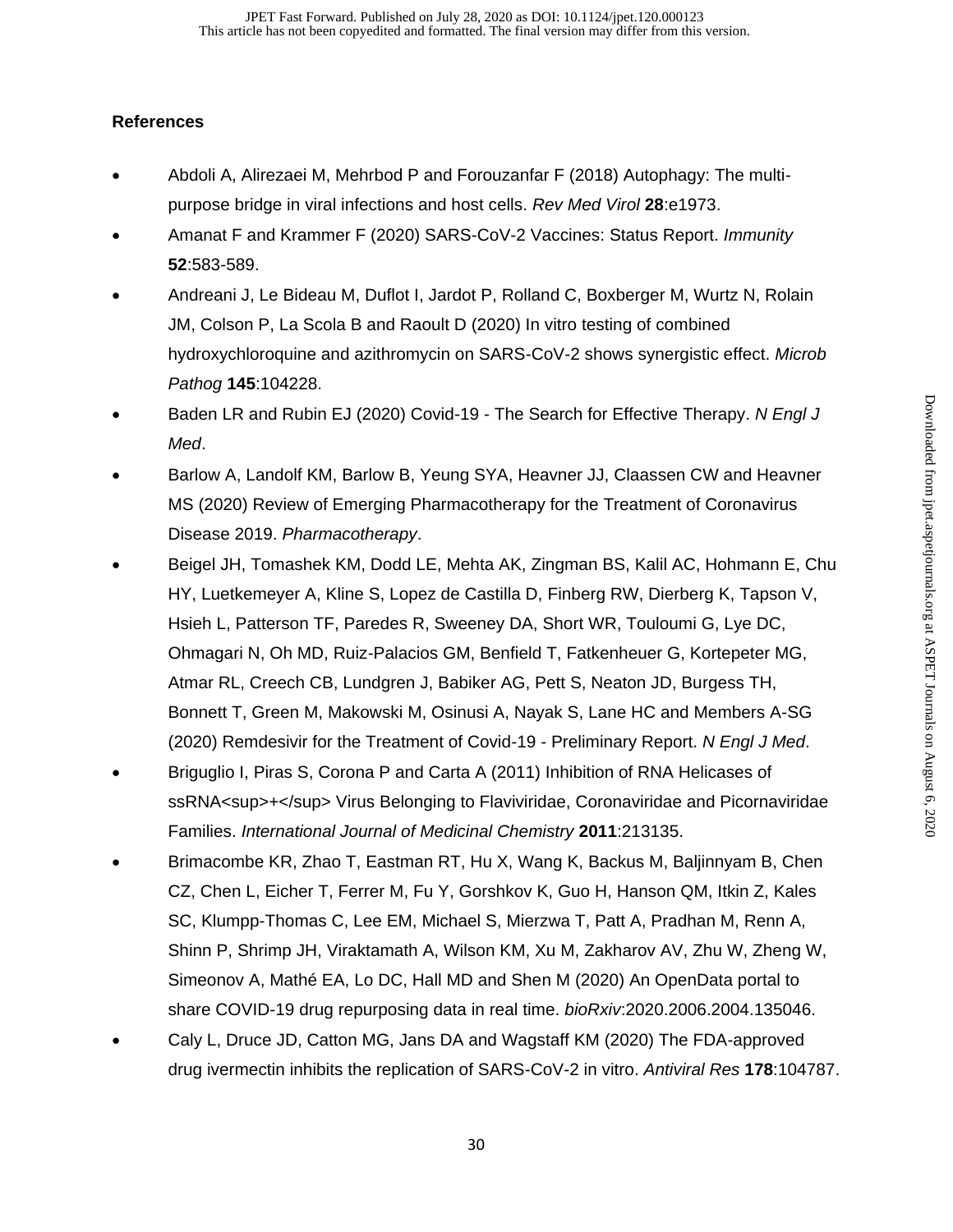- Casadevall A and Pirofski LA (2020) The convalescent sera option for containing COVID-19. *J Clin Invest* **130**:1545-1548.
- Chen W, Mook RA, Jr., Premont RT and Wang J (2018) Niclosamide: Beyond an antihelminthic drug. *Cell Signal* **41**:89-96.
- Cho JB, Lee JM, Ahn HC and Jeong YJ (2015) Identification of a Novel Small Molecule Inhibitor Against SARS Coronavirus Helicase. *J Microbiol Biotechnol* **25**:2007-2010.
- Choy KT, Wong AY, Kaewpreedee P, Sia SF, Chen D, Hui KPY, Chu DKW, Chan MCW, Cheung PP, Huang X, Peiris M and Yen HL (2020) Remdesivir, lopinavir, emetine, and homoharringtonine inhibit SARS-CoV-2 replication in vitro. *Antiviral Res* **178**:104786.
- Corbett KS, Edwards D, Leist SR, Abiona OM, Boyoglu-Barnum S, Gillespie RA, Himansu S, Schäfer A, Ziwawo CT, DiPiazza AT, Dinnon KH, Elbashir SM, Shaw CA, Woods A, Fritch EJ, Martinez DR, Bock KW, Minai M, Nagata BM, Hutchinson GB, Bahl K, Garcia-Dominguez D, Ma L, Renzi I, Kong W-P, Schmidt SD, Wang L, Zhang Y, Stevens LJ, Phung E, Chang LA, Loomis RJ, Altaras NE, Narayanan E, Metkar M, Presnyak V, Liu C, Louder MK, Shi W, Leung K, Yang ES, West A, Gully KL, Wang N, Wrapp D, Doria-Rose NA, Stewart-Jones G, Bennett H, Nason MC, Ruckwardt TJ, McLellan JS, Denison MR, Chappell JD, Moore IN, Morabito KM, Mascola JR, Baric RS, Carfi A and Graham BS (2020) SARS-CoV-2 mRNA Vaccine Development Enabled by Prototype Pathogen Preparedness. *bioRxiv*:2020.2006.2011.145920.
- Corti D, Cameroni E, Guarino B, Kallewaard NL, Zhu Q and Lanzavecchia A (2017) Tackling influenza with broadly neutralizing antibodies. *Curr Opin Virol* **24**:60-69.
- Cubitt B, Ortiz-Riano E, Cheng BY, Kim YJ, Yeh CD, Chen CZ, Southall NOE, Zheng W, Martinez-Sobrido L and de la Torre JC (2020) A cell-based, infectious-free, platform to identify inhibitors of lassa virus ribonucleoprotein (vRNP) activity. *Antiviral Res* **173**:104667.
- Day CW, Baric R, Cai SX, Frieman M, Kumaki Y, Morrey JD, Smee DF and Barnard DL (2009) A new mouse-adapted strain of SARS-CoV as a lethal model for evaluating antiviral agents in vitro and in vivo. *Virology* **395**:210-222.
- de Wilde AH, Jochmans D, Posthuma CC, Zevenhoven-Dobbe JC, van Nieuwkoop S, Bestebroer TM, van den Hoogen BG, Neyts J and Snijder EJ (2014) Screening of an FDA-approved compound library identifies four small-molecule inhibitors of Middle East respiratory syndrome coronavirus replication in cell culture. *Antimicrob Agents Chemother* **58**:4875-4884.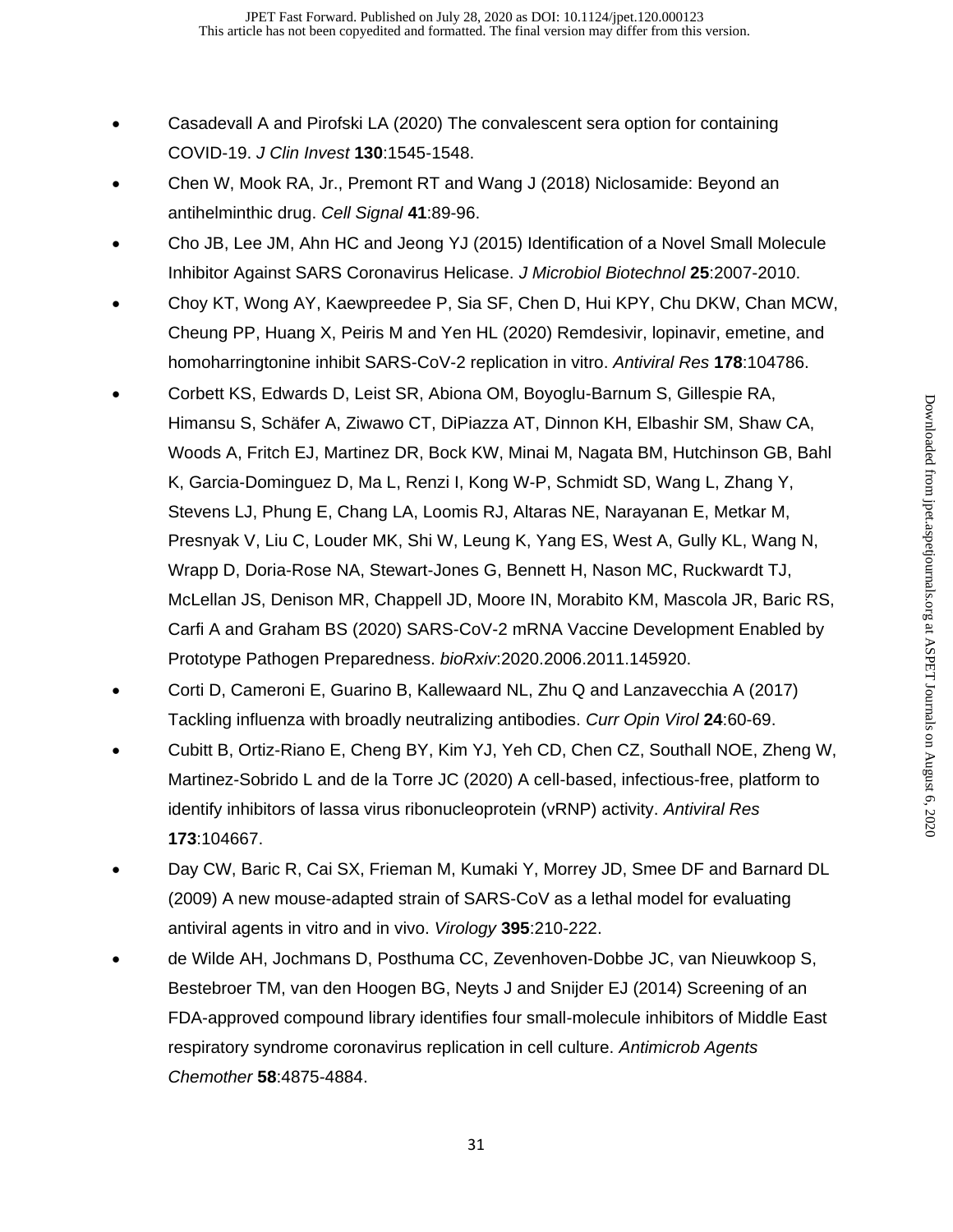- de Wit E, Feldmann F, Cronin J, Jordan R, Okumura A, Thomas T, Scott D, Cihlar T and Feldmann H (2020) Prophylactic and therapeutic remdesivir (GS-5734) treatment in the rhesus macaque model of MERS-CoV infection. *Proc Natl Acad Sci U S A* **117**:6771- 6776.
- Deng X and Baker SC (2018) An "Old" protein with a new story: Coronavirus endoribonuclease is important for evading host antiviral defenses. *Virology* **517**:157-163.
- Devaux CA, Rolain JM, Colson P and Raoult D (2020) New insights on the antiviral effects of chloroquine against coronavirus: what to expect for COVID-19? *Int J Antimicrob Agents*:105938.
- Dittmar M, Lee JS, Whig K, Segrist E, Li M, Jurado K, Samby K, Ramage H, Schultz D and Cherry S (2020) Drug repurposing screens reveal FDA approved drugs active against SARS-Cov-2. *bioRxiv*:2020.2006.2019.161042.
- Drosten C, Gunther S, Preiser W, van der Werf S, Brodt HR, Becker S, Rabenau H, Panning M, Kolesnikova L, Fouchier RA, Berger A, Burguiere AM, Cinatl J, Eickmann M, Escriou N, Grywna K, Kramme S, Manuguerra JC, Muller S, Rickerts V, Sturmer M, Vieth S, Klenk HD, Osterhaus AD, Schmitz H and Doerr HW (2003) Identification of a novel coronavirus in patients with severe acute respiratory syndrome. *N Engl J Med* **348**:1967-1976.
- Duan K, Liu B, Li C, Zhang H, Yu T, Qu J, Zhou M, Chen L, Meng S, Hu Y, Peng C, Yuan M, Huang J, Wang Z, Yu J, Gao X, Wang D, Yu X, Li L, Zhang J, Wu X, Li B, Xu Y, Chen W, Peng Y, Hu Y, Lin L, Liu X, Huang S, Zhou Z, Zhang L, Wang Y, Zhang Z, Deng K, Xia Z, Gong Q, Zhang W, Zheng X, Liu Y, Yang H, Zhou D, Yu D, Hou J, Shi Z, Chen S, Chen Z, Zhang X and Yang X (2020) Effectiveness of convalescent plasma therapy in severe COVID-19 patients. *Proc Natl Acad Sci U S A* **117**:9490-9496.
- Dyall J, Coleman CM, Hart BJ, Venkataraman T, Holbrook MR, Kindrachuk J, Johnson RF, Olinger GG, Jr., Jahrling PB, Laidlaw M, Johansen LM, Lear-Rooney CM, Glass PJ, Hensley LE and Frieman MB (2014) Repurposing of clinically developed drugs for treatment of Middle East respiratory syndrome coronavirus infection. *Antimicrob Agents Chemother* **58**:4885-4893.
- Ellinger B, Bojkova D, Zaliani A, Cinatl J, Claussen C, Westhaus S, Reinshagen J, Kuzikov M, Wolf M, Geisslinger G, Gribbon P and Ciesek S (2020) Identification of inhibitors of SARS-CoV-2 in-vitro cellular toxicity in human (Caco-2) cells using a large scale drug repurposing collection. *Research Square* **1**.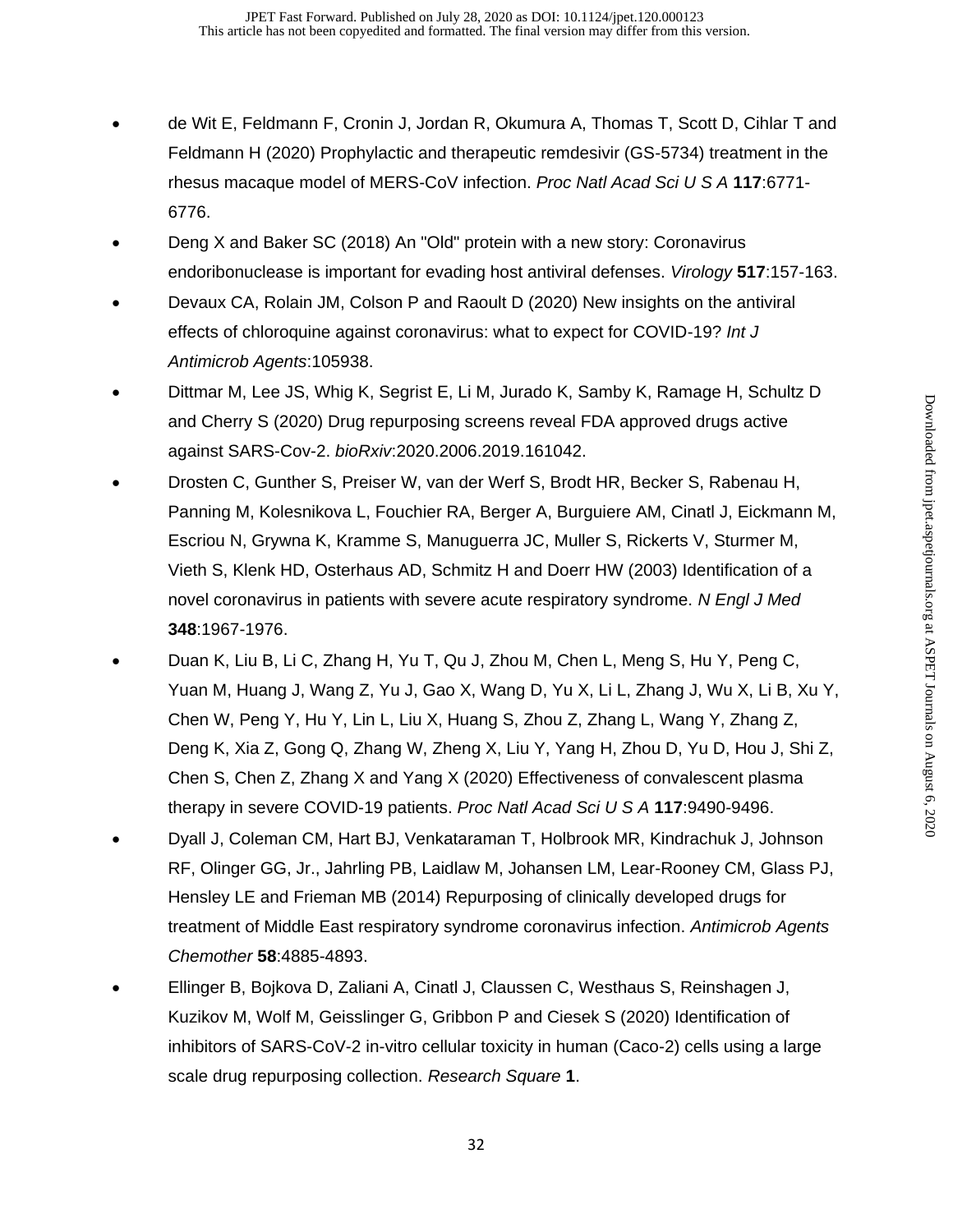- Felson DT, Anderson JJ and Meenan RF (1994) The efficacy and toxicity of combination therapy in rheumatoid arthritis. A meta-analysis. *Arthritis Rheum* **37**:1487-1491.
- Ferrer G and Westover J (2020) *In vitro* Virucidal Effect of Intranasally Delivered Chlorpheniramine Maleate Compound Against Severe Acute Respiratory Syndrome Coronavirus 2 (SARS-CoV-2). *Research Square* **1**.
- Furuta Y, Komeno T and Nakamura T (2017) Favipiravir (T-705), a broad spectrum inhibitor of viral RNA polymerase. *Proc Jpn Acad Ser B Phys Biol Sci* **93**:449-463.
- Gao H, Zhang LL, Wei Q, Duan ZJ, Tu XM, Yu ZA, Deng W, Zhang LP, Bao LL, Zhang B, Tong W, Hou YD, Zhang BL, Huang L and Qin C (2005) [Preventive and therapeutic effects of recombinant IFN-alpha2b nasal spray on SARS-CoV infection in Macaca mulata]. *Zhonghua Shi Yan He Lin Chuang Bing Du Xue Za Zhi* **19**:207-210.
- Gao Q, Bao L, Mao H, Wang L, Xu K, Yang M, Li Y, Zhu L, Wang N, Lv Z, Gao H, Ge X, Kan B, Hu Y, Liu J, Cai F, Jiang D, Yin Y, Qin C, Li J, Gong X, Lou X, Shi W, Wu D, Zhang H, Zhu L, Deng W, Li Y, Lu J, Li C, Wang X, Yin W, Zhang Y and Qin C (2020) Development of an inactivated vaccine candidate for SARS-CoV-2. *Science*:eabc1932.
- Gierer S, Bertram S, Kaup F, Wrensch F, Heurich A, Kramer-Kuhl A, Welsch K, Winkler M, Meyer B, Drosten C, Dittmer U, von Hahn T, Simmons G, Hofmann H and Pohlmann S (2013) The spike protein of the emerging betacoronavirus EMC uses a novel coronavirus receptor for entry, can be activated by TMPRSS2, and is targeted by neutralizing antibodies. *J Virol* **87**:5502-5511.
- Glowacka I, Bertram S, Muller MA, Allen P, Soilleux E, Pfefferle S, Steffen I, Tsegaye TS, He Y, Gnirss K, Niemeyer D, Schneider H, Drosten C and Pohlmann S (2011) Evidence that TMPRSS2 activates the severe acute respiratory syndrome coronavirus spike protein for membrane fusion and reduces viral control by the humoral immune response. *J Virol* **85**:4122-4134.
- Gordon DE, Jang GM, Bouhaddou M, Xu J, Obernier K, O'Meara MJ, Guo JZ, Swaney DL, Tummino TA, Huettenhain R, Kaake RM, Richards AL, Tutuncuoglu B, Foussard H, Batra J, Haas K, Modak M, Kim M, Haas P, Polacco BJ, Braberg H, Fabius JM, Eckhardt M, Soucheray M, Bennett MJ, Cakir M, McGregor MJ, Li Q, Naing ZZC, Zhou Y, Peng S, Kirby IT, Melnyk JE, Chorba JS, Lou K, Dai SA, Shen W, Shi Y, Zhang Z, Barrio-Hernandez I, Memon D, Hernandez-Armenta C, Mathy CJP, Perica T, Pilla KB, Ganesan SJ, Saltzberg DJ, Ramachandran R, Liu X, Rosenthal SB, Calviello L, Venkataramanan S, Liboy-Lugo J, Lin Y, Wankowicz SA, Bohn M, Sharp PP, Trenker R, Young JM, Cavero DA, Hiatt J, Roth TL, Rathore U, Subramanian A, Noack J, Hubert M,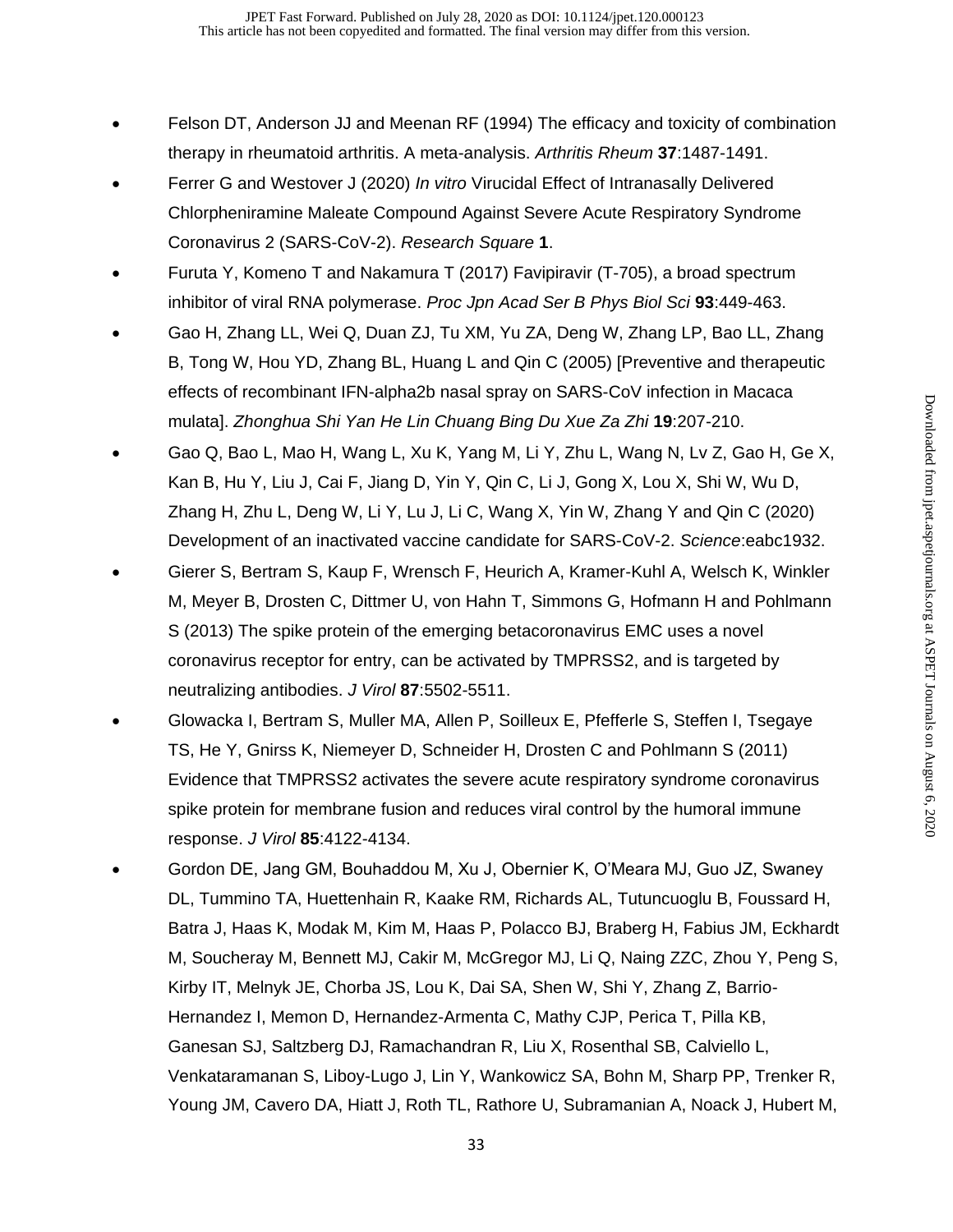Roesch F, Vallet T, Meyer B, White KM, Miorin L, Rosenberg OS, Verba KA, Agard D, Ott M, Emerman M, Ruggero D, García-Sastre A, Jura N, von Zastrow M, Taunton J, Ashworth A, Schwartz O, Vignuzzi M, d'Enfert C, Mukherjee S, Jacobson M, Malik HS, Fujimori DG, Ideker T, Craik CS, Floor S, Fraser JS, Gross J, Sali A, Kortemme T, Beltrao P, Shokat K, Shoichet BK and Krogan NJ (2020) A SARS-CoV-2-Human Protein-Protein Interaction Map Reveals Drug Targets and Potential Drug-Repurposing. *bioRxiv*:2020.2003.2022.002386.

- Grein J, Ohmagari N, Shin D, Diaz G, Asperges E, Castagna A, Feldt T, Green G, Green ML, Lescure FX, Nicastri E, Oda R, Yo K, Quiros-Roldan E, Studemeister A, Redinski J, Ahmed S, Bernett J, Chelliah D, Chen D, Chihara S, Cohen SH, Cunningham J, D'Arminio Monforte A, Ismail S, Kato H, Lapadula G, L'Her E, Maeno T, Majumder S, Massari M, Mora-Rillo M, Mutoh Y, Nguyen D, Verweij E, Zoufaly A, Osinusi AO, DeZure A, Zhao Y, Zhong L, Chokkalingam A, Elboudwarej E, Telep L, Timbs L, Henne I, Sellers S, Cao H, Tan SK, Winterbourne L, Desai P, Mera R, Gaggar A, Myers RP, Brainard DM, Childs R and Flanigan T (2020) Compassionate Use of Remdesivir for Patients with Severe Covid-19. *N Engl J Med* **382**:2327-2336.
- Hackbart M, Deng X and Baker SC (2020) Coronavirus endoribonuclease targets viral polyuridine sequences to evade activating host sensors. *Proceedings of the National Academy of Sciences* **117**:8094-8103.
- Hoenen T, Groseth A and Feldmann H (2019) Therapeutic strategies to target the Ebola virus life cycle. *Nat Rev Microbiol* **17**:593-606.
- Hoffmann M, Kleine-Weber H, Schroeder S, Kruger N, Herrler T, Erichsen S, Schiergens TS, Herrler G, Wu NH, Nitsche A, Muller MA, Drosten C and Pohlmann S (2020a) SARS-CoV-2 Cell Entry Depends on ACE2 and TMPRSS2 and Is Blocked by a Clinically Proven Protease Inhibitor. *Cell*.
- Hoffmann M, Schroeder S, Kleine-Weber H, Müller MA, Drosten C and Pöhlmann S (2020b) Nafamostat Mesylate Blocks Activation of SARS-CoV-2: New Treatment Option for COVID-19. *Antimicrobial Agents and Chemotherapy* **64**:e00754-00720.
- Horby P, Lim WS, Emberson J, Mafham M, Bell J, Linsell L, Staplin N, Brightling C, Ustianowski A, Elmahi E, Prudon B, Green C, Felton T, Chadwick D, Rege K, Fegan C, Chappell LC, Faust SN, Jaki T, Jeffery K, Montgomery A, Rowan K, Juszczak E, Baillie JK, Haynes R and Landray MJ (2020) Effect of Dexamethasone in Hospitalized Patients with COVID-19: Preliminary Report. *medRxiv*:2020.2006.2022.20137273.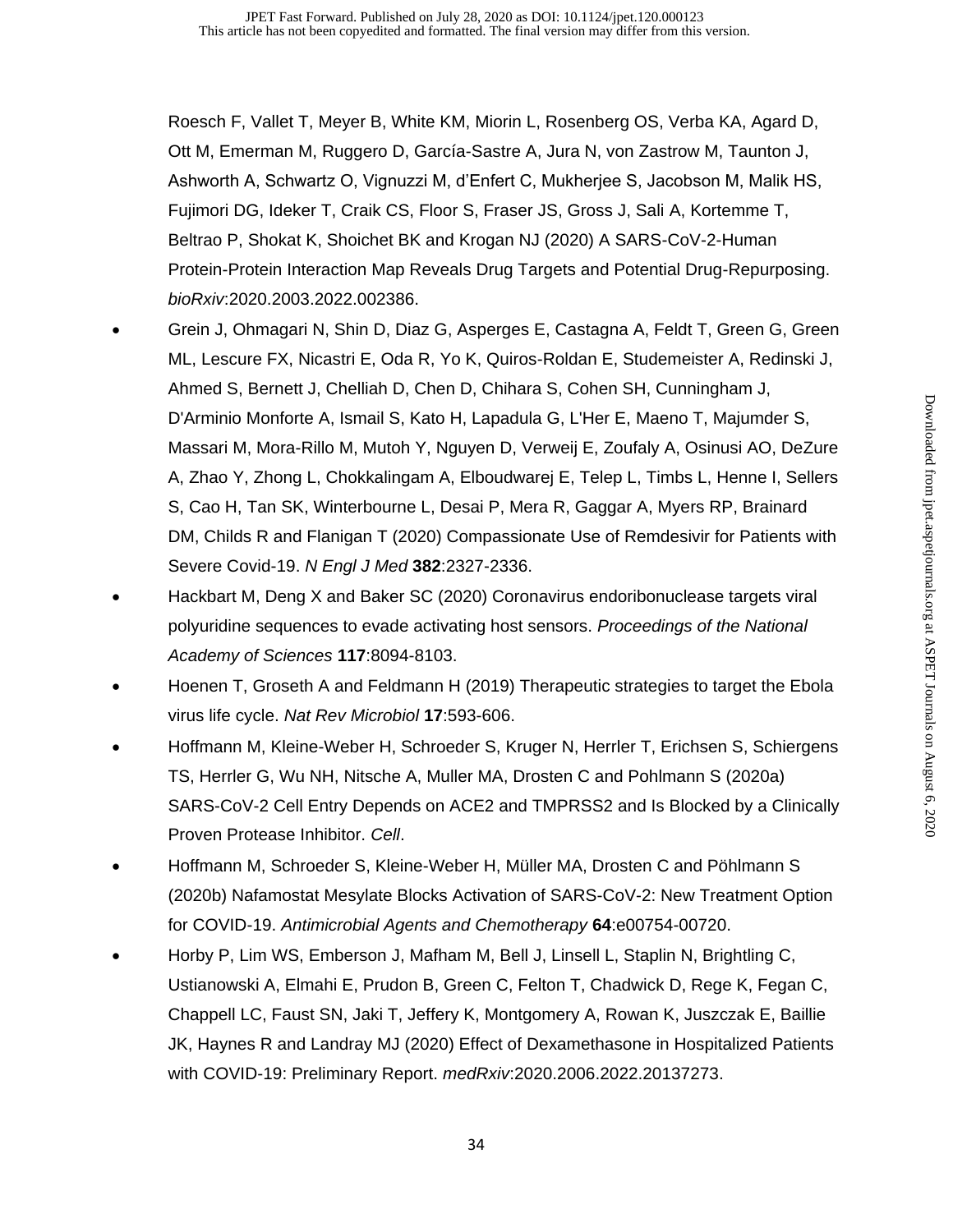- Hung IF, Lung KC, Tso EY, Liu R, Chung TW, Chu MY, Ng YY, Lo J, Chan J, Tam AR, Shum HP, Chan V, Wu AK, Sin KM, Leung WS, Law WL, Lung DC, Sin S, Yeung P, Yip CC, Zhang RR, Fung AY, Yan EY, Leung KH, Ip JD, Chu AW, Chan WM, Ng AC, Lee R, Fung K, Yeung A, Wu TC, Chan JW, Yan WW, Chan WM, Chan JF, Lie AK, Tsang OT, Cheng VC, Que TL, Lau CS, Chan KH, To KK and Yuen KY (2020) Triple combination of interferon beta-1b, lopinavir-ritonavir, and ribavirin in the treatment of patients admitted to hospital with COVID-19: an open-label, randomised, phase 2 trial. *Lancet* **395**:1695- 1704.
- Iwata-Yoshikawa N, Okamura T, Shimizu Y, Hasegawa H, Takeda M and Nagata N (2019) TMPRSS2 Contributes to Virus Spread and Immunopathology in the Airways of Murine Models after Coronavirus Infection. *J Virol* **93**.
- Jasenosky LD, Cadena C, Mire CE, Borisevich V, Haridas V, Ranjbar S, Nambu A, Bavari S, Soloveva V, Sadukhan S, Cassell GH, Geisbert TW, Hur S and Goldfeld AE (2019) The FDA-Approved Oral Drug Nitazoxanide Amplifies Host Antiviral Responses and Inhibits Ebola Virus. *iScience* **19**:1279-1290.
- Jeon S, Ko M, Lee J, Choi I, Byun SY, Park S, Shum D and Kim S (2020) Identification of antiviral drug candidates against SARS-CoV-2 from FDA-approved drugs. *bioRxiv*:2020.2003.2020.999730.
- Ju B, Zhang Q, Ge X, Wang R, Yu J, Shan S, Zhou B, Song S, Tang X, Yu J, Ge J, Lan J, Yuan J, Wang H, Zhao J, Zhang S, Wang Y, Shi X, Liu L, Wang X, Zhang Z and Zhang L (2020) Potent human neutralizing antibodies elicited by SARS-CoV-2 infection. *bioRxiv*:2020.2003.2021.990770.
- Kouznetsova J, Sun W, Martinez-Romero C, Tawa G, Shinn P, Chen CZ, Schimmer A, Sanderson P, McKew JC, Zheng W and Garcia-Sastre A (2014) Identification of 53 compounds that block Ebola virus-like particle entry via a repurposing screen of approved drugs. *Emerg Microbes Infect* **3**:e84.
- Kuba K, Imai Y, Rao S, Gao H, Guo F, Guan B, Huan Y, Yang P, Zhang Y, Deng W, Bao L, Zhang B, Liu G, Wang Z, Chappell M, Liu Y, Zheng D, Leibbrandt A, Wada T, Slutsky AS, Liu D, Qin C, Jiang C and Penninger JM (2005) A crucial role of angiotensin converting enzyme 2 (ACE2) in SARS coronavirus-induced lung injury. *Nat Med* **11**:875- 879.
- Kulkarni R (2020) Antibody-Dependent Enhancement of Viral Infections, in *Dynamics of Immune Activation in Viral Diseases* (Bramhachari PV ed) pp 9-41, Springer Singapore, Singapore.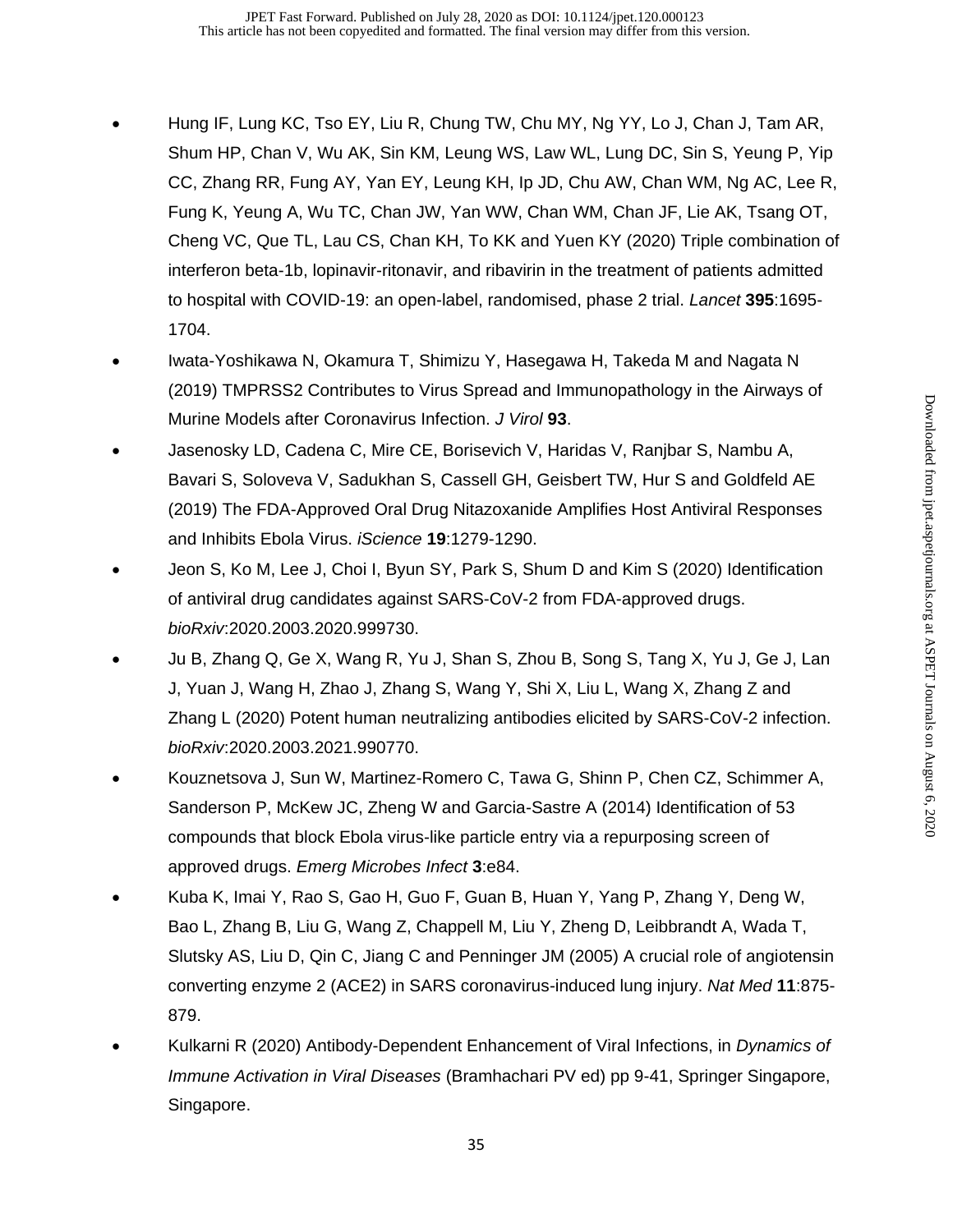- Kumaki Y, Wandersee MK, Smith AJ, Zhou Y, Simmons G, Nelson NM, Bailey KW, Vest ZG, Li JK, Chan PK, Smee DF and Barnard DL (2011) Inhibition of severe acute respiratory syndrome coronavirus replication in a lethal SARS-CoV BALB/c mouse model by stinging nettle lectin, Urtica dioica agglutinin. *Antiviral Res* **90**:22-32.
- Lei C, Fu W, Qian K, Li T, Zhang S, Ding M and Hu S (2020) Potent neutralization of 2019 novel coronavirus by recombinant ACE2-Ig. *bioRxiv*:2020.2002.2001.929976.
- Letko M, Marzi A and Munster V (2020) Functional assessment of cell entry and receptor usage for SARS-CoV-2 and other lineage B betacoronaviruses. *Nat Microbiol* **5**:562-569.
- Li X, Geng M, Peng Y, Meng L and Lu S (2020) Molecular immune pathogenesis and diagnosis of COVID-19. *J Pharm Anal* **10**:102-108.
- Lu R, Zhao X, Li J, Niu P, Yang B, Wu H, Wang W, Song H, Huang B, Zhu N, Bi Y, Ma X, Zhan F, Wang L, Hu T, Zhou H, Hu Z, Zhou W, Zhao L, Chen J, Meng Y, Wang J, Lin Y, Yuan J, Xie Z, Ma J, Liu WJ, Wang D, Xu W, Holmes EC, Gao GF, Wu G, Chen W, Shi W and Tan W (2020) Genomic characterisation and epidemiology of 2019 novel coronavirus: implications for virus origins and receptor binding. *Lancet* **395**:565-574.
- Maeda K, Das D, Kobayakawa T, Tamamura H and Takeuchi H (2019) Discovery and Development of Anti-HIV Therapeutic Agents: Progress Towards Improved HIV Medication. *Curr Top Med Chem* **19**:1621-1649.
- Mani JS, Johnson JB, Steel JC, Broszczak DA, Neilsen PM, Walsh KB and Naiker M (2020) Natural product-derived phytochemicals as potential agents against coronaviruses: A review. *Virus Res* **284**:197989.
- Mathewson AC, Bishop A, Yao Y, Kemp F, Ren J, Chen H, Xu X, Berkhout B, van der Hoek L and Jones IM (2008) Interaction of severe acute respiratory syndromecoronavirus and NL63 coronavirus spike proteins with angiotensin converting enzyme-2. *J Gen Virol* **89**:2741-2745.
- Matsuyama S, Kawase M, Nao N, Shirato K, Ujike M, Kamitani W, Shimojima M and Fukushi S (2020a) The inhaled corticosteroid ciclesonide blocks coronavirus RNA replication by targeting viral NSP15. *bioRxiv*:2020.2003.2011.987016.
- Matsuyama S, Nagata N, Shirato K, Kawase M, Takeda M and Taguchi F (2010) Efficient activation of the severe acute respiratory syndrome coronavirus spike protein by the transmembrane protease TMPRSS2. *J Virol* **84**:12658-12664.
- Matsuyama S, Nao N, Shirato K, Kawase M, Saito S, Takayama I, Nagata N, Sekizuka T, Katoh H, Kato F, Sakata M, Tahara M, Kutsuna S, Ohmagari N, Kuroda M, Suzuki T,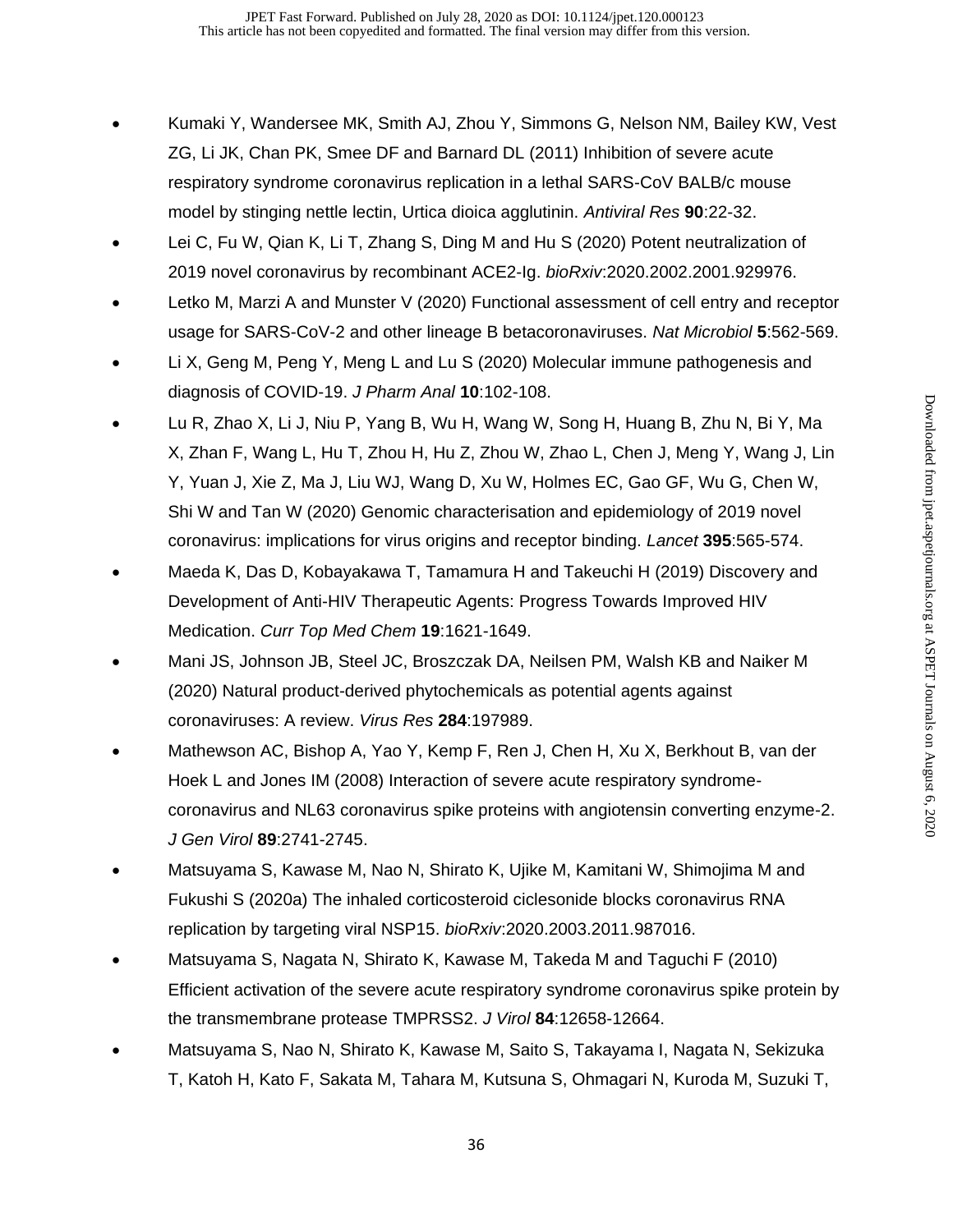Kageyama T and Takeda M (2020b) Enhanced isolation of SARS-CoV-2 by TMPRSS2 expressing cells. *Proc Natl Acad Sci U S A* **117**:7001-7003.

- Meng Z, Wang T, Li C, Chen X, Li L, Qin X, Li H and Luo J (2020) An experimental trial of recombinant human interferon alpha nasal drops to prevent coronavirus disease 2019 in medical staff in an epidemic area. *medRxiv*:2020.2004.2011.20061473.
- Milanetti E, Miotto M, Di Rienzo L, Monti M, Gosti G and Ruocco G (2020) In-Silico evidence for two receptors based strategy of SARS-CoV-2. *bioRxiv*:2020.2003.2024.006197.
- Millet JK, Seron K, Labitt RN, Danneels A, Palmer KE, Whittaker GR, Dubuisson J and Belouzard S (2016) Middle East respiratory syndrome coronavirus infection is inhibited by griffithsin. *Antiviral Res* **133**:1-8.
- Mitchell CA, Ramessar K and O'Keefe BR (2017) Antiviral lectins: Selective inhibitors of viral entry. *Antiviral Res* **142**:37-54.
- Monteil V, Kwon H, Prado P, Hagelkruys A, Wimmer RA, Stahl M, Leopoldi A, Garreta E, Hurtado Del Pozo C, Prosper F, Romero JP, Wirnsberger G, Zhang H, Slutsky AS, Conder R, Montserrat N, Mirazimi A and Penninger JM (2020) Inhibition of SARS-CoV-2 Infections in Engineered Human Tissues Using Clinical-Grade Soluble Human ACE2. *Cell*.
- Mori T, O'Keefe BR, Sowder RC, 2nd, Bringans S, Gardella R, Berg S, Cochran P, Turpin JA, Buckheit RW, Jr., McMahon JB and Boyd MR (2005) Isolation and characterization of griffithsin, a novel HIV-inactivating protein, from the red alga Griffithsia sp. *J Biol Chem* **280**:9345-9353.
- Morse JS, Lalonde T, Xu S and Liu WR (2020) Learning from the Past: Possible Urgent Prevention and Treatment Options for Severe Acute Respiratory Infections Caused by 2019-nCoV. *Chembiochem* **21**:730-738.
- Mulangu S, Dodd LE, Davey RT, Jr., Tshiani Mbaya O, Proschan M, Mukadi D, Lusakibanza Manzo M, Nzolo D, Tshomba Oloma A, Ibanda A, Ali R, Coulibaly S, Levine AC, Grais R, Diaz J, Lane HC, Muyembe-Tamfum JJ, Group PW, Sivahera B, Camara M, Kojan R, Walker R, Dighero-Kemp B, Cao H, Mukumbayi P, Mbala-Kingebeni P, Ahuka S, Albert S, Bonnett T, Crozier I, Duvenhage M, Proffitt C, Teitelbaum M, Moench T, Aboulhab J, Barrett K, Cahill K, Cone K, Eckes R, Hensley L, Herpin B, Higgs E, Ledgerwood J, Pierson J, Smolskis M, Sow Y, Tierney J, Sivapalasingam S, Holman W, Gettinger N, Vallee D, Nordwall J and Team PCS (2019)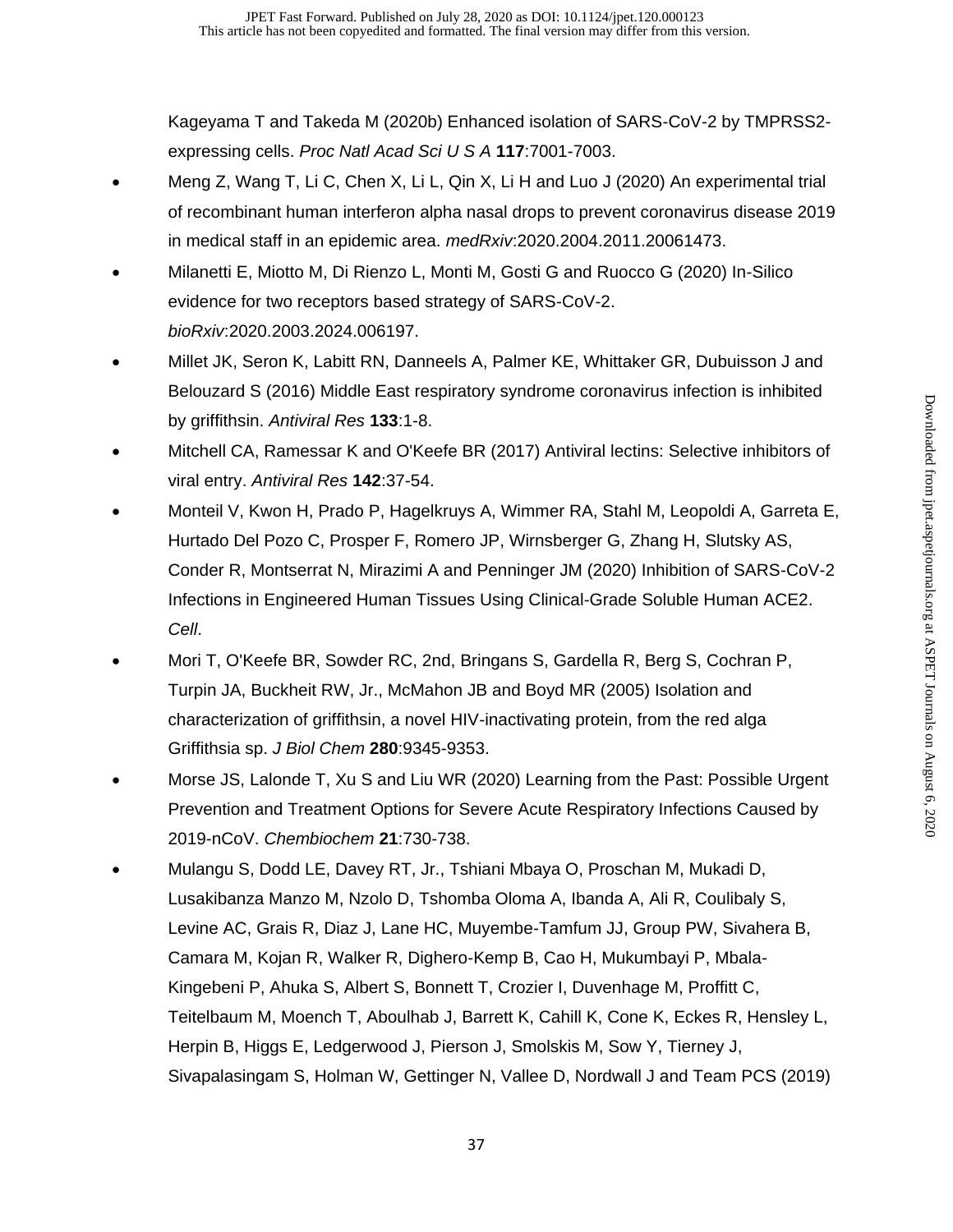A Randomized, Controlled Trial of Ebola Virus Disease Therapeutics. *N Engl J Med* **381**:2293-2303.

- Murin CD, Wilson IA and Ward AB (2019) Antibody responses to viral infections: a structural perspective across three different enveloped viruses. *Nat Microbiol* **4**:734-747.
- Needle D, Lountos GT and Waugh DS (2015) Structures of the Middle East respiratory syndrome coronavirus 3C-like protease reveal insights into substrate specificity. *Acta Crystallogr D Biol Crystallogr* **71**:1102-1111.
- O'Keefe BR, Giomarelli B, Barnard DL, Shenoy SR, Chan PKS, McMahon JB, Palmer KE, Barnett BW, Meyerholz DK, Wohlford-Lenane CL and McCray PB (2010) Broad-Spectrum <em>In Vitro</em> Activity and <em>In Vivo</em> Efficacy of the Antiviral Protein Griffithsin against Emerging Viruses of the Family <em>Coronaviridae</em>. *Journal of Virology* **84**:2511-2521.
- Ou X, Liu Y, Lei X, Li P, Mi D, Ren L, Guo L, Guo R, Chen T, Hu J, Xiang Z, Mu Z, Chen X, Chen J, Hu K, Jin Q, Wang J and Qian Z (2020) Characterization of spike glycoprotein of SARS-CoV-2 on virus entry and its immune cross-reactivity with SARS-CoV. *Nat Commun* **11**:1620.
- Plaze M, Attali D, Prot M, Petit A-C, Blatzer M, Vinckier F, Levillayer L, Perin-Dureau F, Cachia A, Friedlander G, Chrétien F, Simon-Loriere E and Gaillard R (2020) Inhibition of the replication of SARS-CoV-2 in human cells by the FDA-approved drug chlorpromazine. *bioRxiv*:2020.2005.2005.079608.
- Puelles VG, Lutgehetmann M, Lindenmeyer MT, Sperhake JP, Wong MN, Allweiss L, Chilla S, Heinemann A, Wanner N, Liu S, Braun F, Lu S, Pfefferle S, Schroder AS, Edler C, Gross O, Glatzel M, Wichmann D, Wiech T, Kluge S, Pueschel K, Aepfelbacher M and Huber TB (2020) Multiorgan and Renal Tropism of SARS-CoV-2. *N Engl J Med*.
- Qing E and Gallagher T (2020) SARS Coronavirus Redux. *Trends Immunol* **41**:271-273.
- Riva L, Yuan S, Yin X, Martin-Sancho L, Matsunaga N, Burgstaller-Muehlbacher S, Pache L, De Jesus PP, Hull MV, Chang M, Chan JF-W, Cao J, Poon VK-M, Herbert K, Nguyen T-T, Pu Y, Nguyen C, Rubanov A, Martinez-Sobrido L, Liu W-C, Miorin L, White KM, Johnson JR, Benner C, Sun R, Schultz PG, Su A, Garcia-Sastre A, Chatterjee AK, Yuen K-Y and Chanda SK (2020) A Large-scale Drug Repositioning Survey for SARS-CoV-2 Antivirals. *bioRxiv*:2020.2004.2016.044016.
- Robson B (2020) Computers and viral diseases. Preliminary bioinformatics studies on the design of a synthetic vaccine and a preventative peptidomimetic antagonist against the SARS-CoV-2 (2019-nCoV, COVID-19) coronavirus. *Comput Biol Med* **119**:103670.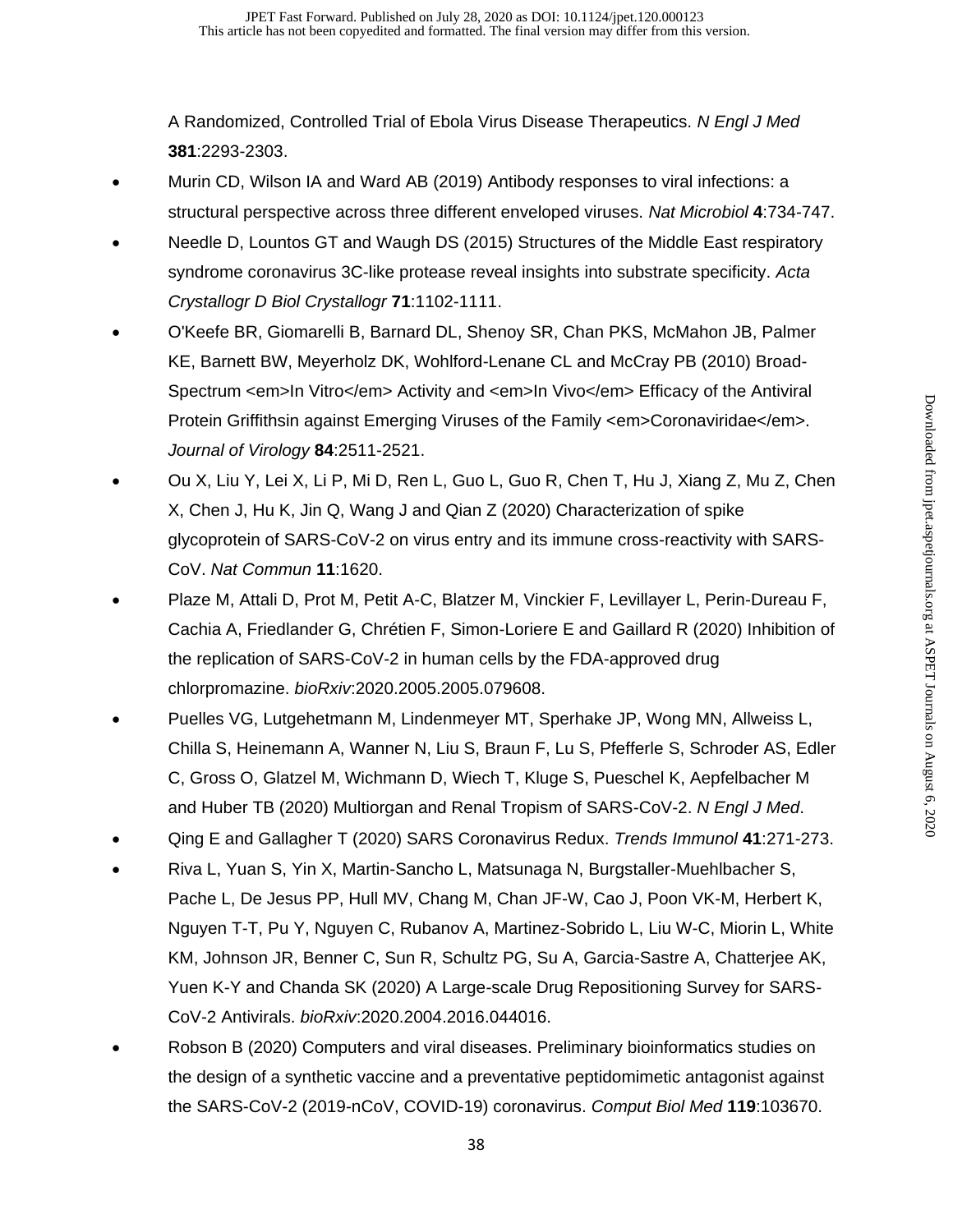- Romano M, Ruggiero A, Squeglia F, Maga G and Berisio R (2020) A Structural View of SARS-CoV-2 RNA Replication Machinery: RNA Synthesis, Proofreading and Final Capping. *Cells* **9**.
- Rossignol JF (2016) Nitazoxanide, a new drug candidate for the treatment of Middle East respiratory syndrome coronavirus. *J Infect Public Health* **9**:227-230.
- Saphire EO, Schendel SL, Gunn BM, Milligan JC and Alter G (2018) Antibody-mediated protection against Ebola virus. *Nat Immunol* **19**:1169-1178.
- Savarino A, Boelaert JR, Cassone A, Majori G and Cauda R (2003) Effects of chloroquine on viral infections: an old drug against today's diseases? *Lancet Infect Dis* **3**:722-727.
- Schaffner TJ and Skoner DP (2009) Ciclesonide: a safe and effective inhaled corticosteroid for the treatment of asthma. *J Asthma Allergy* **2**:25-32.
- Seyhan AA (2019) Lost in translation: the valley of death across preclinical and clinical divide – identification of problems and overcoming obstacles. *Translational Medicine Communications* **4**:18.
- Shanmugaraj B, Siriwattananon K, Wangkanont K and Phoolcharoen W (2020) Perspectives on monoclonal antibody therapy as potential therapeutic intervention for Coronavirus disease-19 (COVID-19). *Asian Pac J Allergy Immunol* **38**:10-18.
- Sheahan TP, Sims AC, Graham RL, Menachery VD, Gralinski LE, Case JB, Leist SR, Pyrc K, Feng JY, Trantcheva I, Bannister R, Park Y, Babusis D, Clarke MO, Mackman RL, Spahn JE, Palmiotti CA, Siegel D, Ray AS, Cihlar T, Jordan R, Denison MR and Baric RS (2017) Broad-spectrum antiviral GS-5734 inhibits both epidemic and zoonotic coronaviruses. *Sci Transl Med* **9**.
- Shen C, Wang Z, Zhao F, Yang Y, Li J, Yuan J, Wang F, Li D, Yang M, Xing L, Wei J, Xiao H, Yang Y, Qu J, Qing L, Chen L, Xu Z, Peng L, Li Y, Zheng H, Chen F, Huang K, Jiang Y, Liu D, Zhang Z, Liu Y and Liu L (2020) Treatment of 5 Critically Ill Patients With COVID-19 With Convalescent Plasma. *JAMA*.
- Shrimp JH, Kales SC, Sanderson PE, Simeonov A, Shen M and Hall MD (2020) An Enzymatic TMPRSS2 Assay for Assessment of Clinical Candidates and Discovery of Inhibitors as Potential Treatment of COVID-19. *bioRxiv*:2020.2006.2023.167544.
- Shulla A, Heald-Sargent T, Subramanya G, Zhao J, Perlman S and Gallagher T (2011) A transmembrane serine protease is linked to the severe acute respiratory syndrome coronavirus receptor and activates virus entry. *J Virol* **85**:873-882.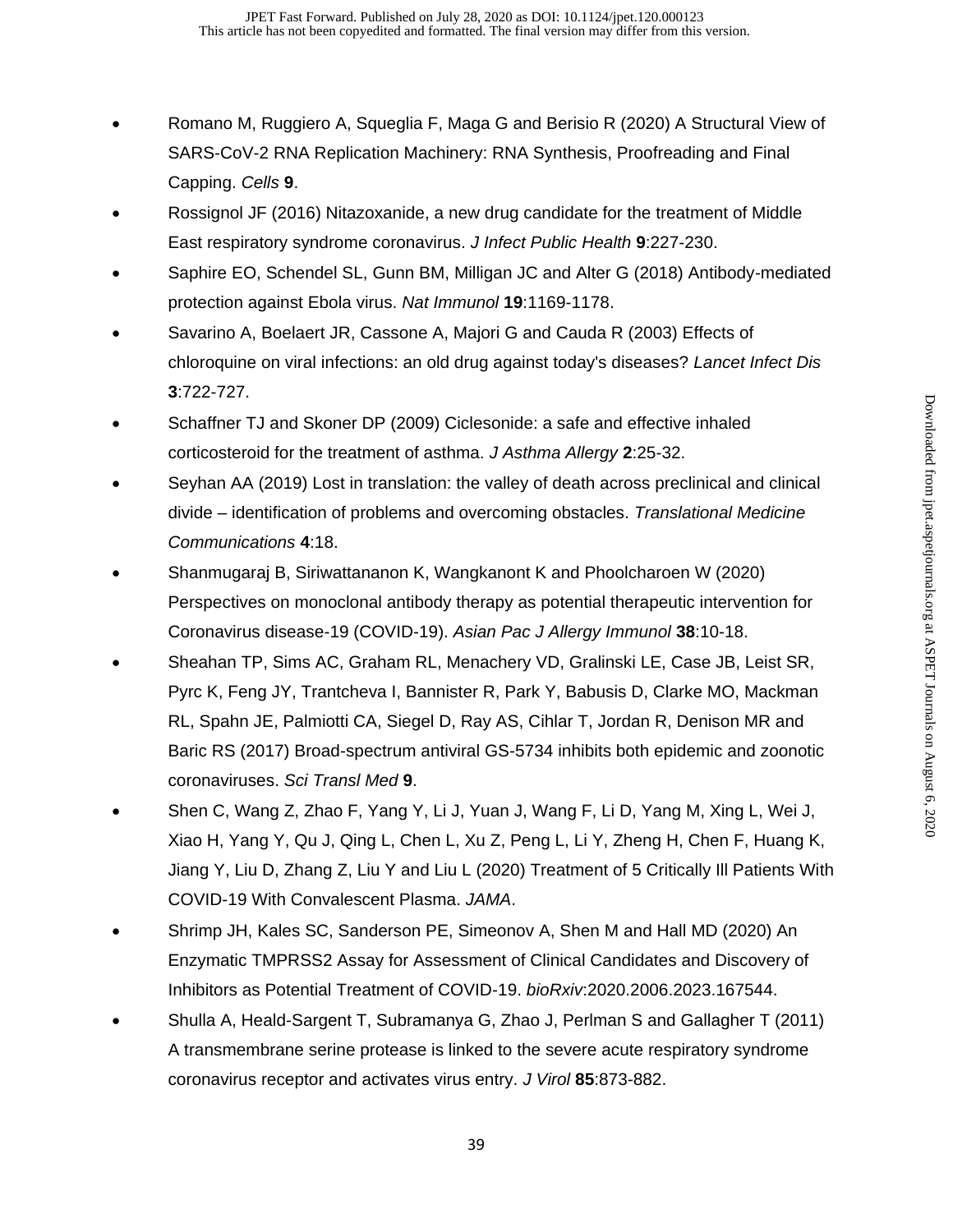- Sigrist CJ, Bridge A and Le Mercier P (2020) A potential role for integrins in host cell entry by SARS-CoV-2. *Antiviral Res* **177**:104759.
- Stockman LJ, Bellamy R and Garner P (2006) SARS: systematic review of treatment effects. *PLoS Med* **3**:e343.
- Sun W, He S, Martinez-Romero C, Kouznetsova J, Tawa G, Xu M, Shinn P, Fisher E, Long Y, Motabar O, Yang S, Sanderson PE, Williamson PR, Garcia-Sastre A, Qiu X and Zheng W (2017) Synergistic drug combination effectively blocks Ebola virus infection. *Antiviral Res* **137**:165-172.
- Sun W, Sanderson PE and Zheng W (2016) Drug combination therapy increases successful drug repositioning. *Drug Discov Today* **21**:1189-1195.
- Tai W, He L, Zhang X, Pu J, Voronin D, Jiang S, Zhou Y and Du L (2020) Characterization of the receptor-binding domain (RBD) of 2019 novel coronavirus: implication for development of RBD protein as a viral attachment inhibitor and vaccine. *Cell Mol Immunol*.
- Tang T, Bidon M, Jaimes JA, Whittaker GR and Daniel S (2020) Coronavirus membrane fusion mechanism offers as a potential target for antiviral development. *Antiviral Res*:104792.
- Tian X, Li C, Huang A, Xia S, Lu S, Shi Z, Lu L, Jiang S, Yang Z, Wu Y and Ying T (2020) Potent binding of 2019 novel coronavirus spike protein by a SARS coronavirusspecific human monoclonal antibody. *Emerg Microbes Infect* **9**:382-385.
- Touret F, Gilles M, Barral K, Nougairède A, Decroly E, de Lamballerie X and Coutard B (2020) <em>In vitro</em> screening of a FDA approved chemical library reveals potential inhibitors of SARS-CoV-2 replication. *bioRxiv*:2020.2004.2003.023846.
- Tscherne DM, Manicassamy B and Garcia-Sastre A (2010) An enzymatic virus-like particle assay for sensitive detection of virus entry. *J Virol Methods* **163**:336-343.
- Tu YF, Chien CS, Yarmishyn AA, Lin YY, Luo YH, Lin YT, Lai WY, Yang DM, Chou SJ, Yang YP, Wang ML and Chiou SH (2020) A Review of SARS-CoV-2 and the Ongoing Clinical Trials. *Int J Mol Sci* **21**.
- Walls AC, Park YJ, Tortorici MA, Wall A, McGuire AT and Veesler D (2020) Structure, Function, and Antigenicity of the SARS-CoV-2 Spike Glycoprotein. *Cell*.
- Wan Y, Shang J, Graham R, Baric RS and Li F (2020) Receptor Recognition by the Novel Coronavirus from Wuhan: an Analysis Based on Decade-Long Structural Studies of SARS Coronavirus. *J Virol* **94**.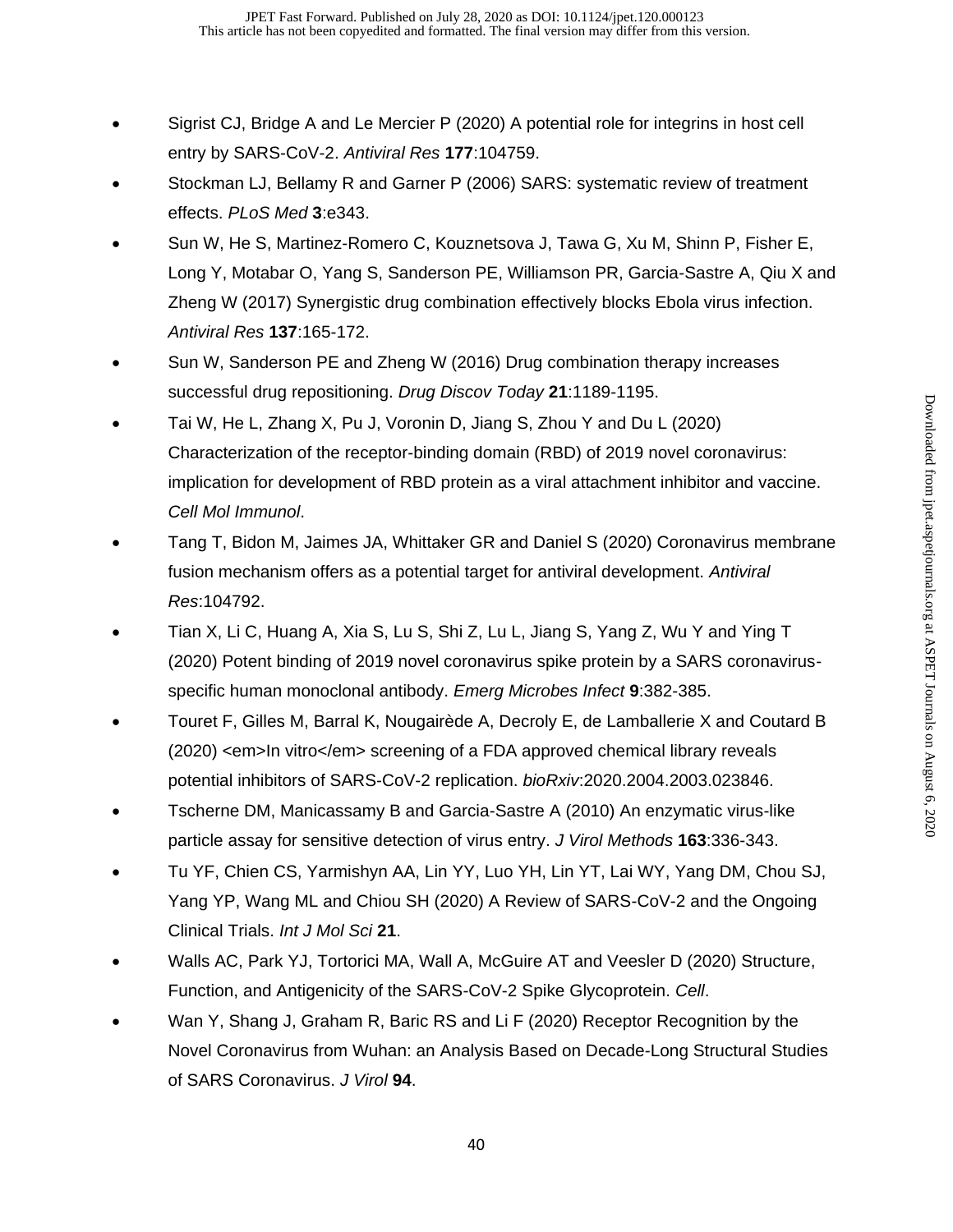- Wang H, Yang P, Liu K, Guo F, Zhang Y, Zhang G and Jiang C (2008) SARS coronavirus entry into host cells through a novel clathrin- and caveolae-independent endocytic pathway. *Cell Res* **18**:290-301.
- Wang M, Cao R, Zhang L, Yang X, Liu J, Xu M, Shi Z, Hu Z, Zhong W and Xiao G (2020a) Remdesivir and chloroquine effectively inhibit the recently emerged novel coronavirus (2019-nCoV) in vitro. *Cell Res* **30**:269-271.
- Wang X, Cao R, Zhang H, Liu J, Xu M, Hu H, Li Y, Zhao L, Li W, Sun X, Yang X, Shi Z, Deng F, Hu Z, Zhong W and Wang M (2020b) The anti-influenza virus drug, arbidol is an efficient inhibitor of SARS-CoV-2 in vitro. *Cell Discovery* **6**:28.
- Wang Y, Sun Y, Wu A, Xu S, Pan R, Zeng C, Jin X, Ge X, Shi Z, Ahola T, Chen Y and Guo D (2015) Coronavirus nsp10/nsp16 Methyltransferase Can Be Targeted by nsp10- Derived Peptide In Vitro and In Vivo To Reduce Replication and Pathogenesis. *J Virol* **89**:8416-8427.
- Warren TK, Jordan R, Lo MK, Ray AS, Mackman RL, Soloveva V, Siegel D, Perron M, Bannister R, Hui HC, Larson N, Strickley R, Wells J, Stuthman KS, Van Tongeren SA, Garza NL, Donnelly G, Shurtleff AC, Retterer CJ, Gharaibeh D, Zamani R, Kenny T, Eaton BP, Grimes E, Welch LS, Gomba L, Wilhelmsen CL, Nichols DK, Nuss JE, Nagle ER, Kugelman JR, Palacios G, Doerffler E, Neville S, Carra E, Clarke MO, Zhang L, Lew W, Ross B, Wang Q, Chun K, Wolfe L, Babusis D, Park Y, Stray KM, Trancheva I, Feng JY, Barauskas O, Xu Y, Wong P, Braun MR, Flint M, McMullan LK, Chen SS, Fearns R, Swaminathan S, Mayers DL, Spiropoulou CF, Lee WA, Nichol ST, Cihlar T and Bavari S (2016) Therapeutic efficacy of the small molecule GS-5734 against Ebola virus in rhesus monkeys. *Nature* **531**:381-385.
- Williamson BN, Feldmann F, Schwarz B, Meade-White K, Porter DP, Schulz J, van Doremalen N, Leighton I, Yinda CK, Perez-Perez L, Okumura A, Lovaglio J, Hanley PW, Saturday G, Bosio CM, Anzick S, Barbian K, Cihlar T, Martens C, Scott DP, Munster VJ and de Wit E (2020) Clinical benefit of remdesivir in rhesus macaques infected with SARS-CoV-2. *Nature*.
- Wrapp D, Wang N, Corbett KS, Goldsmith JA, Hsieh CL, Abiona O, Graham BS and McLellan JS (2020) Cryo-EM structure of the 2019-nCoV spike in the prefusion conformation. *Science* **367**:1260-1263.
- Xia S, Liu M, Wang C, Xu W, Lan Q, Feng S, Qi F, Bao L, Du L, Liu S, Qin C, Sun F, Shi Z, Zhu Y, Jiang S and Lu L (2020) Inhibition of SARS-CoV-2 (previously 2019-nCoV)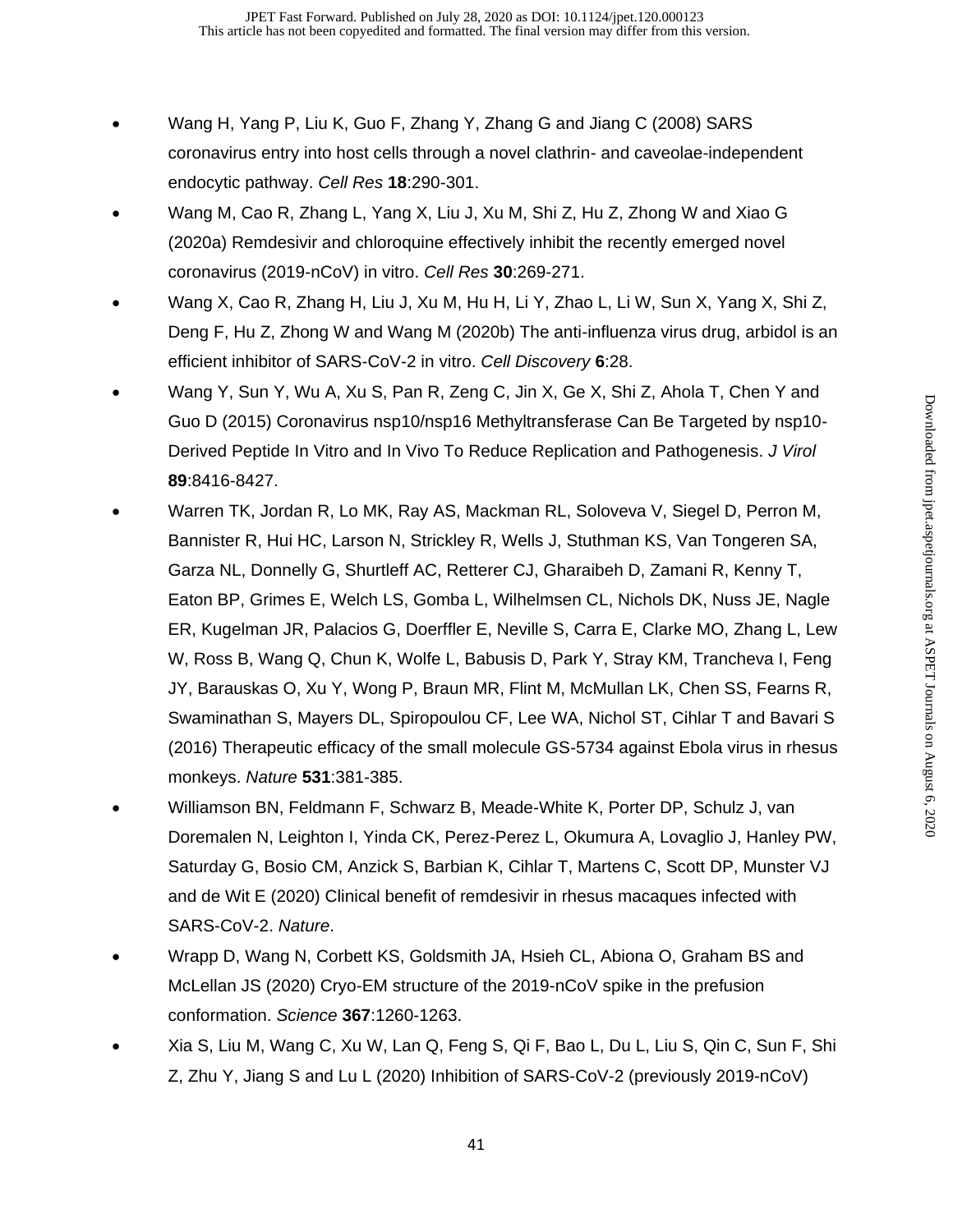infection by a highly potent pan-coronavirus fusion inhibitor targeting its spike protein that harbors a high capacity to mediate membrane fusion. *Cell Res* **30**:343-355.

- Xu J, Shi PY, Li H and Zhou J (2020a) Broad Spectrum Antiviral Agent Niclosamide and Its Therapeutic Potential. *ACS Infect Dis*.
- Xu X, Chen P, Wang J, Feng J, Zhou H, Li X, Zhong W and Hao P (2020b) Evolution of the novel coronavirus from the ongoing Wuhan outbreak and modeling of its spike protein for risk of human transmission. *Sci China Life Sci* **63**:457-460.
- Yang N and Shen HM (2020) Targeting the Endocytic Pathway and Autophagy Process as a Novel Therapeutic Strategy in COVID-19. *Int J Biol Sci* **16**:1724-1731.
- Yang S, Xu M, Lee EM, Gorshkov K, Shiryaev SA, He S, Sun W, Cheng YS, Hu X, Tharappel AM, Lu B, Pinto A, Farhy C, Huang CT, Zhang Z, Zhu W, Wu Y, Zhou Y, Song G, Zhu H, Shamim K, Martinez-Romero C, Garcia-Sastre A, Preston RA, Jayaweera DT, Huang R, Huang W, Xia M, Simeonov A, Ming G, Qiu X, Terskikh AV, Tang H, Song H and Zheng W (2018) Emetine inhibits Zika and Ebola virus infections through two molecular mechanisms: inhibiting viral replication and decreasing viral entry. *Cell Discov* **4**:31.
- Zaim S, Chong JH, Sankaranarayanan V and Harky A (2020) COVID-19 and Multiorgan Response. *Curr Probl Cardiol* **45**:100618.
- Zaki AM, van Boheemen S, Bestebroer TM, Osterhaus AD and Fouchier RA (2012) Isolation of a novel coronavirus from a man with pneumonia in Saudi Arabia. *N Engl J Med* **367**:1814-1820.
- Zhang G, Pomplun S, Loftis AR, Loas A and Pentelute BL (2020) The first-in-class peptide binder to the SARS-CoV-2 spike protein. *bioRxiv*:2020.2003.2019.999318.
- Zhao Y, Zhao Z, Wang Y, Zhou Y, Ma Y and Zuo W (2020) Single-cell RNA expression profiling of ACE2, the putative receptor of Wuhan 2019-nCov. *bioRxiv*:2020.2001.2026.919985.
- Zheng W, Sun W and Simeonov A (2018) Drug repurposing screens and synergistic drug-combinations for infectious diseases. *Br J Pharmacol* **175**:181-191.
- Zhou P, Yang XL, Wang XG, Hu B, Zhang L, Zhang W, Si HR, Zhu Y, Li B, Huang CL, Chen HD, Chen J, Luo Y, Guo H, Jiang RD, Liu MQ, Chen Y, Shen XR, Wang X, Zheng XS, Zhao K, Chen QJ, Deng F, Liu LL, Yan B, Zhan FX, Wang YY, Xiao GF and Shi ZL (2020) A pneumonia outbreak associated with a new coronavirus of probable bat origin. *Nature* **579**:270-273.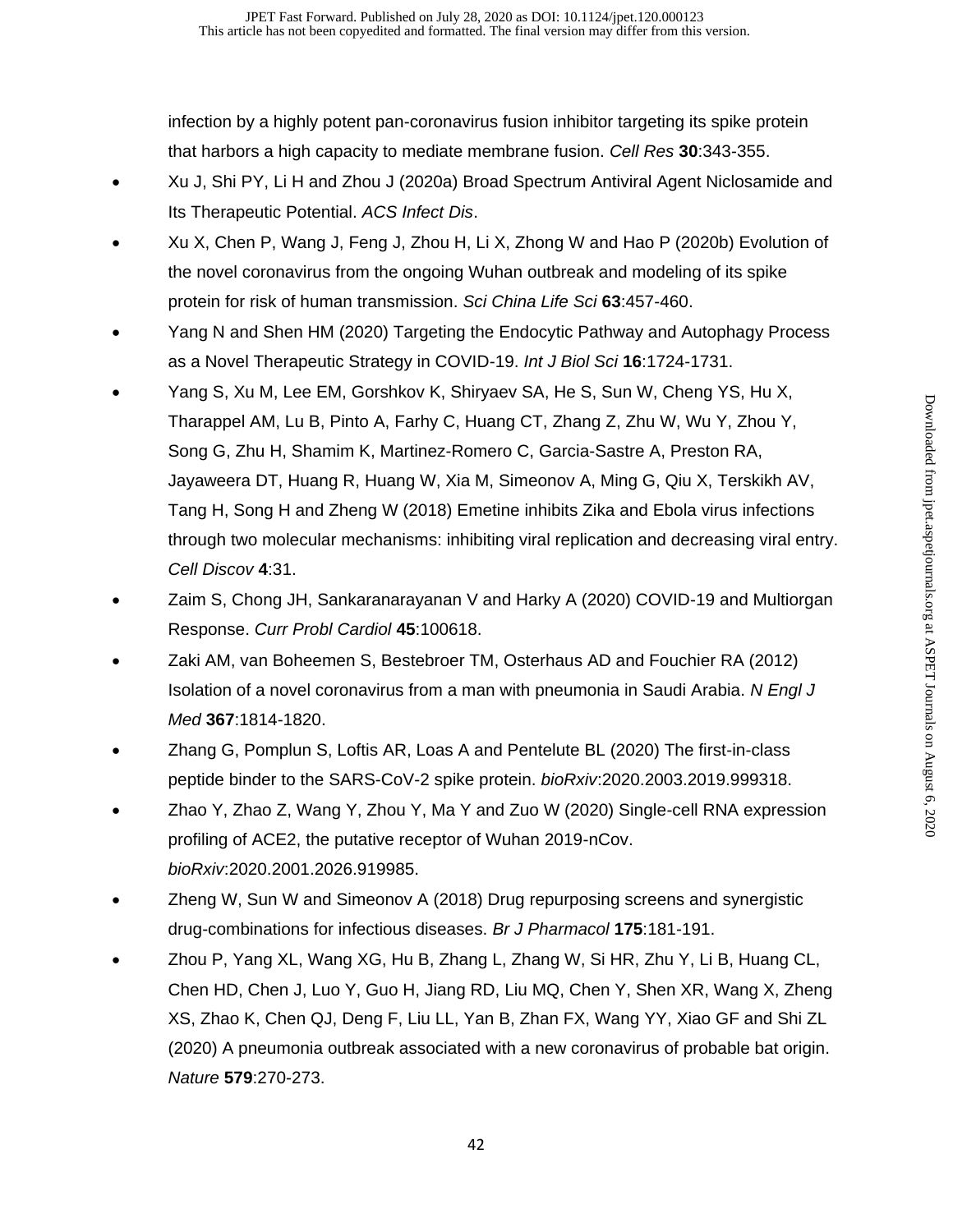- Zhu FC, Li YH, Guan XH, Hou LH, Wang WJ, Li JX, Wu SP, Wang BS, Wang Z, Wang L, Jia SY, Jiang HD, Wang L, Jiang T, Hu Y, Gou JB, Xu SB, Xu JJ, Wang XW, Wang W and Chen W (2020) Safety, tolerability, and immunogenicity of a recombinant adenovirus type-5 vectored COVID-19 vaccine: a dose-escalation, open-label, non-randomised, first-in-human trial. *Lancet* **395**:1845-1854.
- Zumla A, Chan JF, Azhar EI, Hui DS and Yuen KY (2016) Coronaviruses drug discovery and therapeutic options. *Nat Rev Drug Discov* **15**:327-347.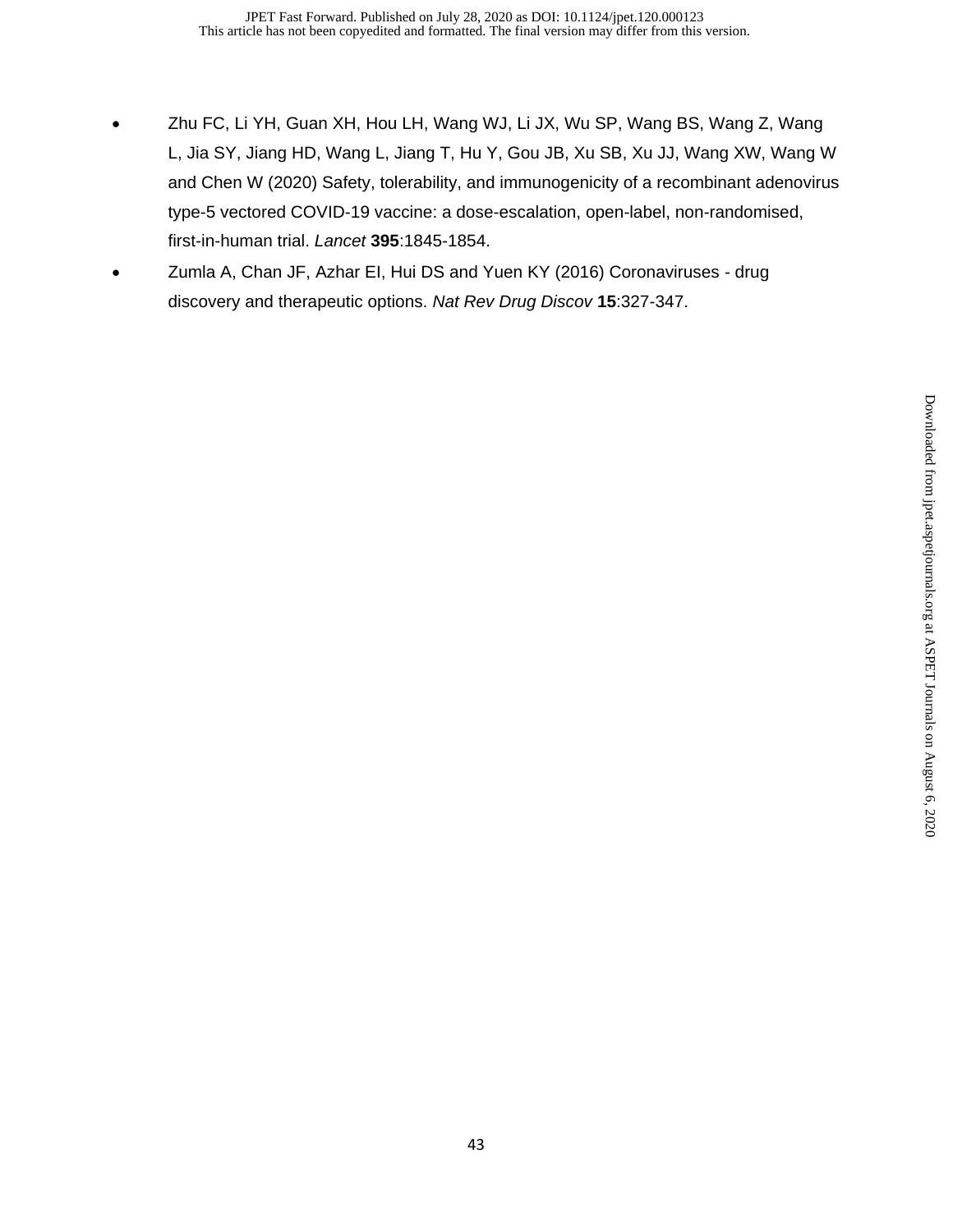## **Footnotes**

This work was supported by the Intramural Research Programs of the National Center for Advancing Translational Sciences, National Institutes of Health.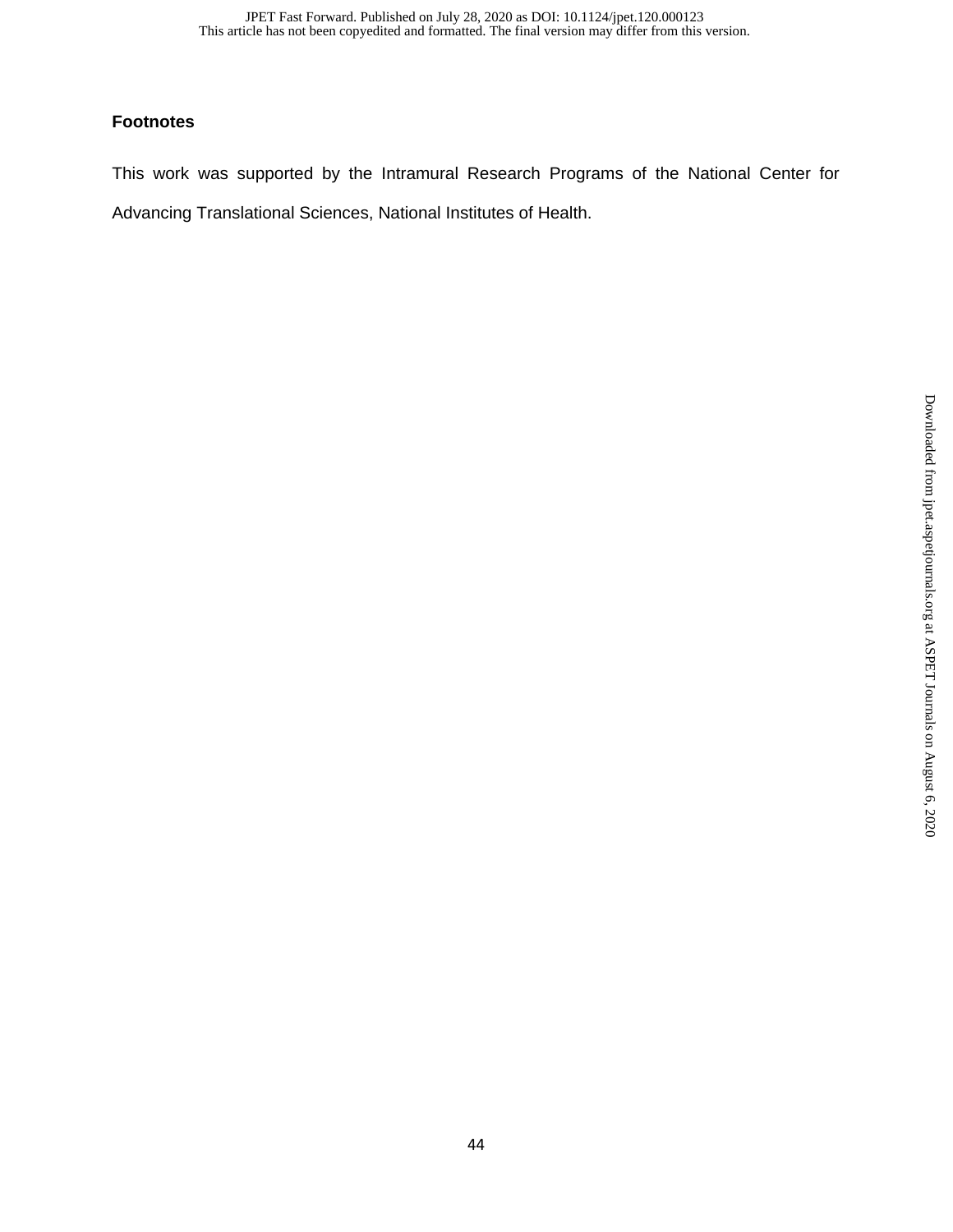## **Figure Legends**

Figure 1. SARS-CoV- 2 spike (S) protein binds the cell surface receptor ACE2 on host cells. Viral genome is delivered into the host cytosol by: 1) directly fusing with the plasma membrane after being cleaved and activated by the serine protease TMPRSS2 or 2) using the host cell's endocytic machinery in which the endocytosed virions are subjected to an activation step in the endosome. The viral genome also functions as the messenger RNA, which is translated into proteins such as 3CLPro, PLpro and RdRp, by host cell machineries. SARS-CoV-2 genome also encodes the structural proteins (S), envelope (E), membrane (M), nucleocapsid (N). RdRP is essential for viral replication and therefore is an attractive target for anti-SARS-CoV-2 drugs. Drugs that are currently in clinical trials are shown here in red, along with their targets of viral life cycle or viral-host interactions.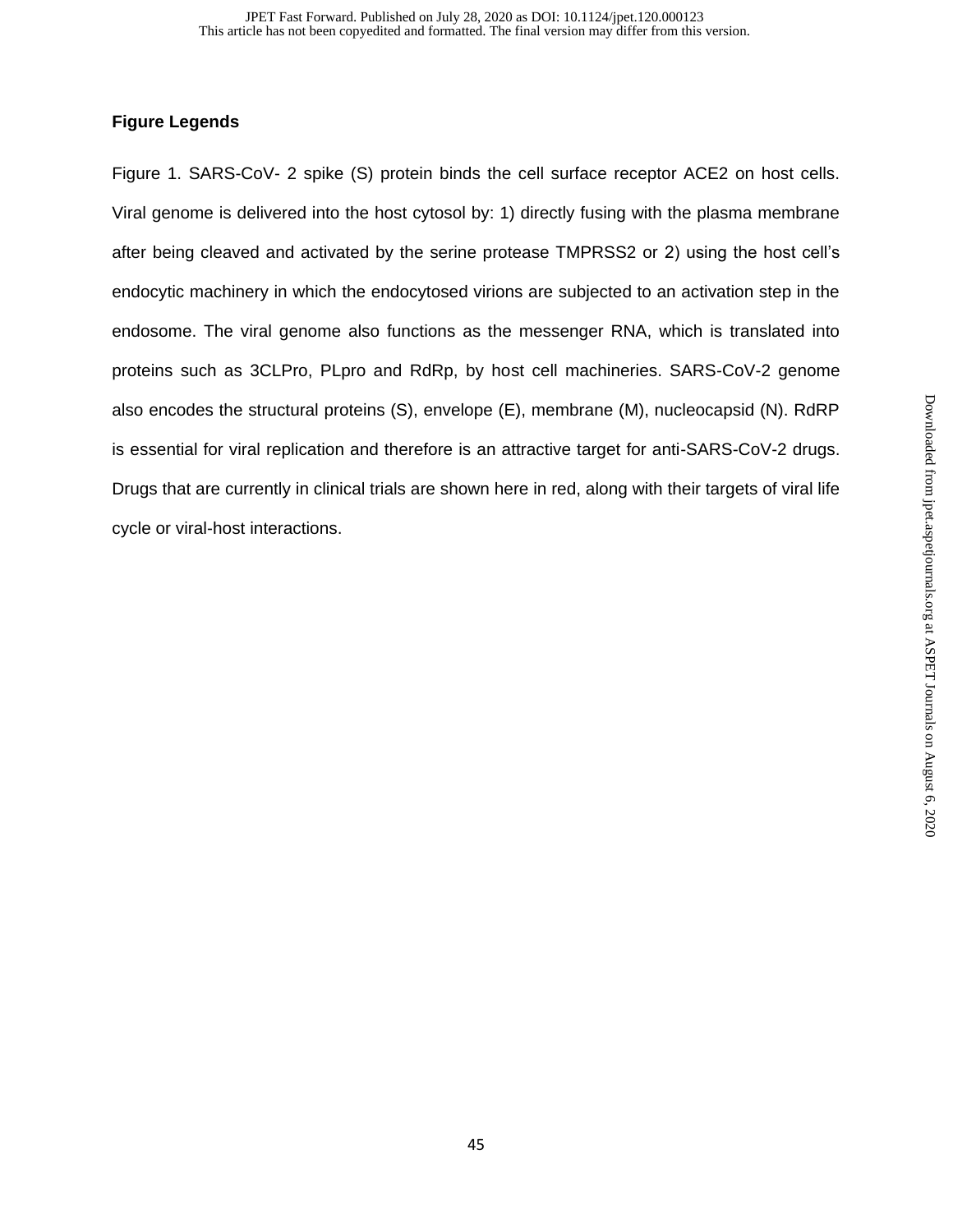| Cell line | Assay type                                                                   | Strain of SARS-CoV-2                                      | Library screened                                                                                        | Reference               |
|-----------|------------------------------------------------------------------------------|-----------------------------------------------------------|---------------------------------------------------------------------------------------------------------|-------------------------|
| Caco-2    | <b>CPE</b>                                                                   | Unspecified                                               | 5632 compounds including 3488<br>compounds which have<br>undergone clinical investigations <sup>a</sup> | (Ellinger et al., 2020) |
| Vero E6   | Primary<br>screen: CPE<br>Follow up: N<br>protein<br>immuno-<br>fluorescence | HKU-001a in 1'<br>screen<br>USA-WA1/2020 for<br>follow up | LOPAC 1280 and ReFRAME <sup>a</sup><br>library                                                          | (Riva et al., 2020)     |
| VeroE6    | <b>CPE</b>                                                                   | BavPat1 strain                                            | Prestwick Chemical Library<br>(1,520 approved drugs)                                                    | (Touret et al., 2020)   |

## Table 1. High-throughput drug repurposing screens against SARS-CoV-2

*a Proprietary library*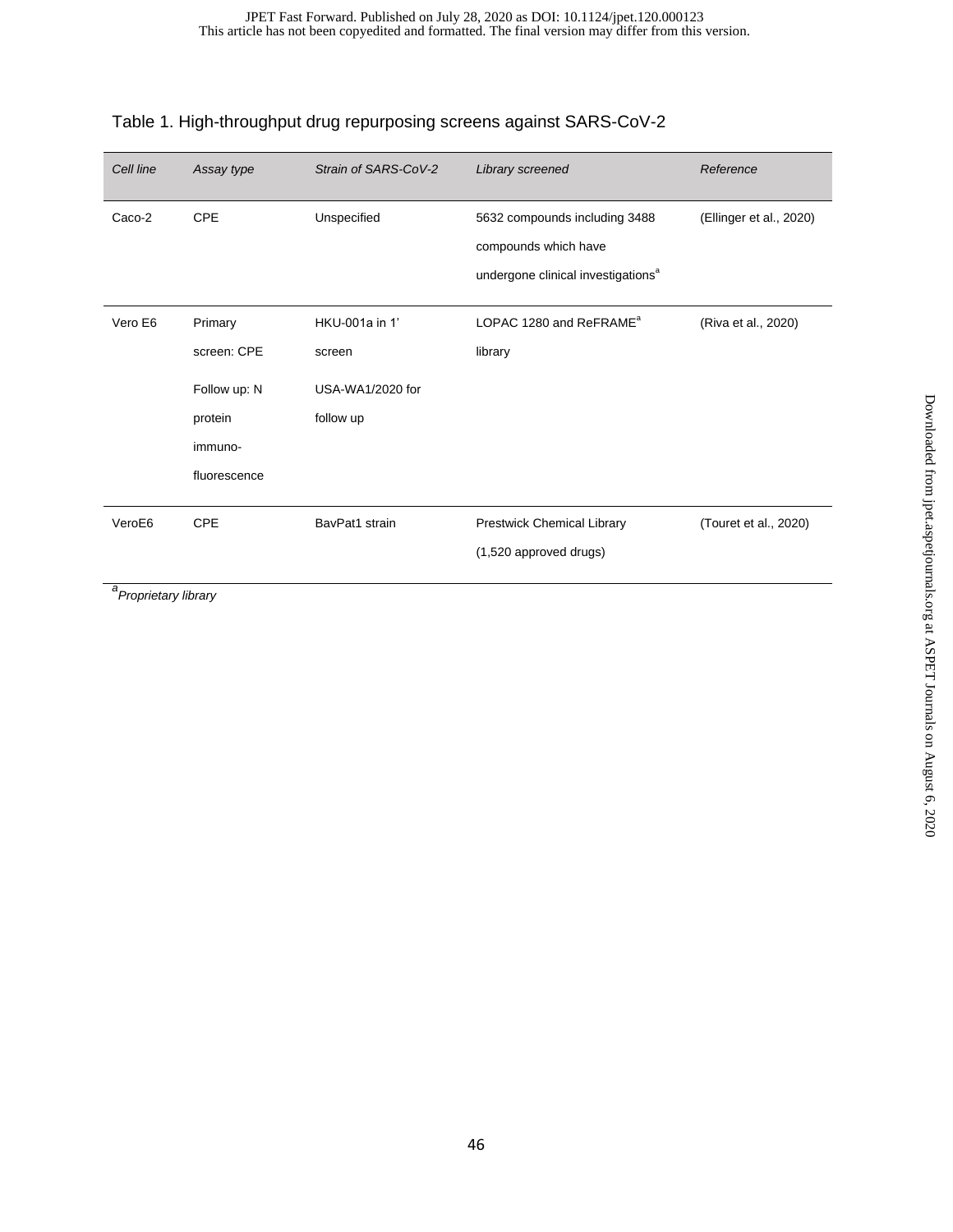## Table 2: Clinical therapies for COVID-19

| Compound/treatment       | <b>Target</b>         | Phase      | ClinicalTrials.gov<br><b>Identifier</b> | Approved for<br>other clinical<br>treatment | <b>Status</b>       |
|--------------------------|-----------------------|------------|-----------------------------------------|---------------------------------------------|---------------------|
| <b>Camostat Mesilate</b> | Serine proteases, ex. | Phase 1/2  | NCT04321096                             | Acute pancreatitis                          | Ongoing             |
|                          | TMPRSS2               |            |                                         | (Japan)                                     |                     |
| Chlorpromazine           | Clathrin-mediated     | Phase 1/2  | NCT04354805                             | Schizophrenia,                              | Not yet recruiting  |
|                          | endocytosis           | Phase 3    | NCT04366739                             | manic-                                      | Not yet recruiting  |
|                          |                       |            |                                         | depression,                                 |                     |
|                          |                       |            |                                         | nausea, anxiety                             |                     |
| Ciclesonide, an          | Viral nonstructural   | Phase 2    | NCT04330586                             | Asthma and                                  | Not yet recruiting  |
| inhaled corticosteroid   | protein 15 encoding   |            |                                         | allergic rhinitis                           |                     |
|                          | an endonuclease       |            |                                         | (Schaffner and                              |                     |
|                          | and host process      |            |                                         | Skoner, 2009)                               |                     |
| Favipiravir (Avigan)     | RdRp                  | Not        | NCT04310228                             | Influenza (Japan)                           | Ongoing             |
| with Tocilizumab         | $IL-6$                | Applicable |                                         |                                             |                     |
| Hydroxychloroquine       | Antiviral properties  | Various    | Multiple                                | Malaria,                                    | Varies              |
| and chloroquine          | unclear               |            |                                         | Autoimmune                                  |                     |
|                          |                       |            |                                         | diseases (ex.                               |                     |
|                          |                       |            |                                         | lupus, rheumatoid                           |                     |
|                          |                       |            |                                         | arthritis)                                  |                     |
| Interferon Alpha-1b      | Host immune           | Phase 3    | NCT04320238                             | None                                        | Ongoing             |
| nasal drops              | response to virus     |            |                                         |                                             |                     |
| Ivermectin               | Viral transport into  | Varies     | Multiple                                | Antiparasitic                               | Ongoing             |
|                          | host nucleus          |            |                                         |                                             |                     |
| Lopinavir + Ritonavir    | 3CLpro                | Phase 4    | NCT04252885                             | <b>HIV</b>                                  | Ongoing;            |
| (Kaletra)                |                       |            |                                         |                                             | preliminary results |
|                          |                       |            |                                         |                                             | show no benefit     |
|                          |                       |            |                                         |                                             | beyond standard     |
|                          |                       |            |                                         |                                             | care (Baden and     |
|                          |                       |            |                                         |                                             | Rubin, 2020).       |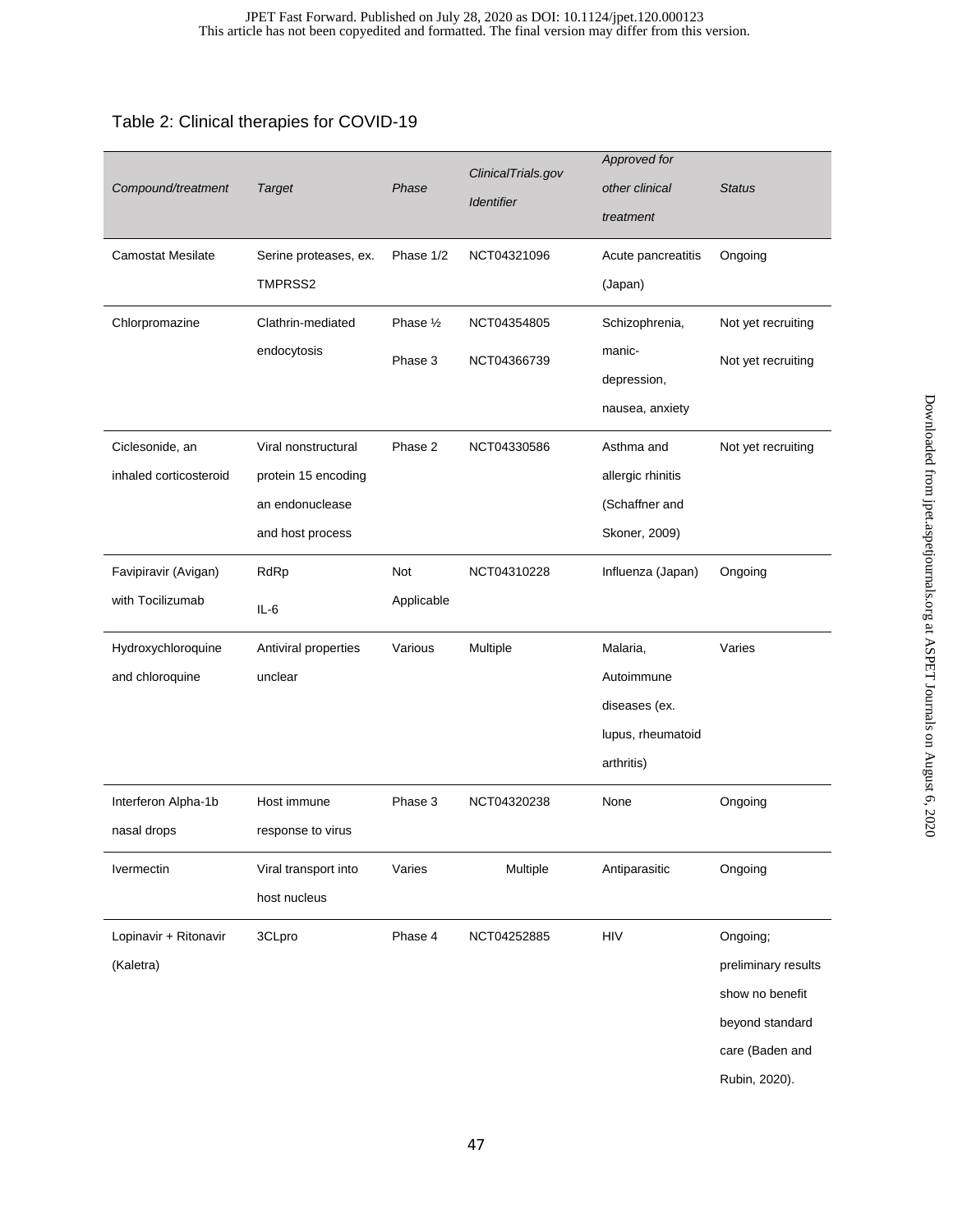| Lopinavir-Ritonavir + | 3CLpro,               | Phase 2 | NCT04276688 | <b>HIV</b>          | Completed;         |
|-----------------------|-----------------------|---------|-------------|---------------------|--------------------|
| Ribavirin and         | Viral polymerase,     |         |             |                     | significant        |
| Interferon beta-1b    |                       |         |             |                     | improvement in     |
|                       | Host immune           |         |             |                     | outcomes (Hung     |
|                       | response to virus     |         |             |                     | et al., 2020)      |
| Nafamostat            | Serine protease       | Phase 1 | NCT04352400 | Pancreatitis        | Not yet recruiting |
|                       |                       |         |             | (Japan and          |                    |
|                       |                       |         |             | Germany)            |                    |
| Niclosamide           | Viral and host        | Phase 2 | NCT04345419 | Anthelminthic       | Not yet recruiting |
|                       | processes             | and 3   |             | drug                |                    |
| Nitazoxanide          | Viral and host        | Various | Multiple    | Antiparasitic drug  | Ongoing            |
|                       | processes             |         |             |                     |                    |
| Remdesivir            | RdRp                  | Phase 3 | NCT04257656 | <b>HIV</b>          | Terminated         |
|                       |                       |         | NCT04252664 |                     | Terminated         |
|                       |                       |         | NCT04292899 |                     | Ongoing            |
|                       |                       |         | NCT04280705 |                     | Ongoing            |
| Tocilizumab or        | human monoclonal      | Various | Multiple    | Multiple, including | Ongoing            |
| Sarilumaub            | antibody (mAb) that   |         |             | chimeric antigen    |                    |
|                       | inhibits the          |         |             | receptor T cell-    |                    |
|                       | interleukin-6 (IL-6)  |         |             | induced cytokine    |                    |
|                       | pathway by binding    |         |             | release             |                    |
|                       | and blocking the IL-6 |         |             | syndrome, other     |                    |
|                       | receptor              |         |             | autoimmune          |                    |
|                       |                       |         |             | conditions          |                    |
|                       |                       |         |             | (Barlow et al.,     |                    |
|                       |                       |         |             | 2020)               |                    |
| Umifenovir (Arbidol)  | Viral membrane        | Phase 4 | NCT04260594 | Influenza (Russia   | Not yet recruiting |
|                       | fusion of influenza a |         |             | and China)          |                    |
|                       | and b                 |         |             |                     |                    |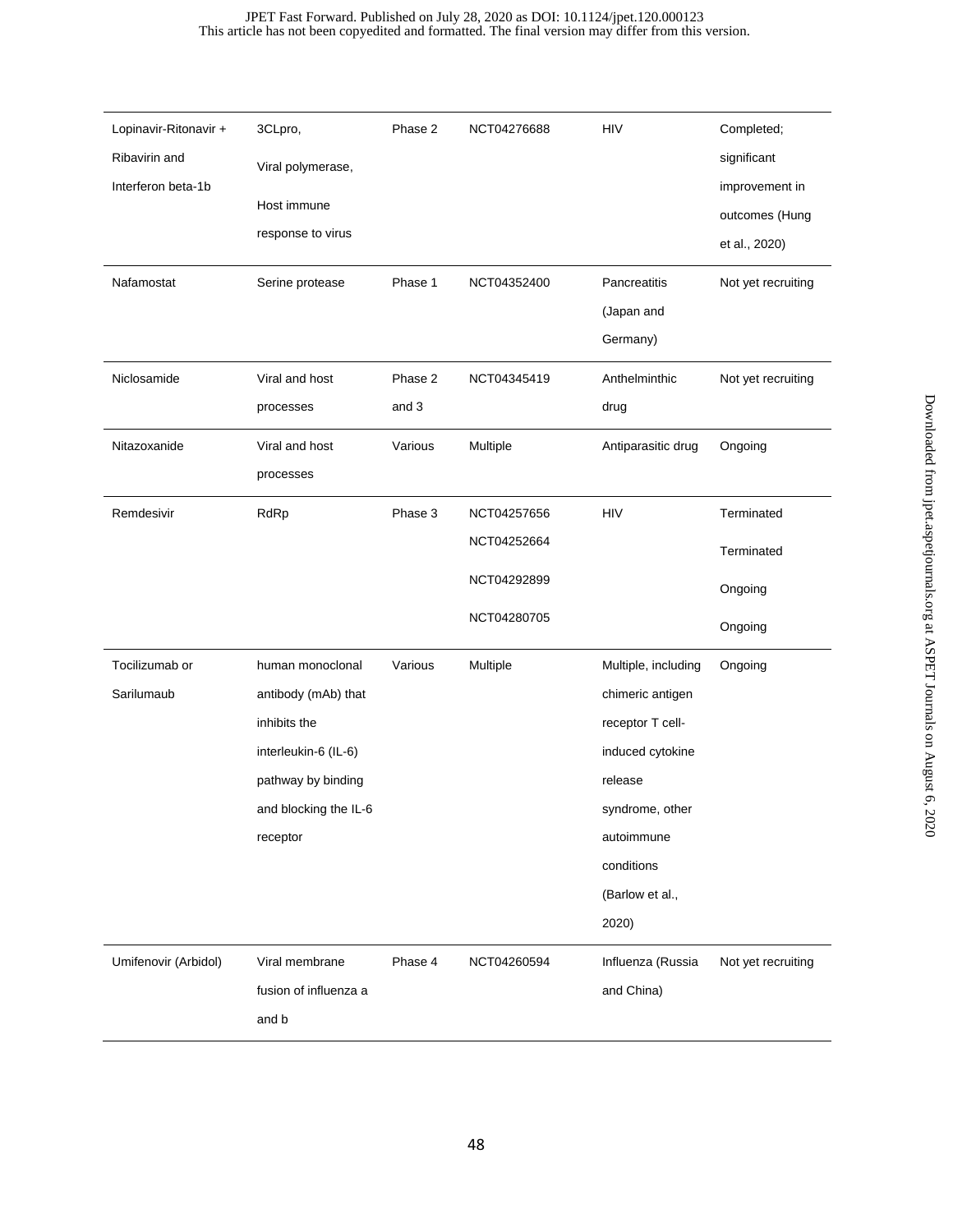| Vaccine category  | Vaccine type             | Vaccine developer                          | Phase     | Vaccine identifier |
|-------------------|--------------------------|--------------------------------------------|-----------|--------------------|
| DNA based         | DNA plasmid +            | <b>Inovio Pharmaceuticals</b>              | Phase 1   | NCT04336410        |
|                   | electroporation          |                                            |           |                    |
|                   | DNA vaccine, GX-19       | Genexine Consortium                        | Phase 1   | NCT04445389        |
| Inactivated virus | Inactivated              | Beijing Institute of Biological Products   | Phase 1/2 | ChiCTR2000032459   |
|                   | Inactivated              | Wuhan Institute of Biological Products     | Phase 1/2 | ChiCTR2000031809   |
|                   | Inactivated              | Sinovac Research & Development Co.,        | Phase 1/2 | NCT04352608        |
|                   |                          | Ltd                                        | Phase 1/2 | NCT04383574        |
|                   | Inactivated              | <b>Chinese Academy of Medical Sciences</b> | Phase 1/2 | NCT04412538        |
| Nonreplicating    | Adenovirus type 5        | CanSino Biological Inc; preliminary        | Phase 1   | NCT04313127        |
| viral vector      |                          | results (Zhu et al., 2020)                 |           |                    |
|                   |                          | Beijing Institute of Biotechnology         | Phase 2   | ChiCTR2000031781   |
|                   | ChAdOx1-S                | University of Oxford/AstraZeneca           | Phase 3   | ISRCTN89951424     |
|                   |                          |                                            | Phase 2/3 | 2020-001228-32     |
|                   |                          |                                            | Phase 2/3 | NCT04400838        |
|                   |                          |                                            | Phase 1/2 | 2020-001072-15     |
|                   |                          |                                            | Phase 1/2 | NCT04324606        |
|                   | Adenoviral               | Gamaleya Research Institute                | Phase 1   | NCT04436471        |
|                   |                          |                                            | Phase 1/2 | NCT04437875        |
|                   | Adeno based              | Chinese Academy of Medical Sciences        | Phase 2   | NCT04341389        |
|                   |                          |                                            |           | NCT04412538        |
| Protein subunit   | <b>Recombinant SARS-</b> | Clover Biopharmaceuticals                  | Phase 1   | NCT04405908        |
|                   | CoV-2 trimeric S         | Inc./GSK/Dynavax                           |           |                    |
|                   | protein subunit          |                                            |           |                    |
|                   | Recombinant protein      | Anhui Zhifei Longcom Biologic              | Phase 1   | NCT04445194        |
|                   | (RBD Dimer)              | Pharmacy Co., Ltd/ The Second              |           |                    |
|                   |                          | Affiliated Hospital of Chongqing Medical   |           |                    |
|                   |                          | University/Beijing Chao Yang Hospital      |           |                    |

# Table 3: Potential vaccines in clinical trials for COVID-19 as of June 29<sup>th</sup>, 2020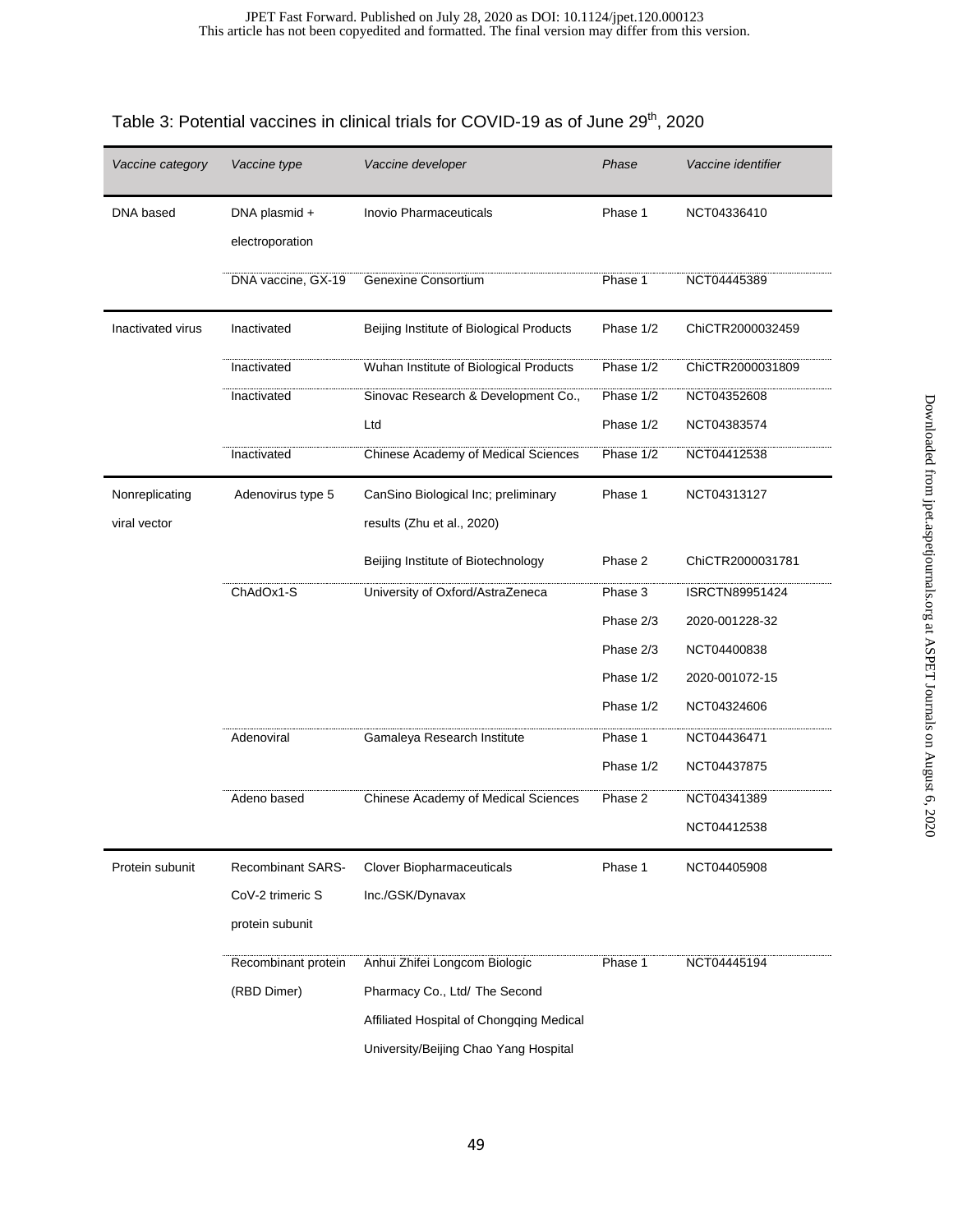#### This article has not been copyedited and formatted. The final version may differ from this version. JPET Fast Forward. Published on July 28, 2020 as DOI: 10.1124/jpet.120.000123

|            | Full length                                  | Novavax                                                                           | Phase 1/2 | NCT04368988      |
|------------|----------------------------------------------|-----------------------------------------------------------------------------------|-----------|------------------|
|            | recombinant                                  |                                                                                   |           |                  |
|            | SARS CoV-2                                   |                                                                                   |           |                  |
|            | glycoprotein                                 |                                                                                   |           |                  |
|            | nanoparticle                                 |                                                                                   |           |                  |
|            | vaccine                                      |                                                                                   |           |                  |
|            | adjuvanted with                              |                                                                                   |           |                  |
|            | Matrix M                                     |                                                                                   |           |                  |
| <b>RNA</b> | Messenger RNA in                             | Moderna/NIH/NIAID; related preclinical                                            | Phase 1   | NCT04283461      |
|            | lipid nanoparticle                           | study (Corbett et al., 2020)                                                      | Phase 2   | NCT04405076      |
|            | Messenger RNA in                             | BioNTech / Fosun Pharma / Pfizer                                                  | Phase 1/2 | 2020-001038-36   |
|            | lipid nanoparticle                           |                                                                                   | Phase 1   | NCT04368728      |
|            | <b>mRNA</b>                                  | Curevac                                                                           | Phase 1   | NCT04449276      |
|            | <b>mRNA</b>                                  | People's Liberation Army (PLA)<br>Academy of Military Sciences/Walvax<br>Biotech. | Phase 1   | ChiCTR2000034112 |
|            | Self-amplifying RNA<br>in lipid nanoparticle | Imperial College London                                                           | Phase 1   | ISRCTN17072692   |

*Source: [who.int/publications/m/item/draft-landscape-of-covid-19-candidate-vaccines;](https://www.who.int/publications/m/item/draft-landscape-of-covid-19-candidate-vaccines) clinicaltrials.gov[; clinicaltrialsregister.eu](https://www.clinicaltrialsregister.eu/ctr-search/trial/2020-001113-21/GB)*